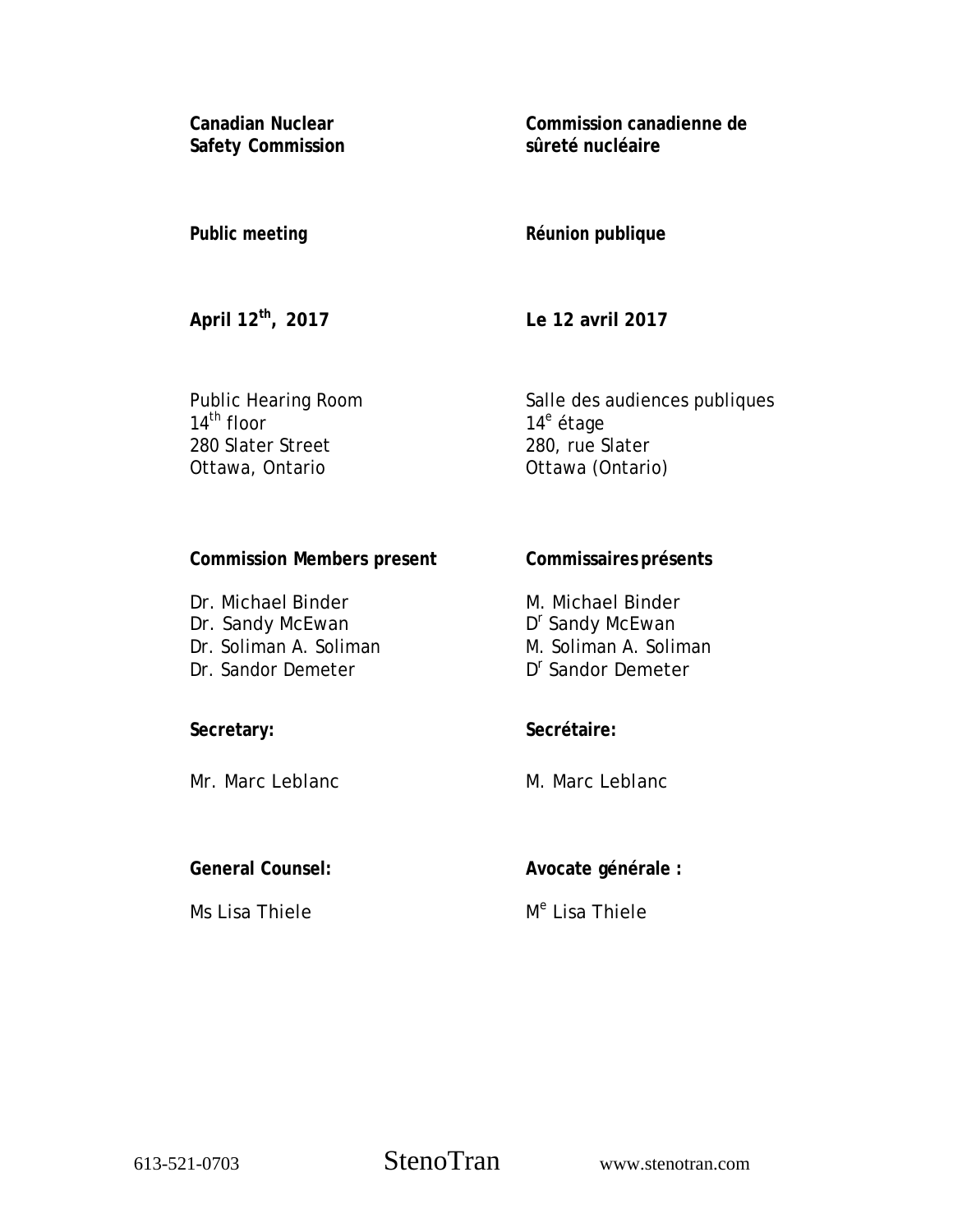## **TABLE OF CONTENTS**

|                                                                                  | <b>PAGE</b> |
|----------------------------------------------------------------------------------|-------------|
| Opening Remarks                                                                  | 1           |
| CMD 17-M17.A<br>Adoption of Agenda                                               | 3           |
| CMD 17-M18<br>Approval of Minutes of Commission Meeting<br>held on March 8, 2017 | 4           |
| CMD 17-M19<br>Oral presentation by CNSC staff                                    | 11          |
| CMD 17-M19.1<br>Oral presentation by Bruce Power                                 | 12          |
| CMD 17-M21<br>Oral presentation by CNSC staff                                    | 27          |
| CMD 17-M22<br>Oral presentation by CNSC staff                                    | 46          |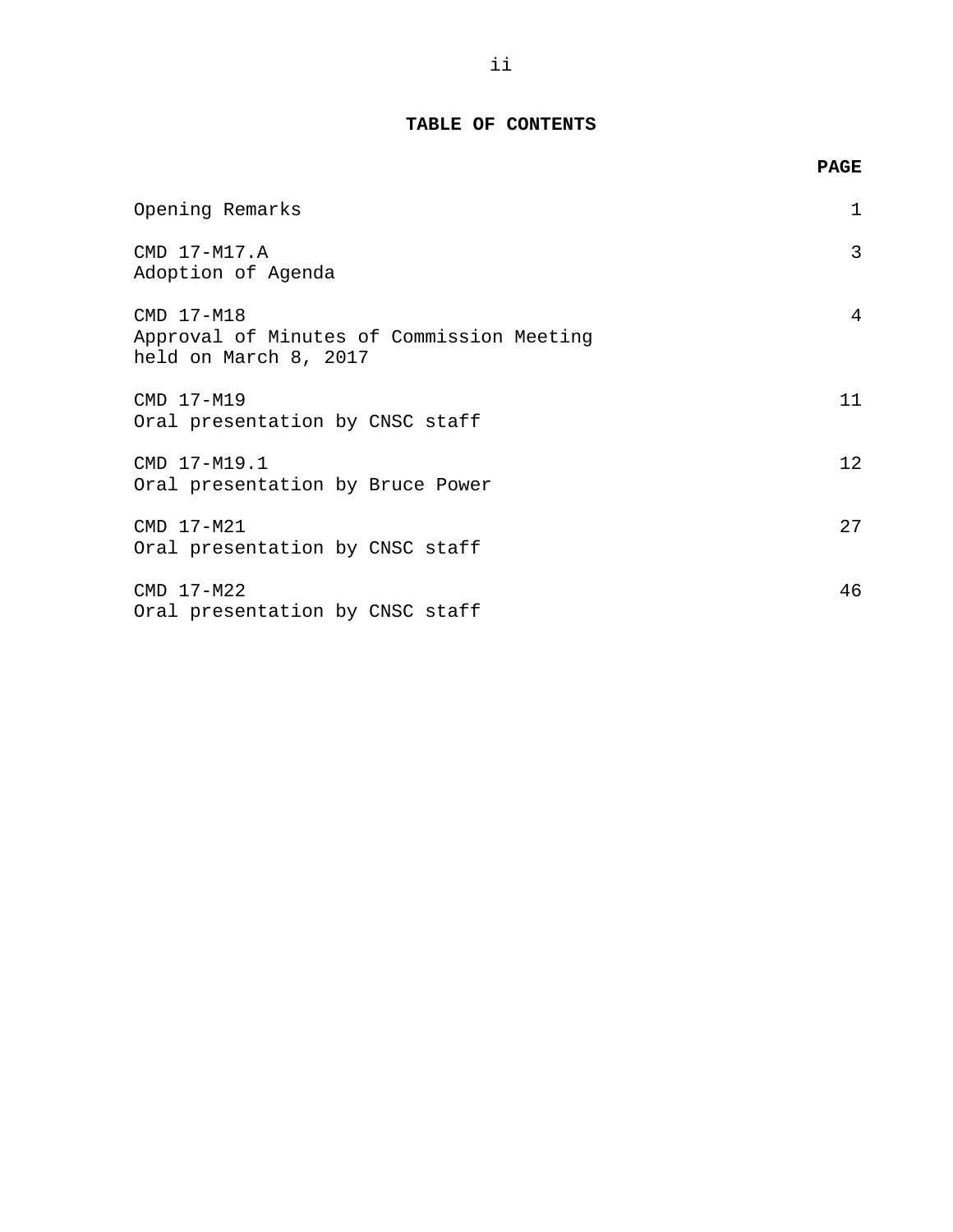<span id="page-2-0"></span>Ottawa, Ontario / Ottawa (Ontario) --- Upon commencing on Wednesday, April 12, 2017 at 9:35 a.m. / La réunion débute le mercredi 12 avril 2017 à 9 h 35

### **Opening Remarks**

**MR. LEBLANC:** Good morning, Ladies and Gentlemen. Bonjour à tous. Welcome to the public meeting of the Canadian Nuclear Safety Commission.

This morning we have simultaneous interpretation. We would ask that you please keep the pace of speech relatively slow so that the interpreters have a chance to keep up.

We would also ask that you avoid, as much as possible, the use of acronyms as we have two new Commission Members and some of the terms that are of use to all of us all the time may not be as known to our new Members, although they both have some link with the nuclear industry, so perhaps I'm wrong.

Des appareils pour l'interprétation sont disponibles à la réception. La version française est au poste 2 and the English version is on channel 1.

We would ask that you please identify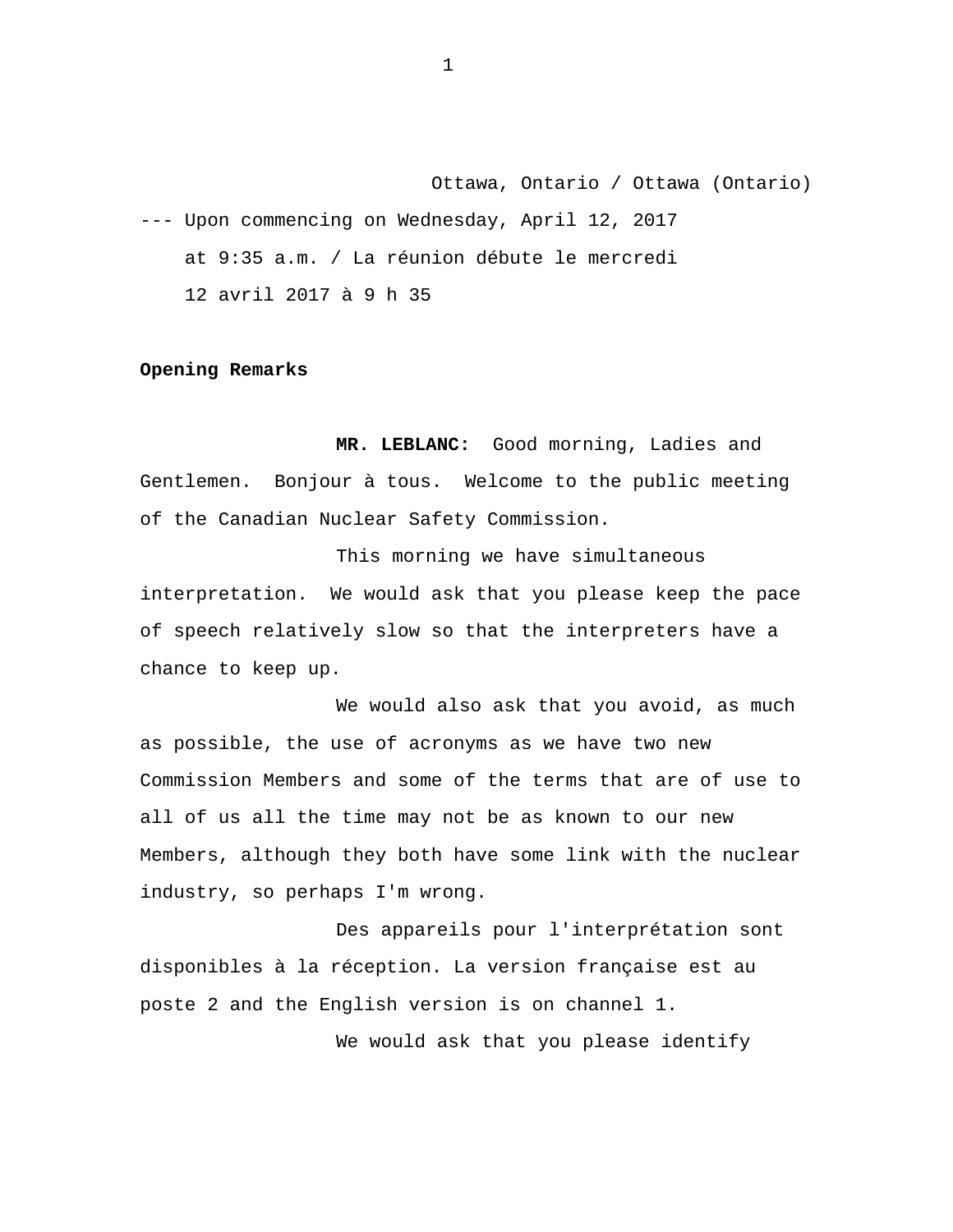yourself before speaking so that the transcripts are as complete and clear as possible.

La transcription sera disponible sur le site Web de la Commission dès la semaine prochaine.

I would also like to note that this proceeding is being video webcast live and that archives of these proceedings will be available on our website for a three-month period after the close of the proceedings.

As a courtesy to others in the room, please silence your cell phones and other electronic devices.

Monsieur Binder, président et premier dirigeant de la CCSN, va présider la réunion publique d'aujourd'hui.

President Binder...?

### **LE PRÉSIDENT :** Merci, Marc.

Good morning and welcome to the meeting of the Canadian Nuclear Safety Commission.

Welcome also to those of you joining us via webcast and teleconference.

My name is Michael Binder, I am the President of the Canadian Nuclear Safety Commission.

I would like to introduce the Members of the Commission that are with us here today.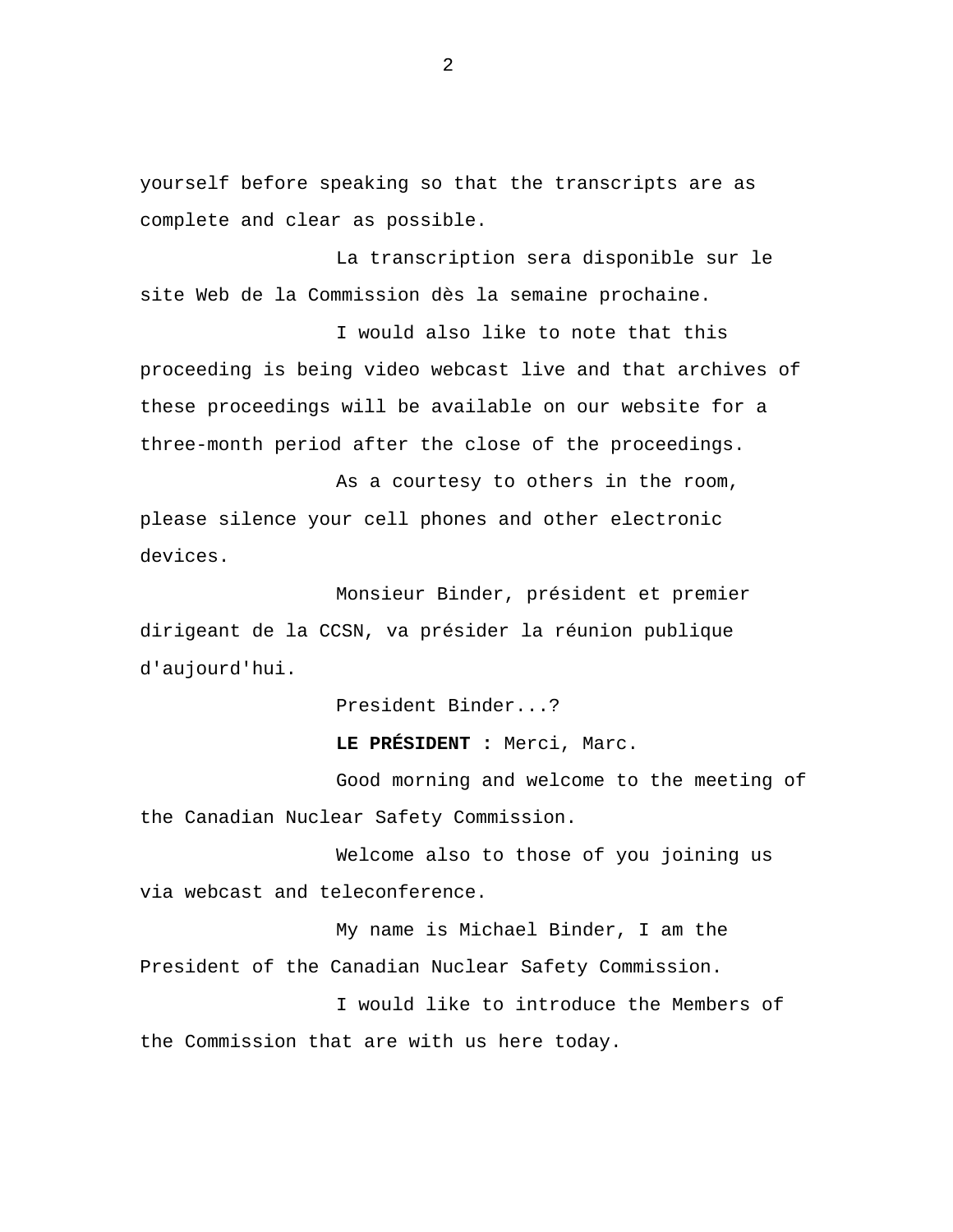<span id="page-4-0"></span>So first of all I would like to welcome - we have three new Commissioners. Two of them are with us here today, starting with Dr. Soliman on my right and Dr. Demeter on my left. And we all know Dr. McEwan. And the third Commissioner is Mr. Rob Seeley, who is not available to participate today but will join us I think in future hearings and proceedings.

We have heard from Marc Leblanc, our Commission Secretary, and we also have with us here today on the podium Ms Lisa Thiele, Senior General Counsel to the Commission.

**MR. LEBLANC:** The *Nuclear Safety and Control Act* authorizes the Commission to hold meetings for the conduct of its business.

Please refer to the revised agenda published on April 10th for the complete list of items to be presented today.

Mr. President...?

**CMD 17-M17.A** 

**Adoption of Agenda** 

**THE PRESIDENT:** I would now like to call for the adoption of the agenda by the Commission Members,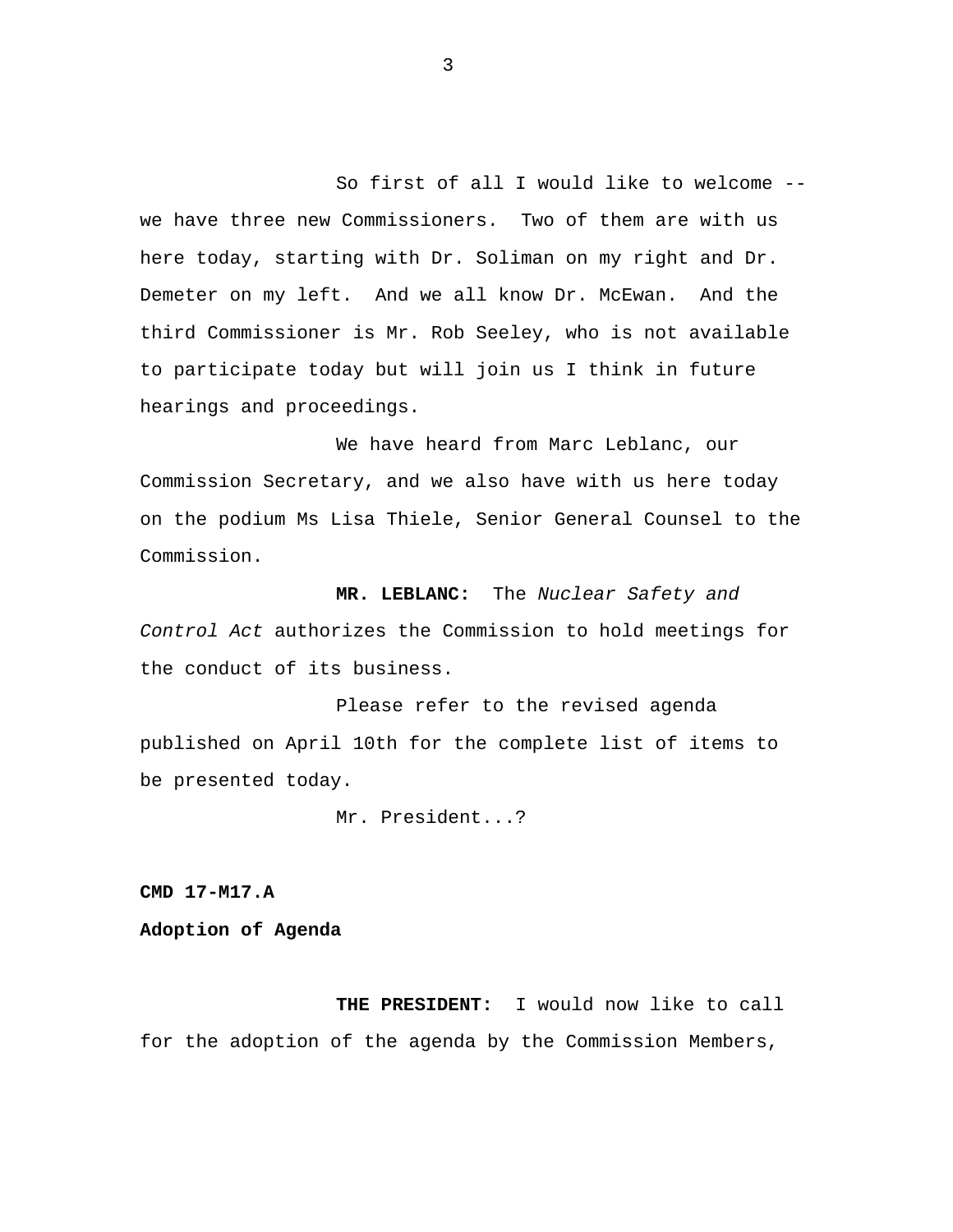<span id="page-5-0"></span>as outlined in CMD 17-M17.A.

Do we have concurrence?

So for the record, the agenda is adopted.

**CMD 17-M18** 

**Approval of Minutes of Commission Meeting held on March 8, 2017** 

**THE PRESIDENT:** Next, I would like to call for the approval of the Minutes of the Commission meeting held on March 8, 2017, as outlined in CMD 17-M18.

I wish to note that we have obtained the approval from Ms Rumina Velshi and Mr. Dan Tolgyesi who were at that particular meeting, particularly on the draft text on the CANDU Safety Issue item, as they were part of the Panel that participated in this meeting.

I understand, Dr. McEwan, you have some observations/comments?

**MEMBER McEWAN:** Thank you, Mr. President. I have three, if I may.

The first is paragraph 40. In the centre of that paragraph, starting with the sentence, "The Commission appreciates a professional discussion of technical issues." As I read that, I had to read it four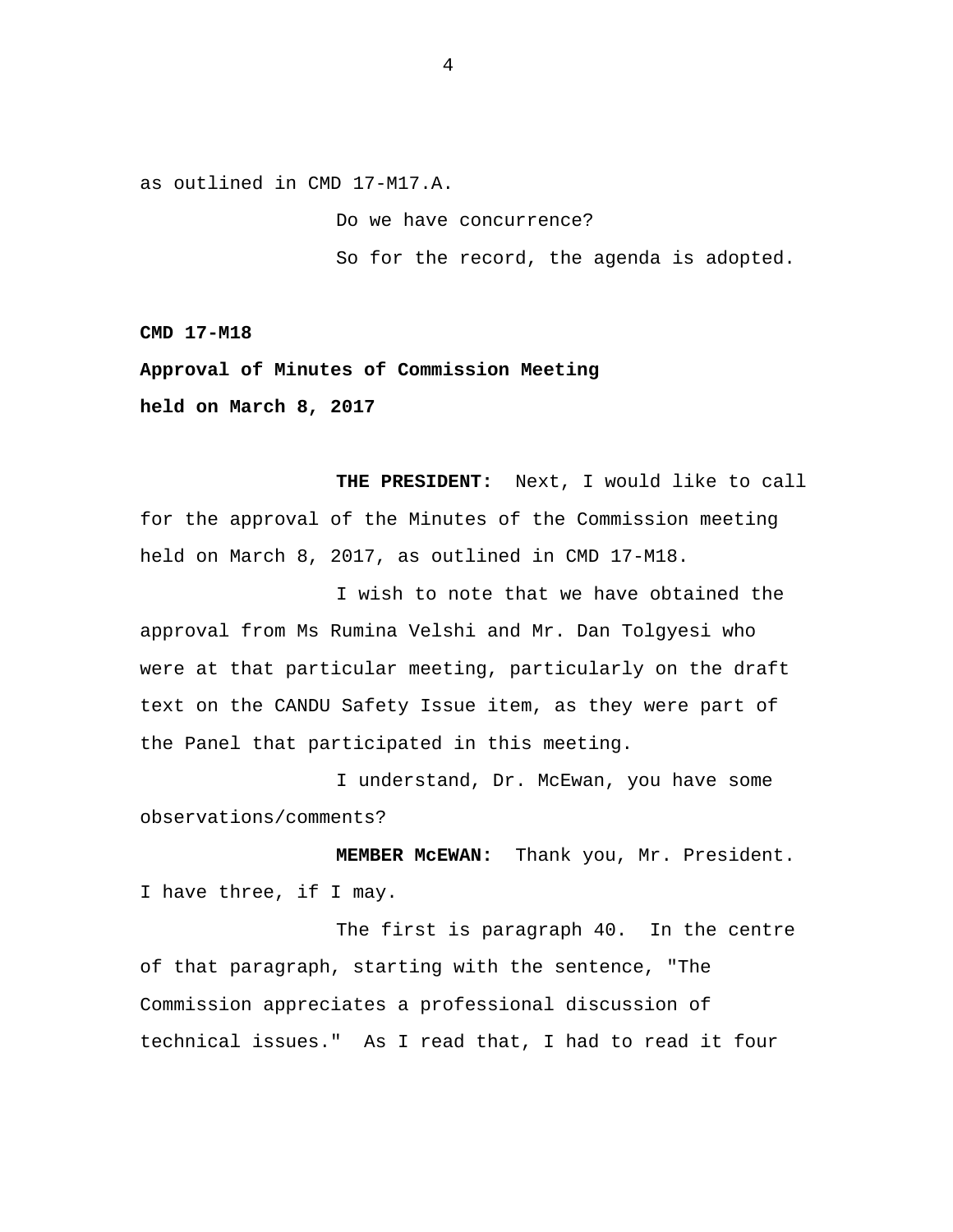or five times to try and understand the intent of that section and to refer back to the meeting in my notes. I would like to suggest that the intent of that was really three very clear statements that the Commission made. The first is that the Commission believes in scientific evidence and rigour; the second, that it noted the rigour of the evidence that was presented by staff, industry and experts; and that it regards the balance of evidence as supporting no further evidence -- no further action. I think by breaking it down into those three statements it makes it clear that we were presented with a very significant body of evidence supporting no further action. Equally, it establishes that we really do require clear evidence and rigour in that evidence as we make our decisions.

**THE PRESIDENT:** Any comment on that section?

Sounds good to me. I guess it will be amended. Okay, thank you.

**MEMBER McEWAN:** Paragraph 43. So in paragraph 43 there is a reference to a 2016, early 2017 third-party peer review of risk-informed decision. Again, it's for clarity. Was this review actually referring to the Luxat and Leeds consulting review that was discussed at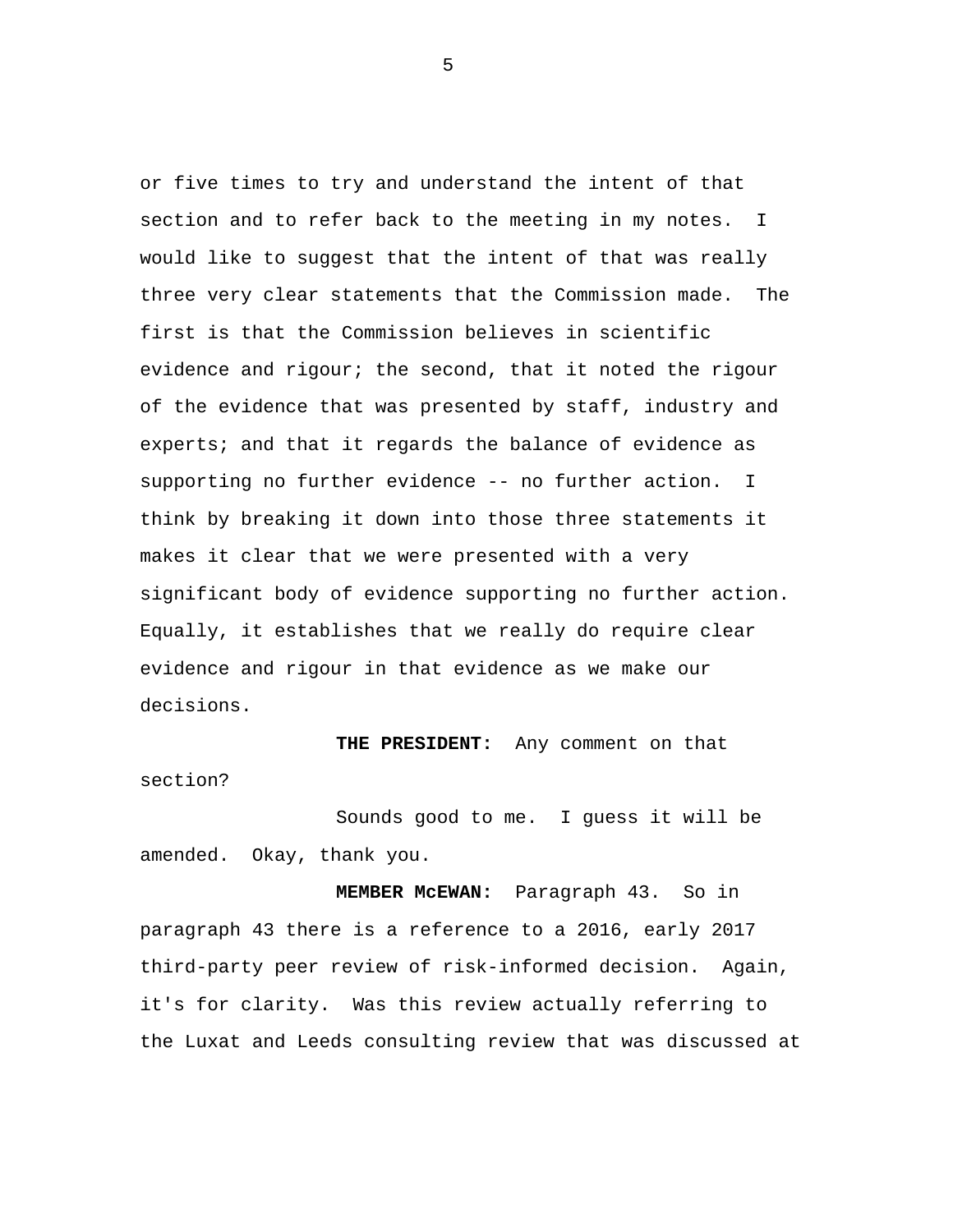the March meeting? That was actually a separate discussion, but I think that was the reference to the report mentioned in paragraph 43.

**MR. FRAPPIER:** Gerry Frappier for the record.

Thank you for the question, because we do agree that I think there is a bit of confusion there. Yes, the 2016 and 2017 third party we were talking about is the Leeds and Luxat and is not this subject. In fact, the reference that is being made to the third-party review with respect to the approach to CANDU safety issues was done in 2011 and that was done as part of the *Convention on Nuclear Safety* that we went to Vienna for and had challenges from other countries and particularly we highlighted this approach to the CANDU safety issues. So I think the minutes would be more accurate if instead of 2016 and early 2017 it talked about 2011.

**THE PRESIDENT:** Now, you really confused us. So was there a third-party review of, I thought, the process of decision-making and if it is, why don't you name the third party?

**MR. FRAPPIER:** So, yes. I was at this meeting that we're talking about and I probably introduced this confusion. You might remember, Commissioner Velshi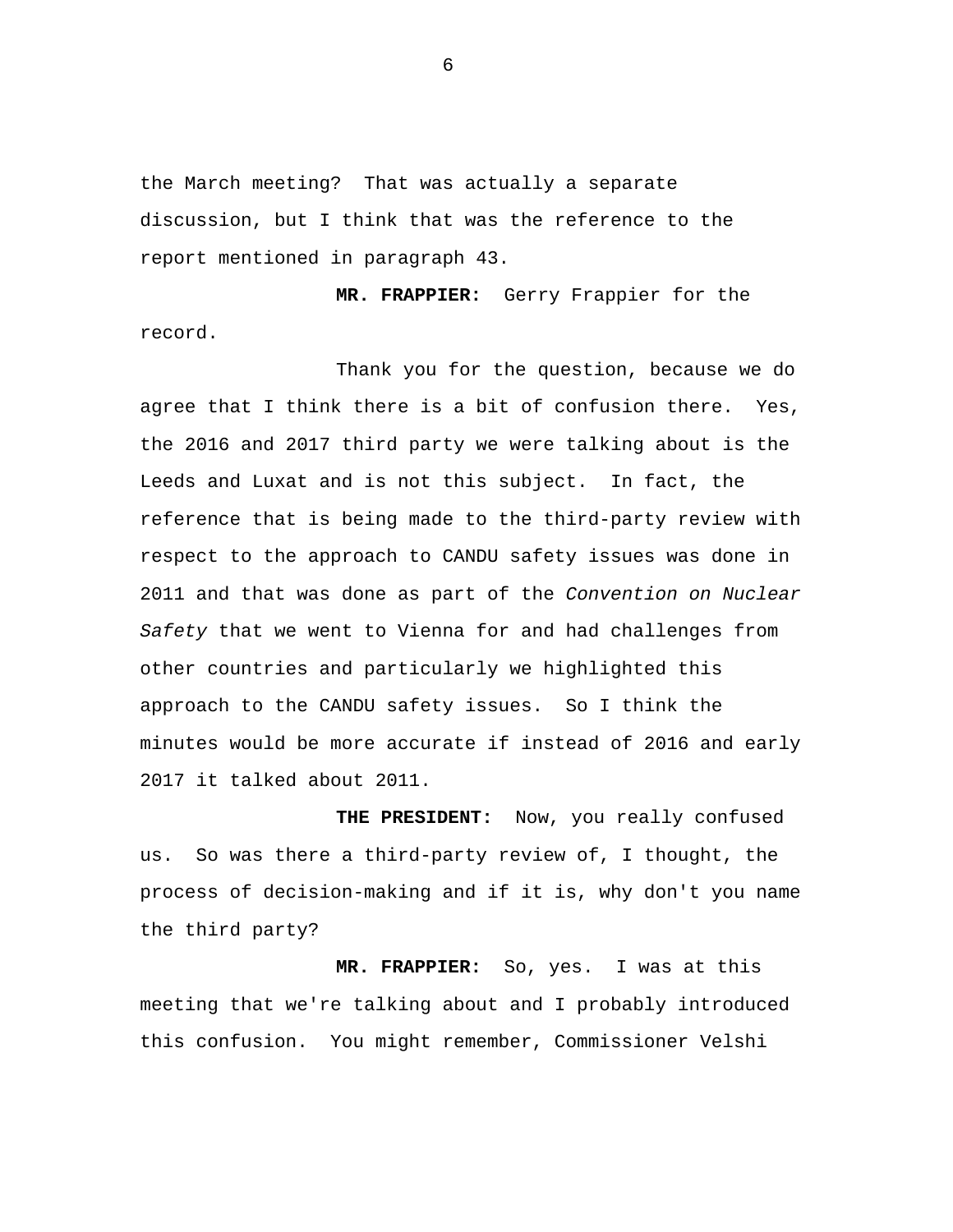had asked about whether we had had any kind of third-party review around the process that we did, the decision-making or risk-informed decision-making approach that we were taking to the CANDU safety issues and I had responded, yes, we have had that kind of review, but I probably wasn't precise enough. The review I was making reference to was in 2011 where this process was part of our National Report to the *Convention on Nuclear Safety* where other experts from other countries challenge our approaches on different things and in particular the approach we took with respect to the CANDU safety issues, and that was the independent review I was making reference to. It's not so much that we contracted a single individual third party, it was that this was done as part of the process of the *Convention on Nuclear Safety*.

**THE PRESIDENT:** So I think you need to fix this. And more is better here I think. You can actually add some more context to this, to both the *Convention on Nuclear Safety* and the 2011.

**MR. FRAPPIER:** Okay. I will certainly work with Secretariat to put a couple of extra lines in there.

**MR. LEBLANC:** That is correct, we will work and the drafting of the Minutes is really the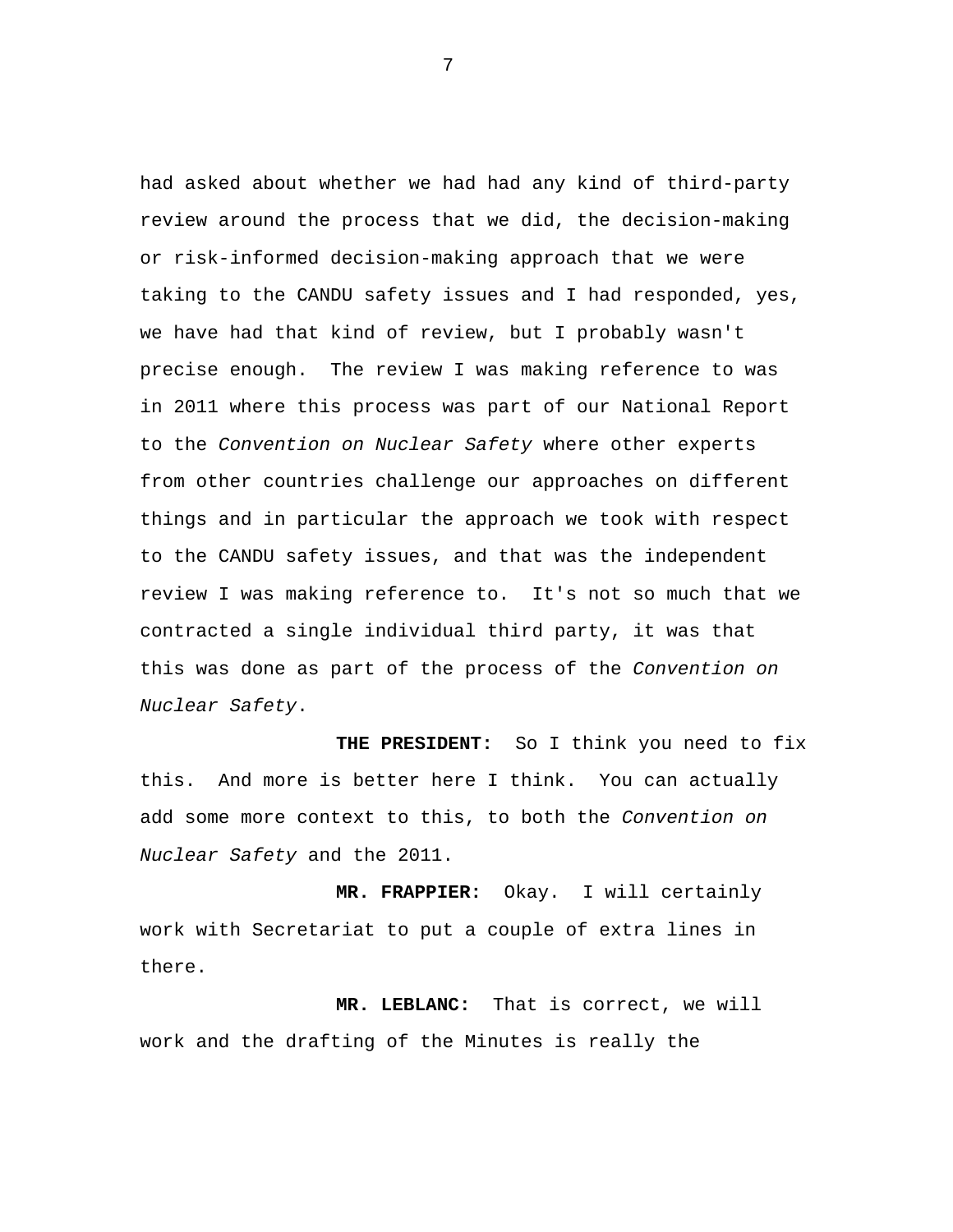Commission reflection of what they feel, so we will seek that precision from staff. Thank you.

THE PRESIDENT: Dr. McEwan...?

**MEMBER McEWAN:** Thank you very much,

Mr. President.

And then the third is paragraph 76, the last sentence, "the Commission recommended that this area of research should be more publicly oriented." I think our intent with our conversation around that was that the outcomes of the research should be more publicly available as appropriate. So if you would agree with that as a change, I would like to suggest it.

**THE PRESIDENT:** I don't want to put thoughts into your head here, but I thought you wanted to do two things, it's publicly available but also publicly understood. Sometimes we get into the very technical research and you want to explain the outcomes. Is that...?

**MR. FRAPPIER:** Gerry Frappier for the record.

Yes, I think that was part of it, but I agree with Dr. McEwan that this last line, I think, was really talking about whether we can, you know, be pushing a little bit more to have research properly published, and I think industry had pointed out that a lot of that research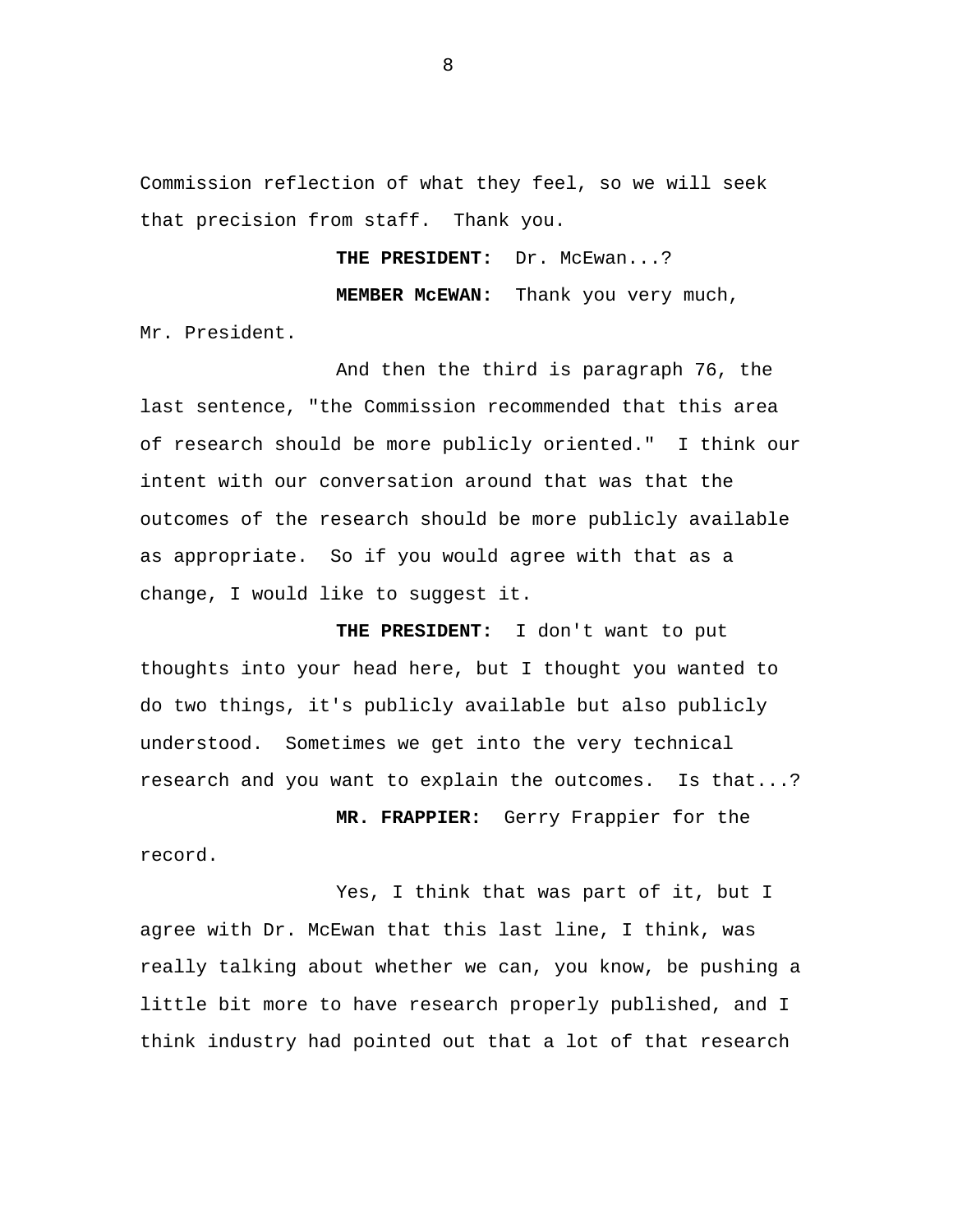is proprietary and therefore not going to be published, and I think the Commission was indicating, you know, let's try to be biased a little bit more towards making things public than keeping it, you know, out of the public forum.

**THE PRESIDENT:** So how are you going to fix this?

**MR. LEBLANC:** Well, again, it's the Commission that will have to fix it and I think that the language that has been suggested by Dr. McEwan, if approved by the Members, would be -- should be more publicly available as appropriate. And I think that will address the Commission's direction in that regard.

**THE PRESIDENT:** Is everybody happy with this?

> Okay. Any other comments on the minutes? Okay. So for the record the minutes are

adopted.

**MR. LEBLANC:** With appropriate changes. Thank you.

**THE PRESIDENT:** With appropriate changes. Your legal mind is at work.

The first item on the agenda today is the Status Report on Power Reactors, which is under CMD 17-M19. I understand that we have representatives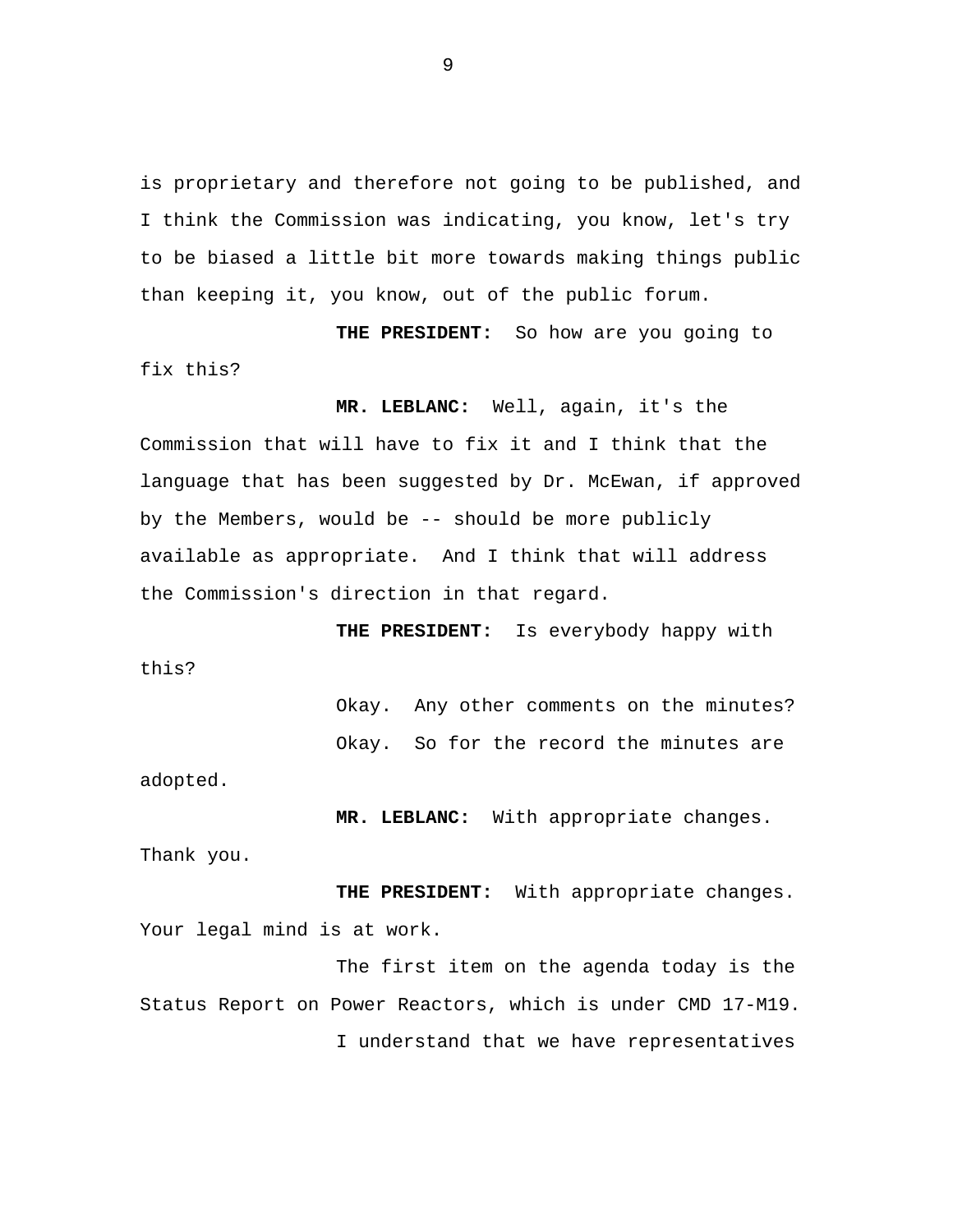from the nuclear power plants in the room and I am also told that we have a representative on the phone. So let me try to verify if they can hear us.

So let me start, NB Power, can you hear us?

**MR. NOUWENS:** Yes, we are on the line. Jason Nouwens hear from NB Power.

**THE PRESIDENT:** Thank you.

OPG Darlington?

**MR. KHANSAHEB:** Yes. It's Zar Khansaheb, for the record, online.

**THE PRESIDENT:** Thank you.

OPG Pickering?

**MR. GRANT:** Yes. For the record, it's

Fraser Grant, Director of Operations and Maintenance at Pickering.

**THE PRESIDENT:** So after the staff present their comments, Bruce Power has a little presentation to make.

So Mr. Frappier, you have the floor.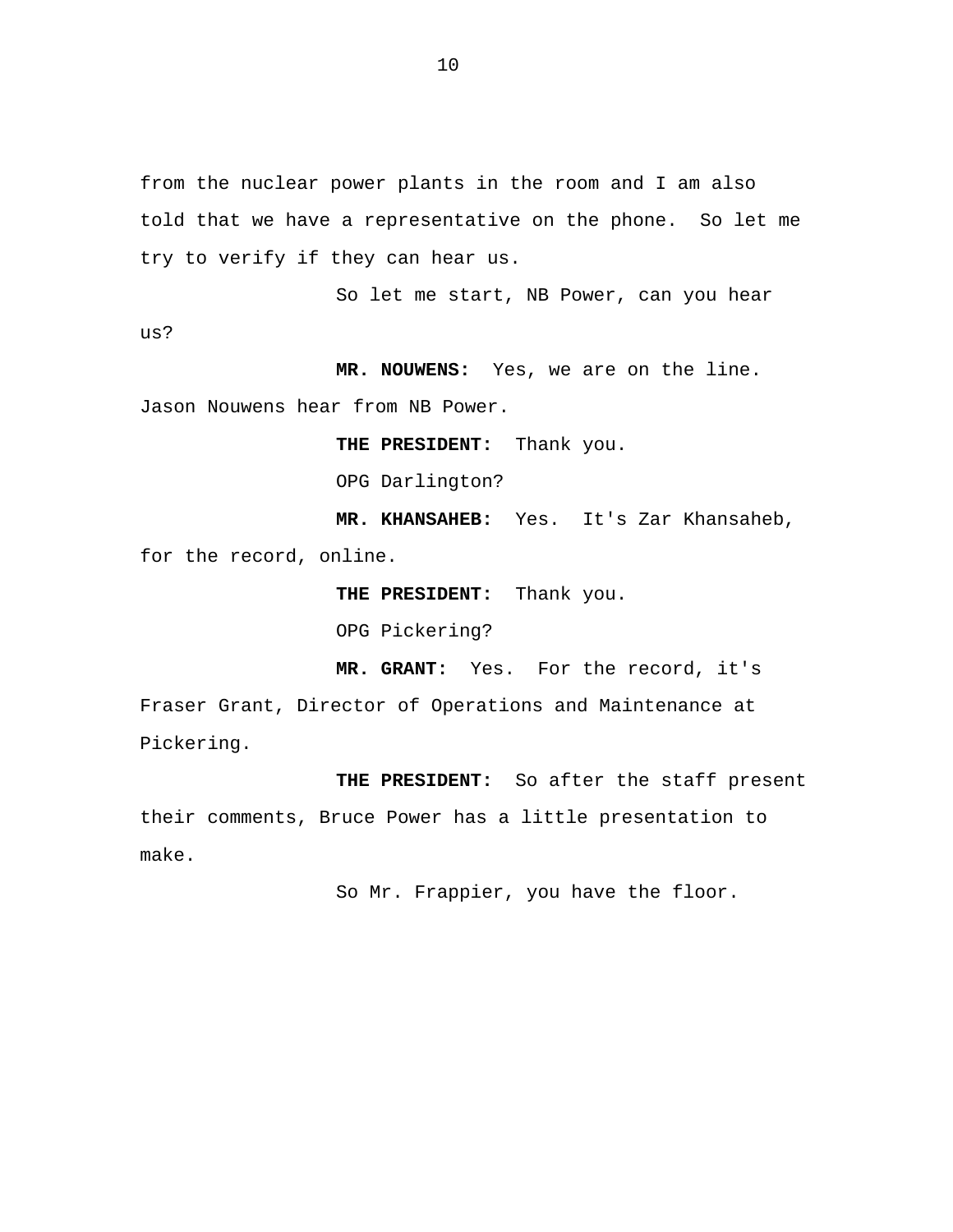#### <span id="page-12-0"></span>**CMD 17-M19**

### **Oral presentation by CNSC staff**

**MR. FRAPPIER:** Thank you, Mr. President, and good morning Members of the Commission, in particular new Members of the Commission, welcome.

I am here to present Commission Member Document 17-M19, the power reactor status update. My name is Gerry Frappier. I am the Director General of the Directorate of Power Reactor Regulation.

And with me today are the Power Reactor Regulatory Program Division Directors, plus technical support staff who are available to respond to questions on the Status Report on Power Reactors. Also with us, as you have just mentioned, are licensee representatives should there be questions that are more appropriate for them to answer.

As you will note, the CMD was finalized on April 7th. I would like to present a very short update to the report that has occurred since then. It's a simple one, but later on April 7th, on that day, the Point Lepreau planned maintenance outage began. As such, the reactor has been placed in the Guaranteed Shutdown State and the heat transport system is cold and depressurized. The report you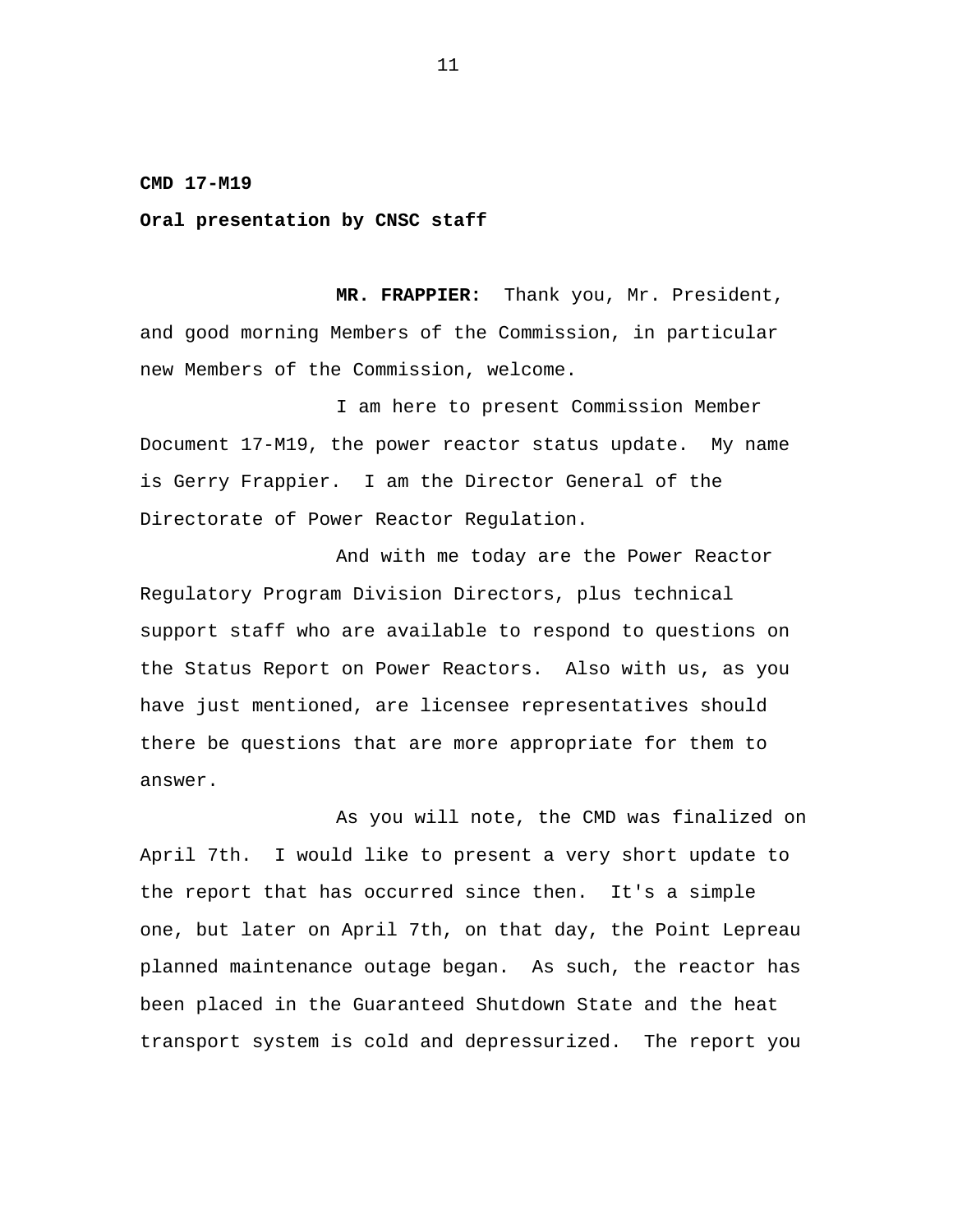<span id="page-13-0"></span>have will indicate that New Brunswick Power is operating at 100 percent, which it was before it went into that planned outage. The work at Point Lepreau is currently anticipated to be completed by April 29th, and that's the only update I would like to bring to the Status Report on Power Reactors. With that, myself and, as I mentioned,

industry are available for any questions.

**THE PRESIDENT:** Okay. Thank you.

**CMD 17-M19.1** 

**Oral presentation by Bruce Power** 

**THE PRESIDENT:** So I would now like to turn to Mr. Saunders to talk to CMD 17-M19.1 about Bruce Power.

Go ahead.

**MR. SAUNDERS:** Good morning. Frank Saunders for the record. We have a presentation.

So on the 26th of March -- I see there is a slight error in your CMD there. It was actually the 26th that this injury occurred, on the Sunday, about two weeks ago. We had an electrical worker working on one of our breakers and made electrical contact with a 13.8 kV electrical system, received burns to his arm and his leg,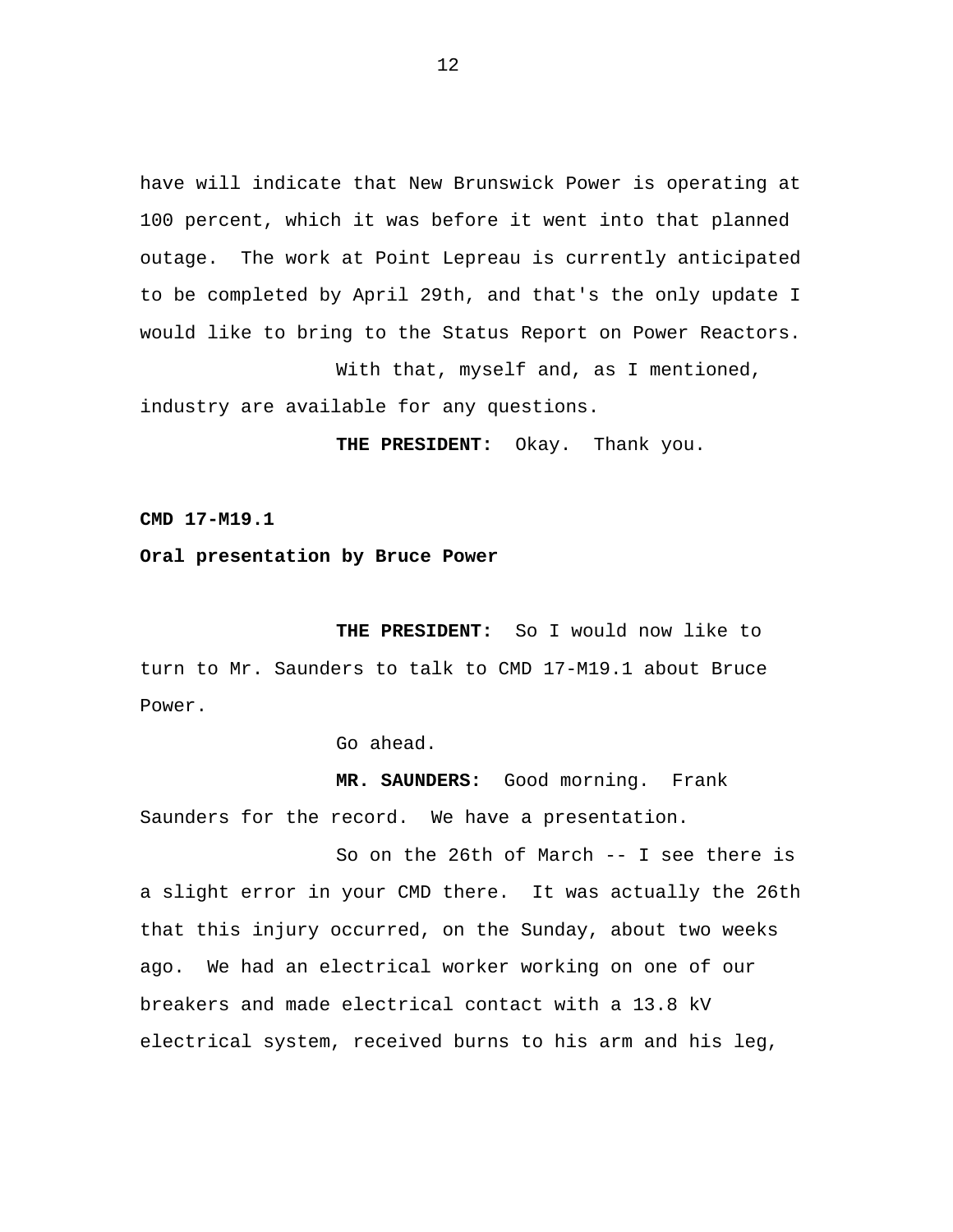was transferred to hospital and then released from hospital about 48 hours later after observation. So I'm going to take you through just what the work was and how the contact was made. We did of course report it to both the MOL and CNSC. The MOL has completed their investigation, at least the onsite portion, and released the site back to us.

So Unit 5 was where this event occurred. It had been shut down for planned maintenance. We had actually had many of these breakers out of service for the previous two weeks and they were isolated and people were working on the individual breakers. The task on this particular Sunday was actually the post-maintenance testing, so the isolations had been removed and we were preparing to put this system back in service. So the work that was underway was just testing the operation of the breaker to make sure that it would function. The system service transformer was supplying the Bus 'Q'. The system service transformer is the one that actually takes the power from the grid and supplies the station, so with the unit down and a maintenance outage of course the power was flying through the system service transformer. The unit service transformer is the alternate route which supplies power from the generator when the unit is running and these breakers can swap back and forth to supply that Bus from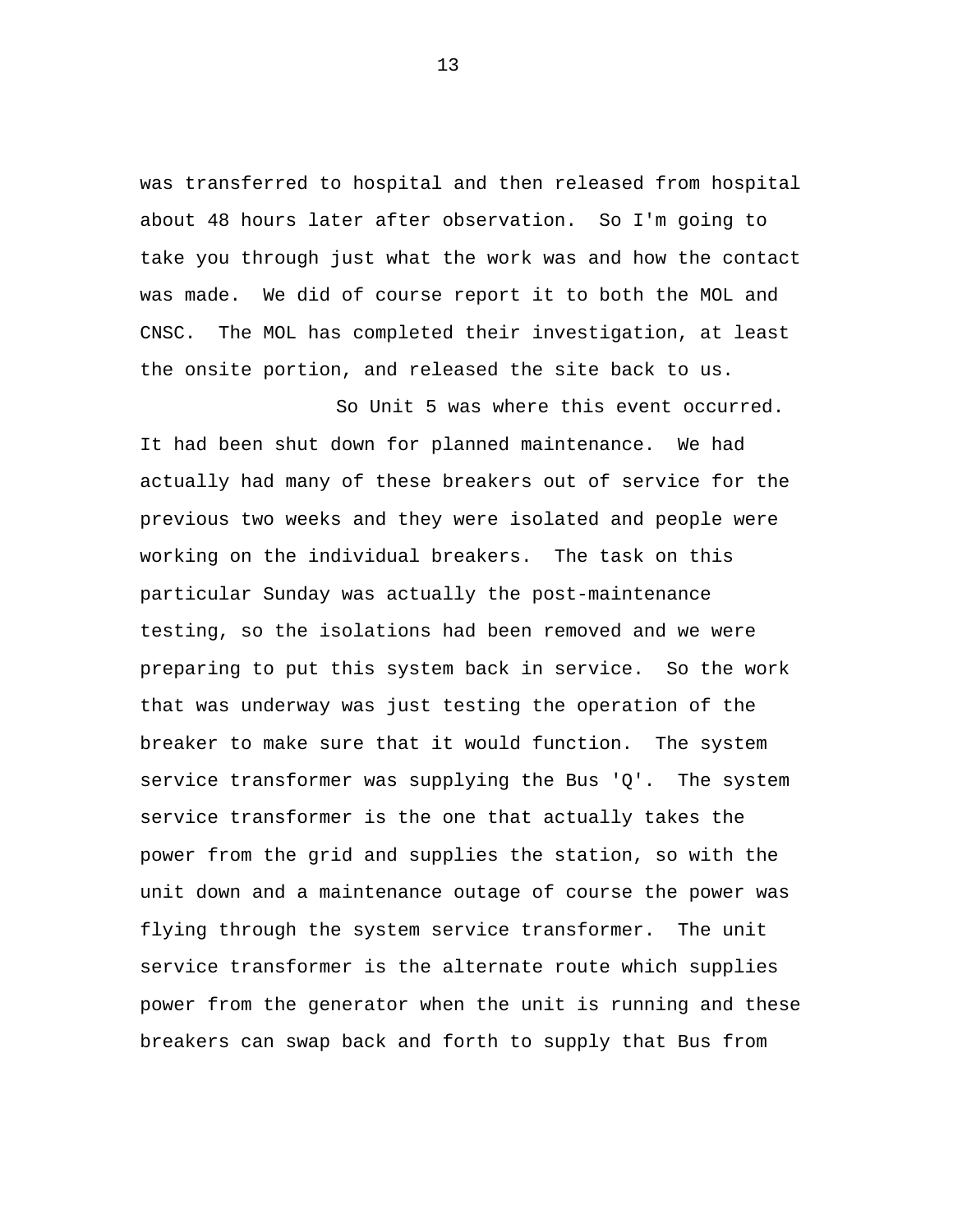either load, this particular breaker. And, you know, so the breaker was actually out of the cabinet and removed.

So let me just show you the physical setup. So you see here the green line there is moving from the system service transformer over to the -- I think I can do this with the pointer. So this is actually the breaker that the individual was working on right here and we will talk about the status, but this was live, the circuit was live from here to here, so there was no isolation in place. This is actually necessary to do the post-maintenance testing, you need power in the breaker in order to actually do the testing. So this was an intentional situation, it wasn't unintentional.

So this is a picture of the cabinet, this one with the door closed. This one here, the door is open and the breaker is removed. So the breaker is not in this cabinet, it's open. This piece at the back here is known as a shutter. Behind the shutter is the 13.8 kV circuit.

And I have just a short video here for you to show -- and this is how the shutter works and it actually shows you part of the post-maintenance test was actually to do this. This lever operates a shutter. When you put the breaker in, it engages with that lever to open the shutter so the breaker can install. So part of the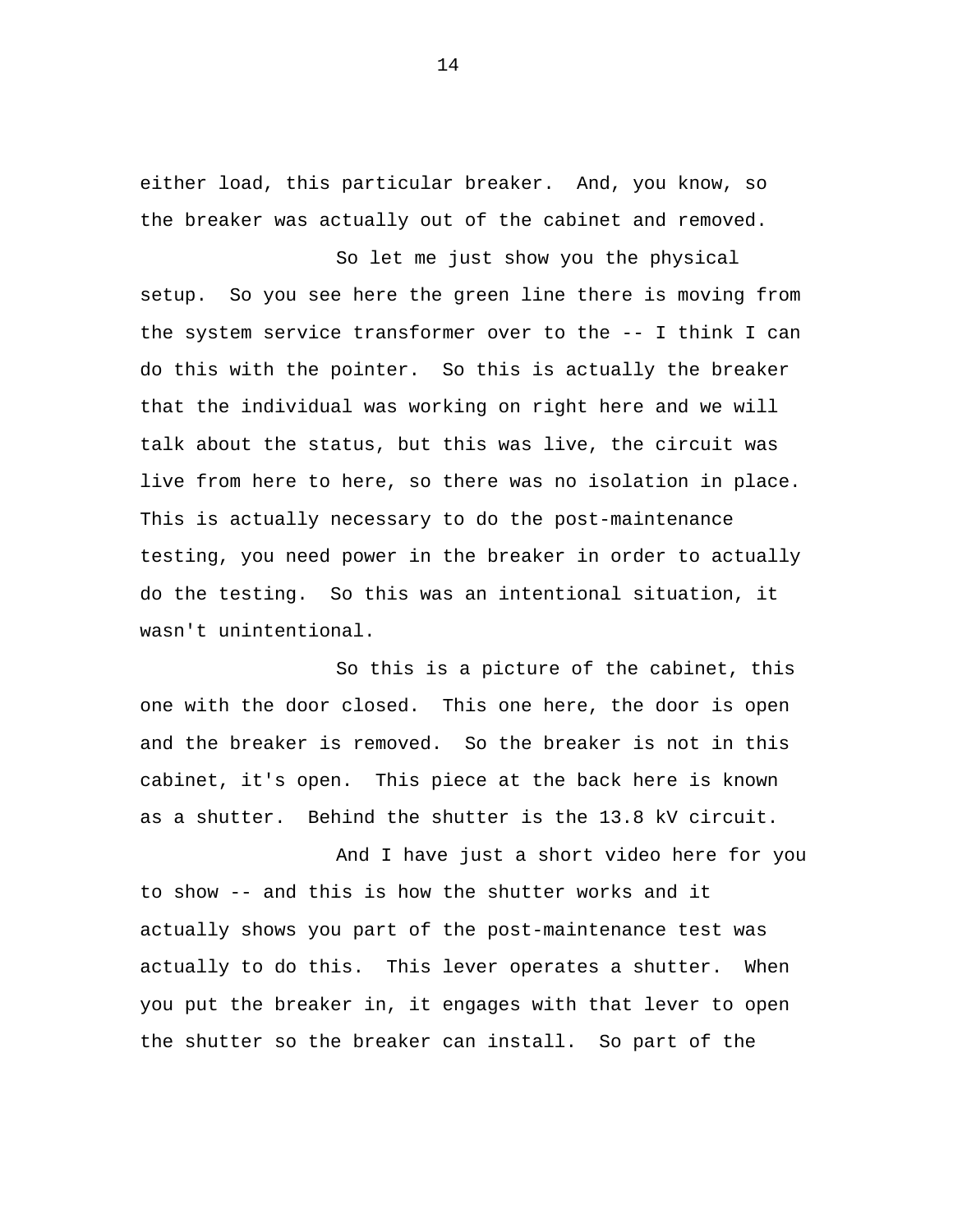test is to make sure that that shutter works okay. So those -- these circles behind here are a live circuit. These top three were energized at the time and the accident occurred on this one.

And just though for completeness, this is the breaker itself. These three connections here are actually fit into those six holes I just showed you, and during the post-maintenance testing the intent is to take this breaker -- I didn't mention something here, so I can't... Down at the bottom here there are rails. This is what the breaker actually slides on. You just basically push it back in there, it engages this lever, opens up the shutters and those six parts that stick out there, contacts slide in here and make contact. So very similar to a breaker in your house except of course it's a much heftier system than you would have in your house and it has more circuits.

So this is the work that the individuals were engaged in. This was a fresh crew, they were just coming in off of days off and the work they were engaged in didn't actually require them to be inside of this cabinet. They shouldn't have been in there, but somehow that did occur. And typically if you were working in the cabinet this lever would be locked out so you couldn't actually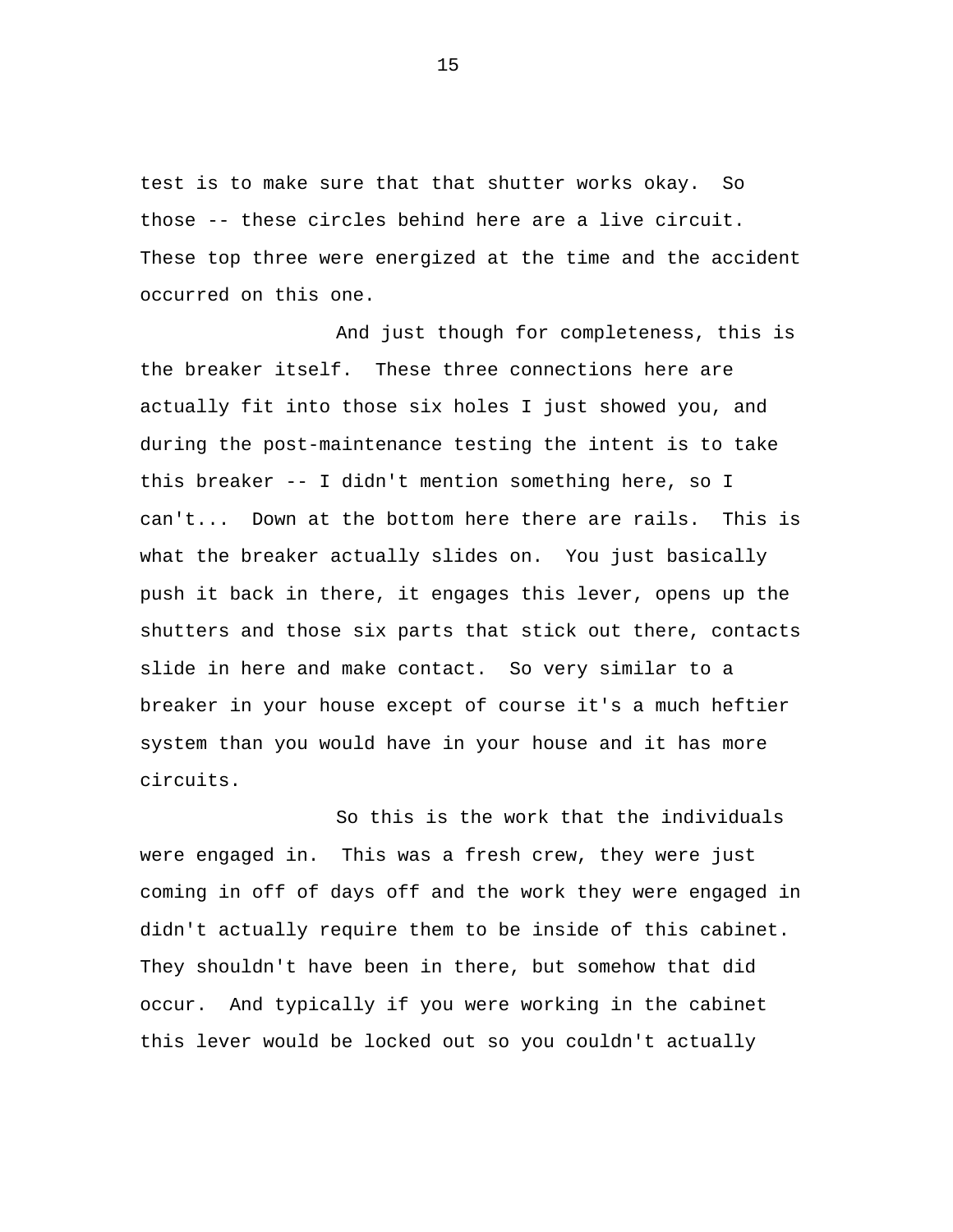open the shutter, but in this case because we were installing the breaker of course it has to be unlocked so you can do the installation. So this was the nature of the work.

As I say, a root cause is nearly finished. The individual clearly made contact here. You can see the burn marks and stuff on the cabinet afterwards. This accident of course had an extremely high potential for harm, it could have been the ultimate harm. We were indeed and the individual indeed fortunate that this was not much worse.

We have done a number of things here. We are doing a root cause investigation which we expect to finish up this week and we will provide the full incident report which includes both the causes and the fixes to this. We have engaged with industry, including OPG to share this. In fact, OPG has an individual on our root cause team to make sure we spread this information around. We have increased the surveillance from management onto, you know, all activities in the plant, not just electrical work but with a special focus on electrical work until we really fully understand what actually occurred here and why it occurred. And the Independent Oversight Group has also taken an action to observe a number of activities right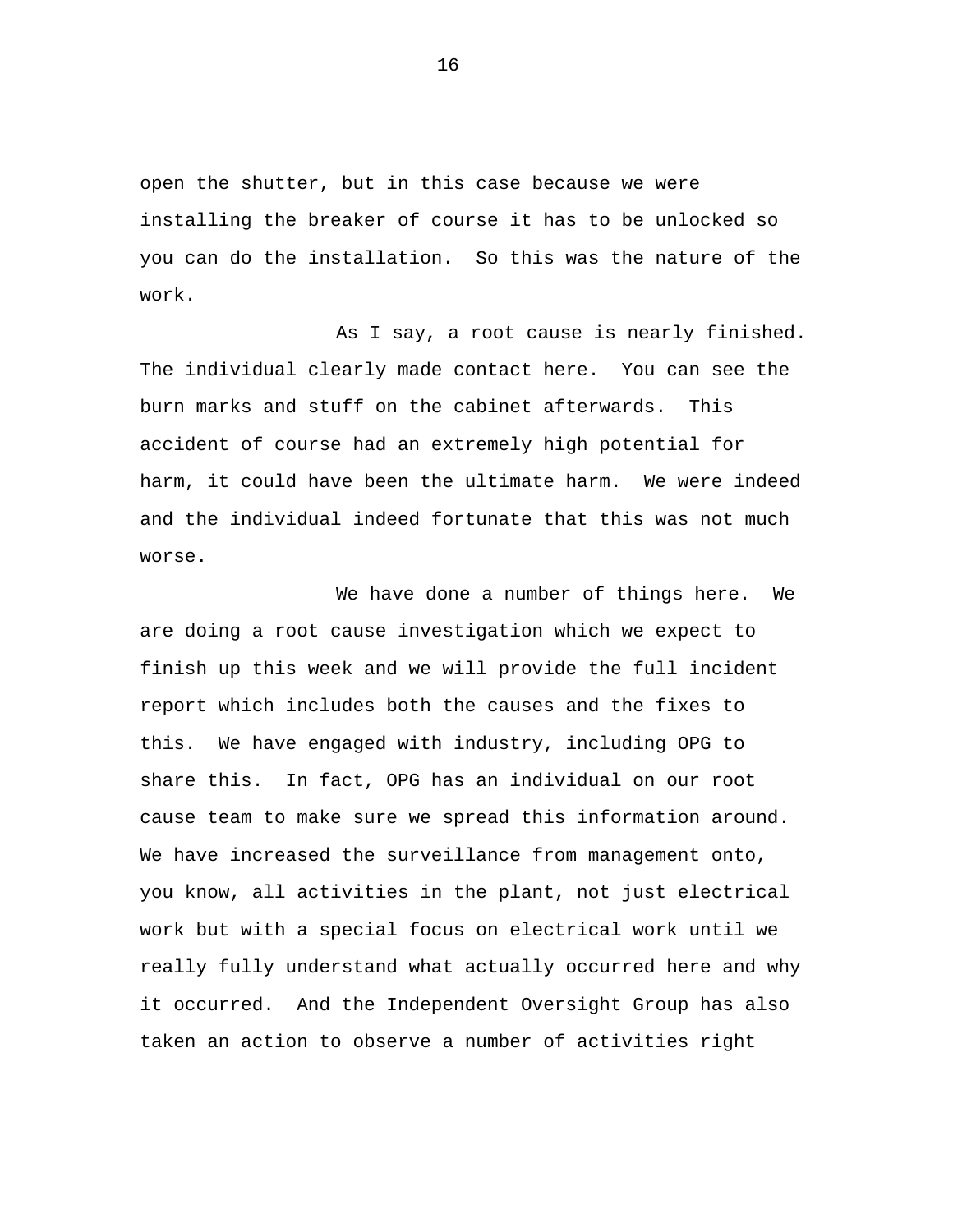from the -- right from the safety analysis on a particular job all the way through to execution to see if we can actually determine anything that helps point the finger at the cause.

Our concern is a little bit broader than -- we normally do a root cause and focus on that. We have broadened it out more this time because I think, if you remember, about a year and a bit ago we had another incident which -- not electrical but also had a high potential for harm. So we are trying to make sure we understand the causes and that there is not some common link here that we are exposed to.

And that concludes the presentation for now.

**THE PRESIDENT:** Okay. Thank you.

So let's start the question session, and it's open to staff and to anybody online, et cetera. So let me start with Dr. McEwan.

**MEMBER McEWAN:** Thank you, Mr. President. Thank you. It helps a lot to see pictures and understand. Thank you.

Pickering Unit 5, the leak and the testing to find the location and the path, this is pretty much what we were told at the last meeting. It's disappointing not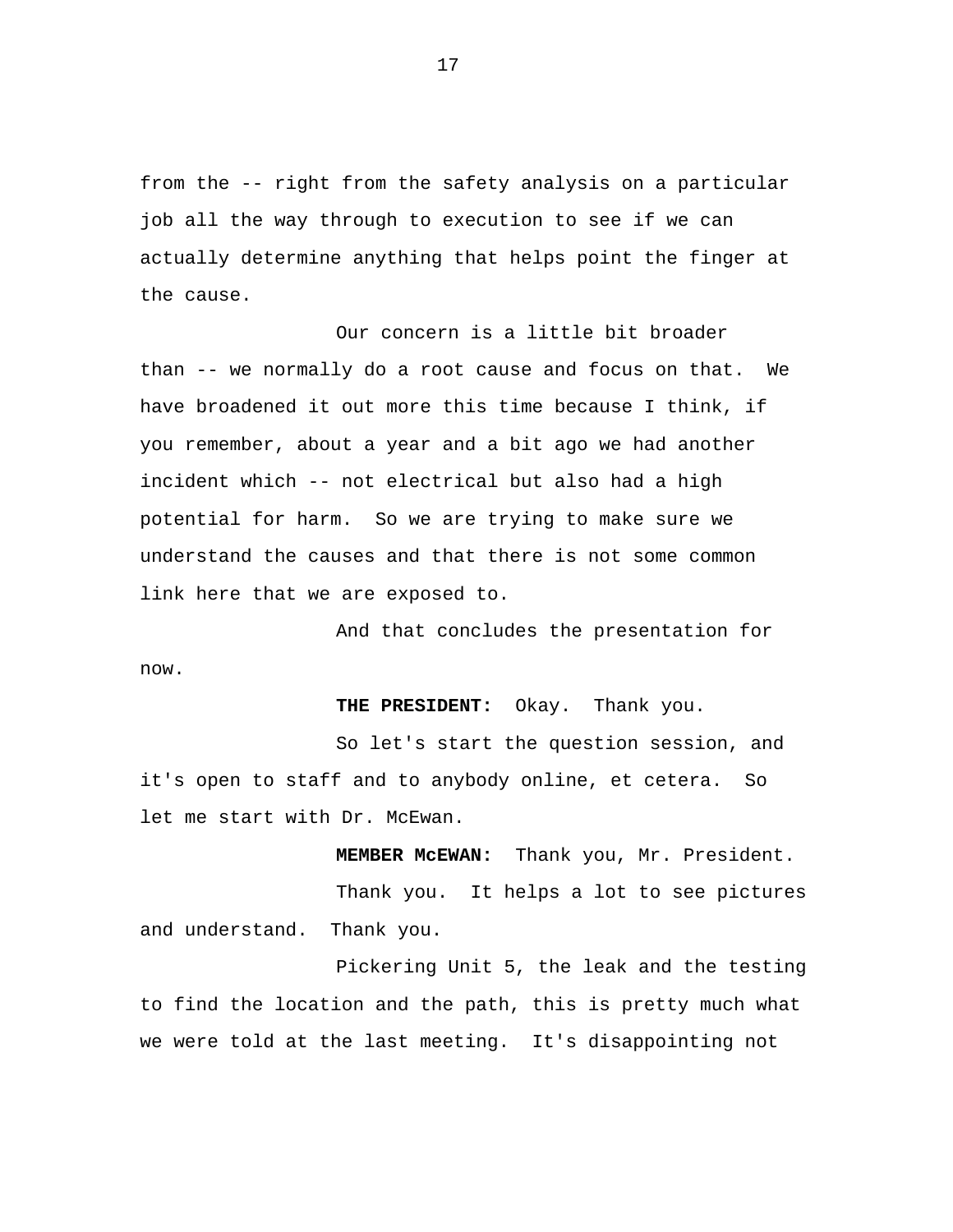to see a little bit of an update other than just the works going on.

**MR. FRAPPIER:** Gerry Frappier for the record and I will pass it over to OPG Pickering in a minute.

But as we had mentioned last time when we highlighted this, we will be getting a full report and at that time we will give an update to the Commission. And at this point in time we haven't got that full report from OPG, but perhaps OPG will be able to update you a little bit more. So we will certainly be coming back as we know more. I would say right now we are not confident that we know everything we need to know to come back to the Commission, but perhaps OPG Pickering would like to comment on the situation.

**MR. GRANT:** Yes. For the record, Fraser Grant, Director of Operations and Maintenance at Pickering.

So in terms of Unit 5, we have done a significant amount of work on this outage. We do believe that we did locate some degradation in some of our sealing areas or areas that are sealed and we have made those repairs. We are currently in progress with repeating the test that originally uncovered these issues and that test is in progress. It runs for another 24 hours, at which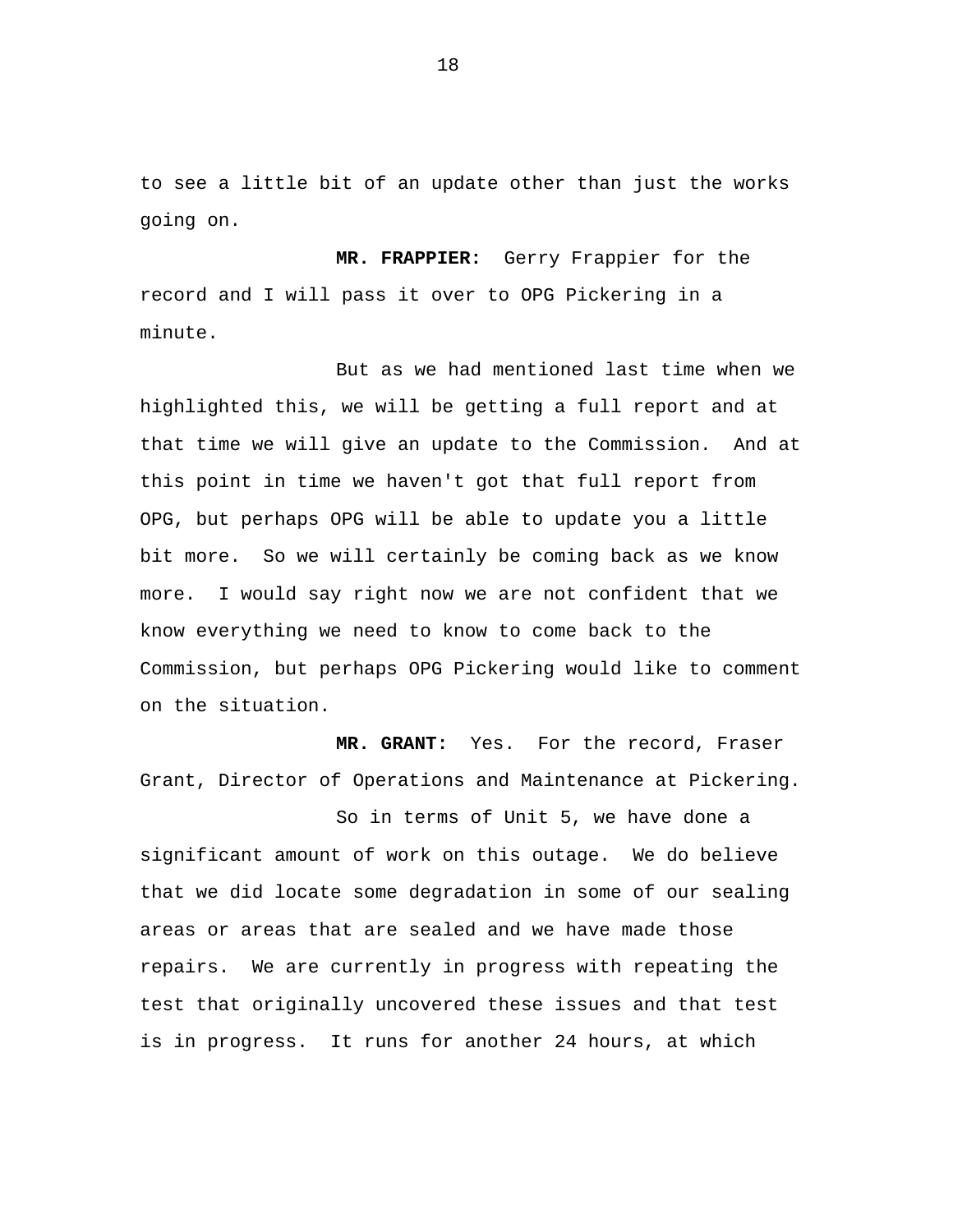point we will be able to validate the results. That's the end of my update.

**MEMBER McEWAN:** Thank you. It would have been helpful just to have a little more detail, that work is ongoing and that there is an end in sight.

**MR. GRANT:** Yes. Fraser Grant for the record.

I understand. We will take that back.

**THE PRESIDENT:** Anytime I read that you have difficulty locating a leak I get nervous because the whole idea of leak before break concept is subject to be able to detect where the leak is; right? So we spend a lot of time talking about, you know, leak before break but not finding where the leak is. What am I misunderstanding here?

**MR. FRAPPIER:** Gerry Frappier for the record.

So just to be clear of what leak we are sort of talking about here, this is not a leak in the primary heat transport system, it's not a leak in pressure tubes. So the leak before break we are often talking about here at the Commission has to do with pressure tubes themselves where a leak there would be a very significant item that we would be concerned about.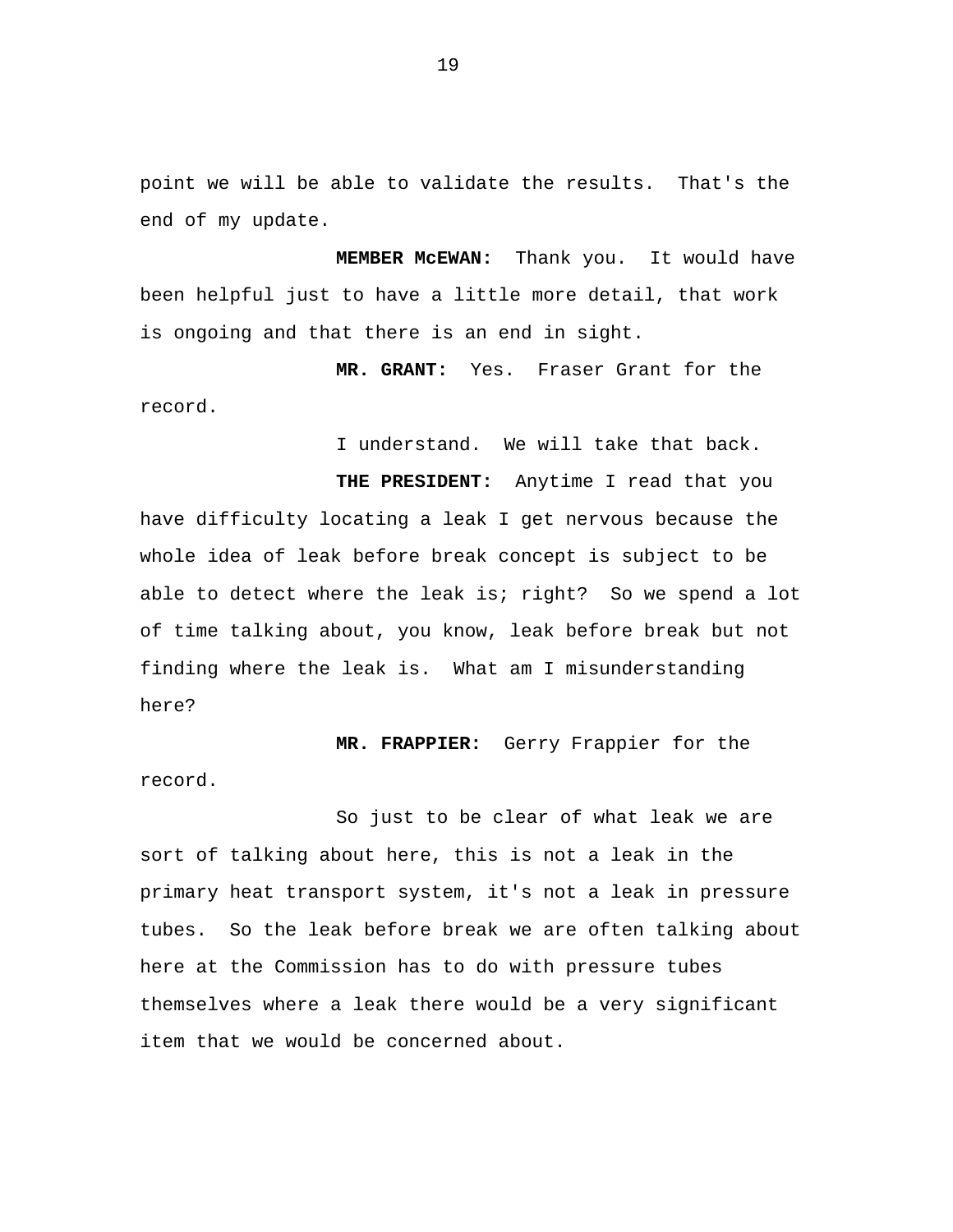In this particular case, you have a moderator room where there's equipment that's associated with managing the moderator within the reactor. That room is normally essentially dry, if you like, or there certainly wouldn't normally be very much liquid in there, but there has been some liquid in there, it would seem, because what we did find was in the basement outside in the tunnel which our friends from OPG can perhaps give a bit more detail.

There was some tritiated water that was found, and that water has -- which is still completely within the power plant and unreleased to the environment or anything, but that water has now been traced back to having come from this moderator room, so at some point there was some water that had to be in the moderator room. And it got out of the moderator room through, presumably, these cracks that they're talking about there right now.

So that room is not considered an area of where we would have the primary heat transport system, those sort of concerns that you're indicating there right now.

So that still should not be there, though, and so we want to have that investigated and fixed.

And with that, I'm not sure if OPG wants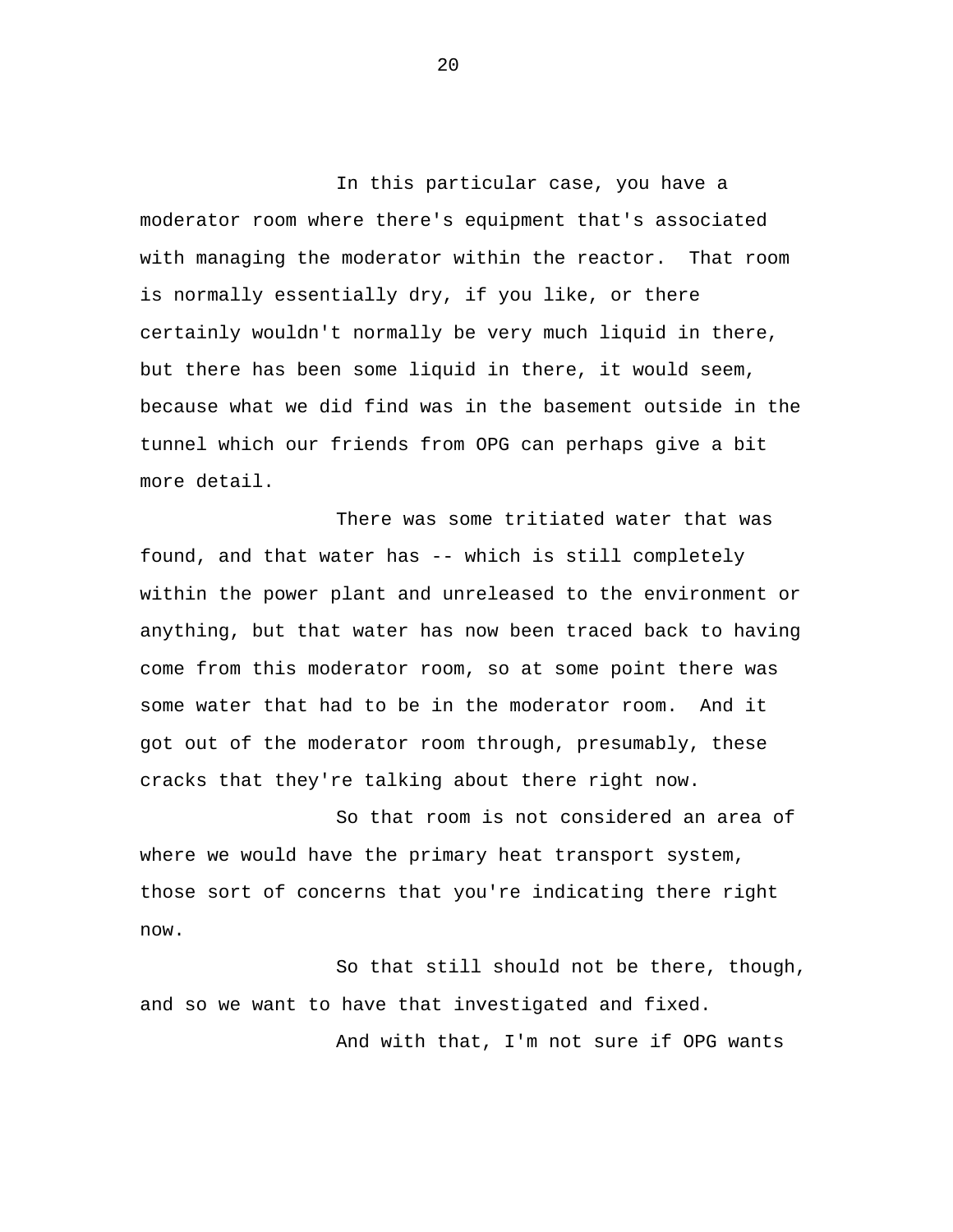to make any additional comments.

**MR. GRANT:** For the record, Fraser Grant from OPG Pickering.

Just one minor change from Gerry. I agree with what you said; just a minor change in terms of cracks in the floor.

It really is -- these are -- when the floor is built, there are by design construction joints in the floor and what we found is some of the sealing material used in the floor joints was degraded.

I have nothing further to add.

**THE PRESIDENT:** Thank you.

Dr. Demeter?

**MEMBER DEMETER:** Thank you for the

presentation.

Regarding the electrical injury at Bruce, just a couple questions just of clarification.

Was the worker on contract or an employee? And the second part is, what was their classification or the skill set that they had relative to the task they were performing?

**MR. SAUNDERS:** So the worker here was what we call a supplemental worker, so he was on contract, but he was being supervised by our staff. So during outages,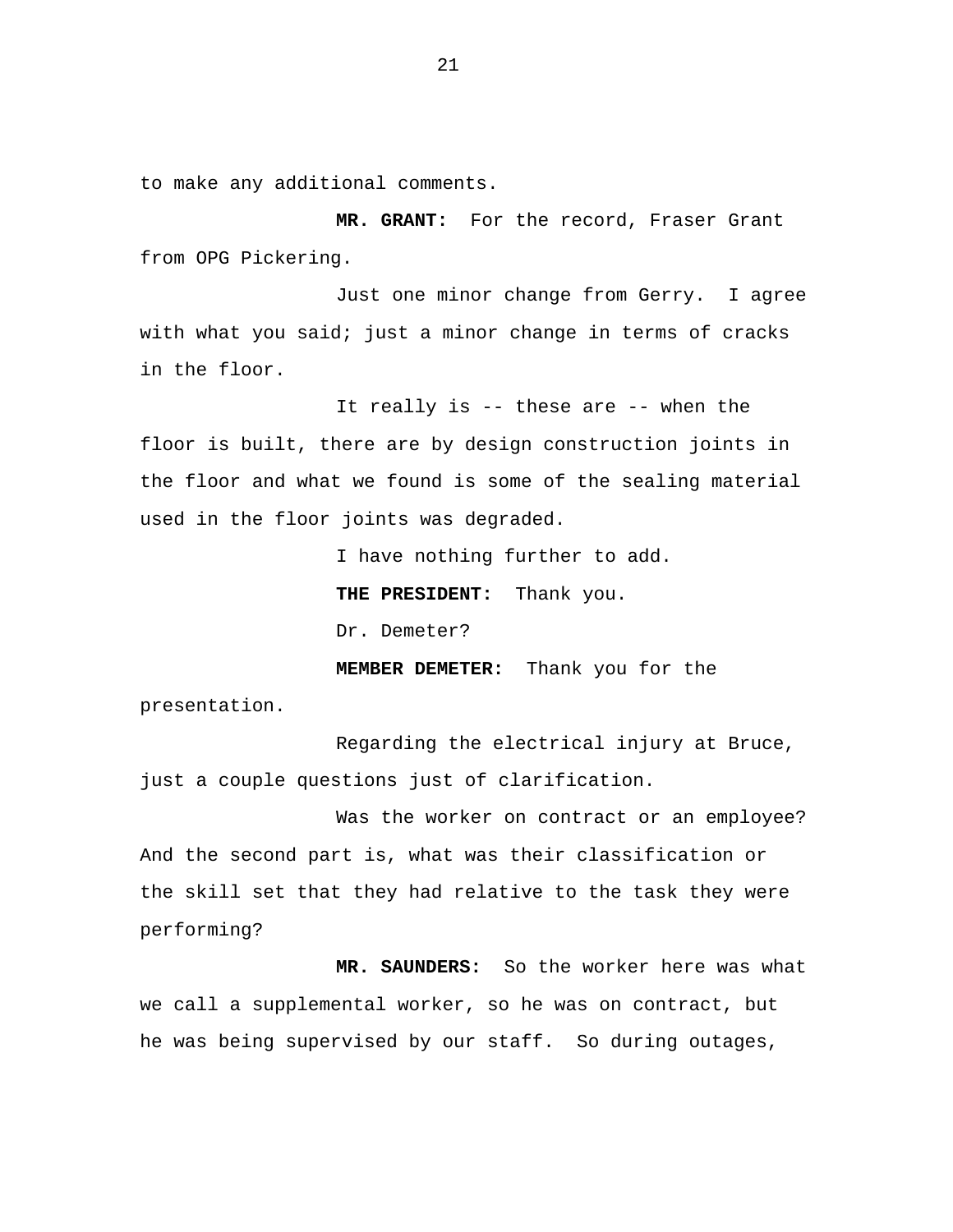we do bring in additional workers and we can do that in a couple ways.

One is they might be supervised by a contractor on a specific job or they may just augment our maintenance crews. And in this case, that was the case. He was augmenting a crew that was supervised by us, and he was a fully-qualified electrician, so he had all the requirements for the job.

**MEMBER DEMETER:** Thank you.

**THE PRESIDENT:** Did he actually touch the contact?

I'm trying to understand. He should have known that a high-powered contact -- where did that come from?

**MR. SAUNDERS:** He had touched the contact or he wouldn't have got the -- he wouldn't have got the shock, yeah. And how that occurred is what we're trying to figure out.

There was an issue -- like I say, all this equipment had been isolated the previous two weeks, so trying to understand -- and this was a new crew coming in and it was a change to the post-maintenance testing from the repair.

So was there a mindset issue, was there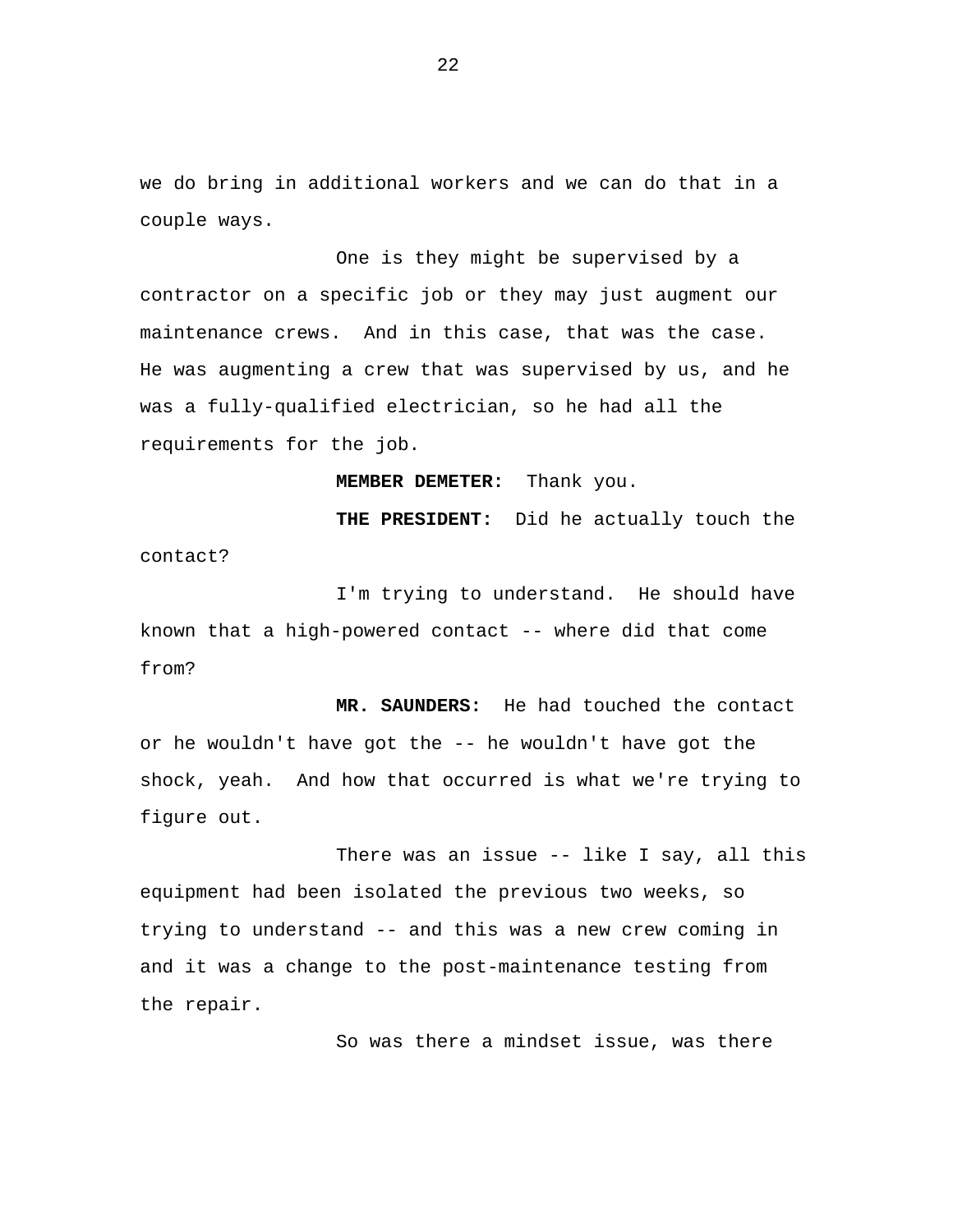something else? So that the root cause is trying to get to.

Certainly this procedure says you observe from outside the cabinet, and it's a -- you're not supposed to go in because everything is live and we know that. And so this is not a place where you want to be.

But it's never sufficient just to say, "Well, you know, the individual really shouldn't have been in there" because, obviously, there are circumstances that cause that to happen, and so what were they. And so that's what we're trying to understand and sort of make sure they don't happen again.

So you know, in any area where you have a significant potential like you have here, you know, you really just can't afford to make mistakes, so we have to understand how it occurred.

That's what the root cause is about.

Everybody is being very cooperative. There's really no issue here. People are very open about this, so I think we will get to the bottom. But it's sort of brought up this broader issue to us, is there some lack of understanding of risk or a lack of -- or too much comfort around risk or something generally that we ought to worry about aside from this particular event, and that's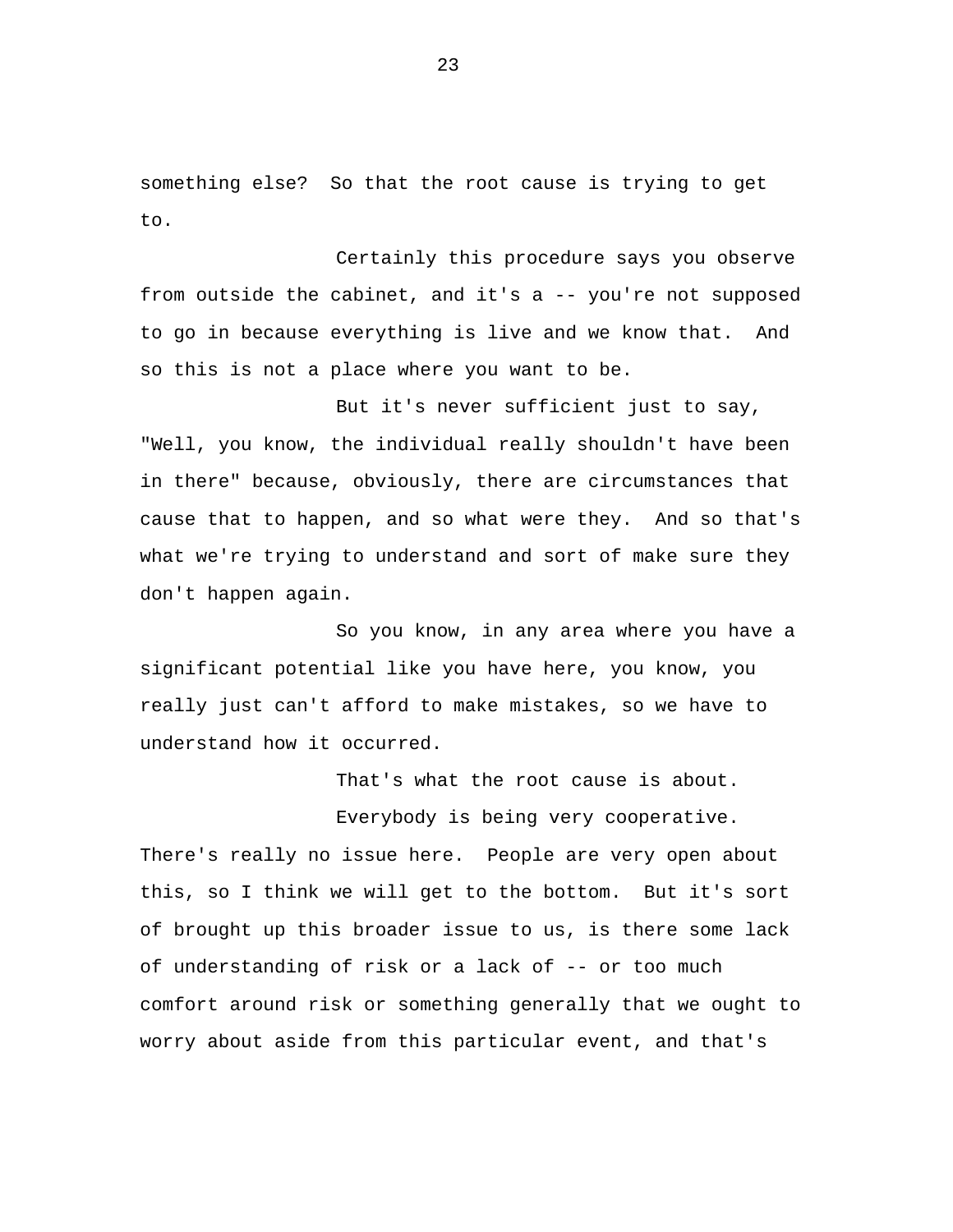why the extra attention is there beyond the root cause, is just looking for the -- looking for that sort of fundamental understanding 'cause yeah, I mean, this kind of voltage scares most people. You wouldn't -- you wouldn't go put your hand on it intentionally, right.

So how does that happen? And it's always an interesting study to try and understand that.

**THE PRESIDENT:** Thank you.

Dr. Soliman.

**MEMBER SOLIMAN:** The accident which happened at Bruce, I understand that the root cause is not done yet, but I would like to ask about the condition of the worker right now, if he is still in the hospital or not, and will he return to work. What is the process or the procedure which you are using to get him back to work?

**MR. SANDERS:** Yeah. Frank Saunders, for the record.

Yeah, the worker was released after 48 hours' observation at the hospital. They have a practice with electrical shocks to keep you there for somewhere between 48 and 72 hours because sometimes injuries can be not obvious from the outside. But in this case, they released him.

As far as I know, he's -- I mean,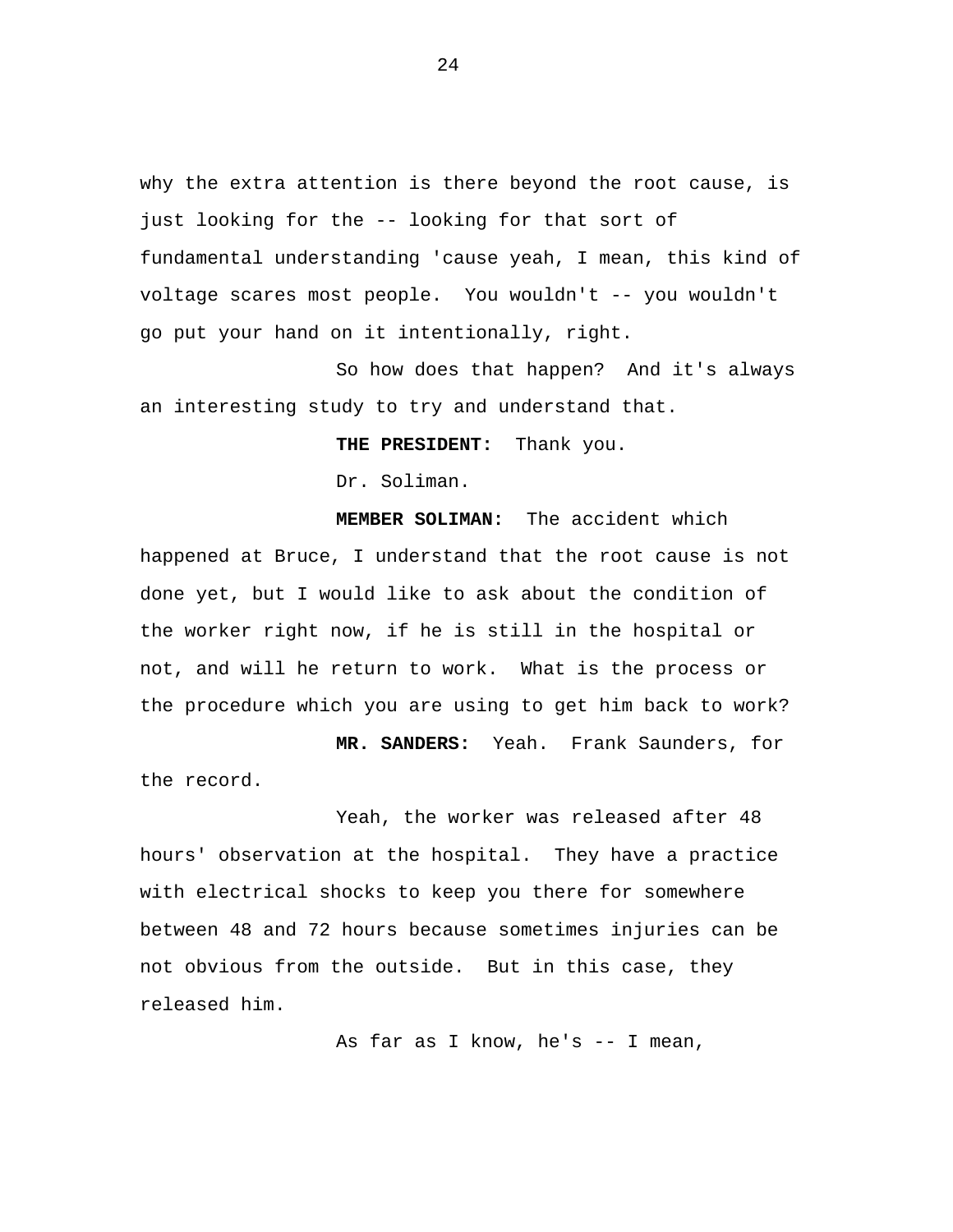obviously he has some burns so he's not in prime health, but he -- I don't think he has any serious injuries.

We do get a form back from the hospital eventually which is the driver through the Ontario WSIB to look at the return to work. It's somewhat complicated in this case in that he's a temporary worker, so you know, he -- by the time he's ready to come back to work, that job may or may not be there.

But in the meantime, he's on -- he is compensated through Worker's Compensation, so we're treating it as a lost time injury.

And that, essentially, will go on until he is back in the hiring hall and working as normal.

And there is a process to go through and make that determination, and that's adjudicated by the province through WSIB.

**THE PRESIDENT:** Any other questions? **MEMBER McEWAN:** Sorry. Just one more question for Darlington.

Two incidents occurred in the learning centre within two weeks. There's no environmental issues or issues that would link the two events? They're just unfortunate and probably unrelated?

**MR. KHANSAHEB:** Yeah. This is Zar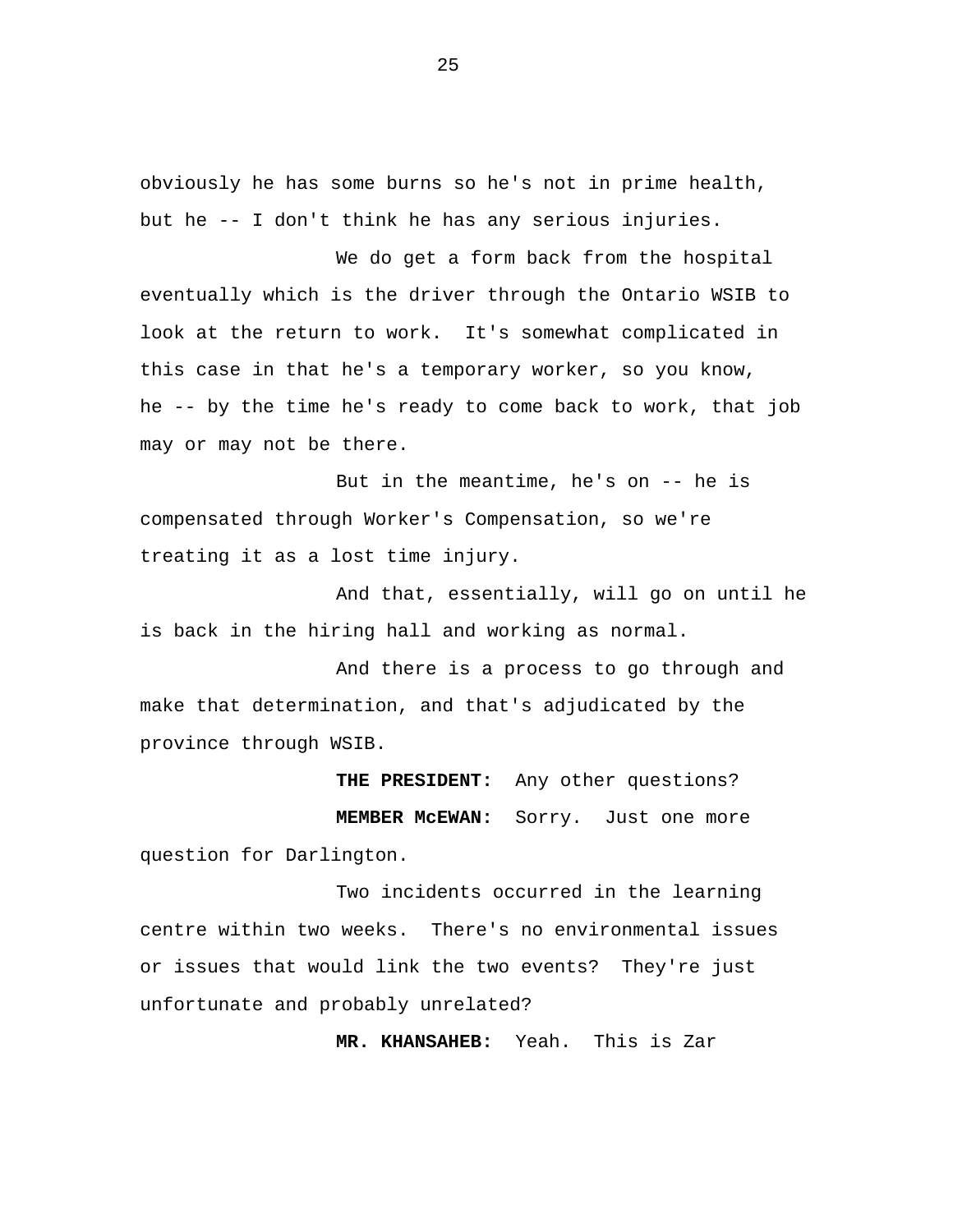Khansaheb, Director of Ops and Maintenance, for the record.

That is correct. There are no environmental issues. These are unfortunate circumstances, unrelated events.

**THE PRESIDENT:** So did you ever get root cause here?

**MR. KHANSAHEB:** Zar Khansaheb again, for the record.

The root cause is these were pre-existing medical issues for both individuals. Both individuals are -- were taken to the hospital and both individuals are now okay again.

**THE PRESIDENT:** Okay. Thank you.

Did you say both? I thought the description here, the first one, the March 15, was -- just felt ill.

**MR. KHANSAHEB:** Yes. Zar Khansaheb again, for the record.

The individual felt ill. That individual was also taken to the hospital for review, and no further issues. He's back in healthy condition again.

> **THE PRESIDENT:** Okay. Thank you. Anything else? Okay. Thank you very much.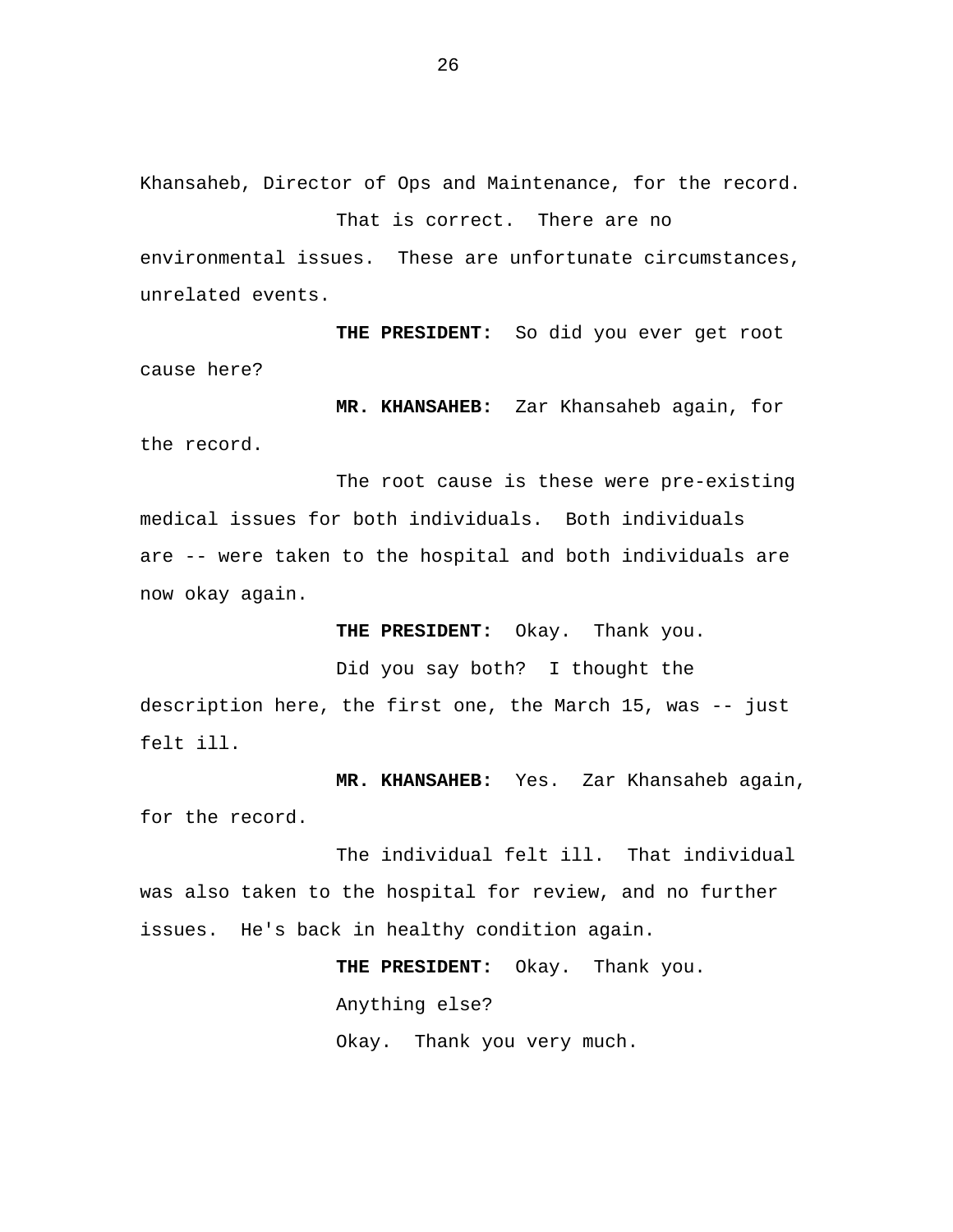<span id="page-28-0"></span>The next item on the agenda is an information item to provide us with an update on the fitness for service safety and control area for the Chalk River Laboratories as outlined in CMD 17-M21.

This was a request the Commission made during the April 6, 2016 public hearing, so following staff comment, I'll turn to the Canadian Nuclear Laboratory for a short presentation.

So I understand that Mr. Mantifel from CNL will make the presentation.

So right now, we also have Mr. Cox on line. Can you hear us?

> **MR. COX:** Yes, I can hear you. **THE PRESIDENT:** Thank you. Ms Tadros, over to you.

**CMD 17-M21** 

**Oral presentation by CNSC staff** 

**MS TADROS:** Thank you, sir, and good morning. Welcome to the new Commission Members.

For the record, my name is Haidy Tadros. I am the Director-General of the Directorate of Nuclear Cycle and Facilities Regulation.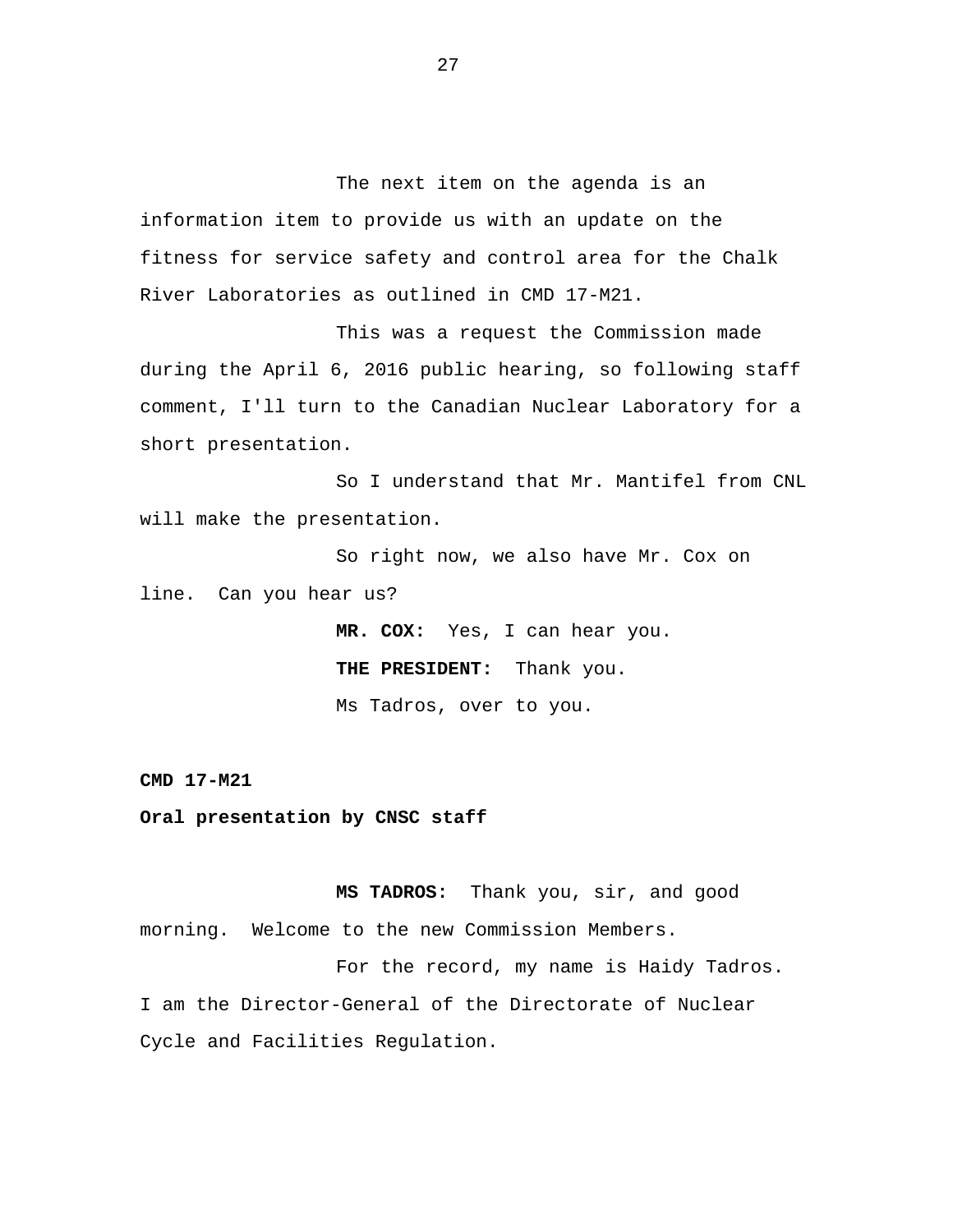With me this morning are my colleagues, Mr. Jean LeClair, Director of the Nuclear Laboratories and Research Reactors Division, and to his left, Mr. Nhan Tran, Senior Project Officer of the same division.

We are here to present the seventh status update on the fitness for service, safety and control area of the National Research Universal, NRU, reactor, and Canadian Nuclear Laboratories' progress towards a satisfactory rating.

Since the last update in January of 2017, CNSC staff have confirmed that CNL has achieved a satisfactory rating in the remaining two criteria of the equipment fitness for service specific area, namely, to maintain and replace as required ion chambers and cables for the reactor protection and control systems and the refurbishment of Class 1, 2 and 3 power systems.

With the completion of these activities, CNL has met the criteria provided by CNSC staff for each specific area associated with the fitness for service, safety and control area for the Chalk River Laboratories.

As a result, CNSC staff have changed CNL's overall performance rating in fitness for service SCA to satisfactory.

In conclusion, the action issued by the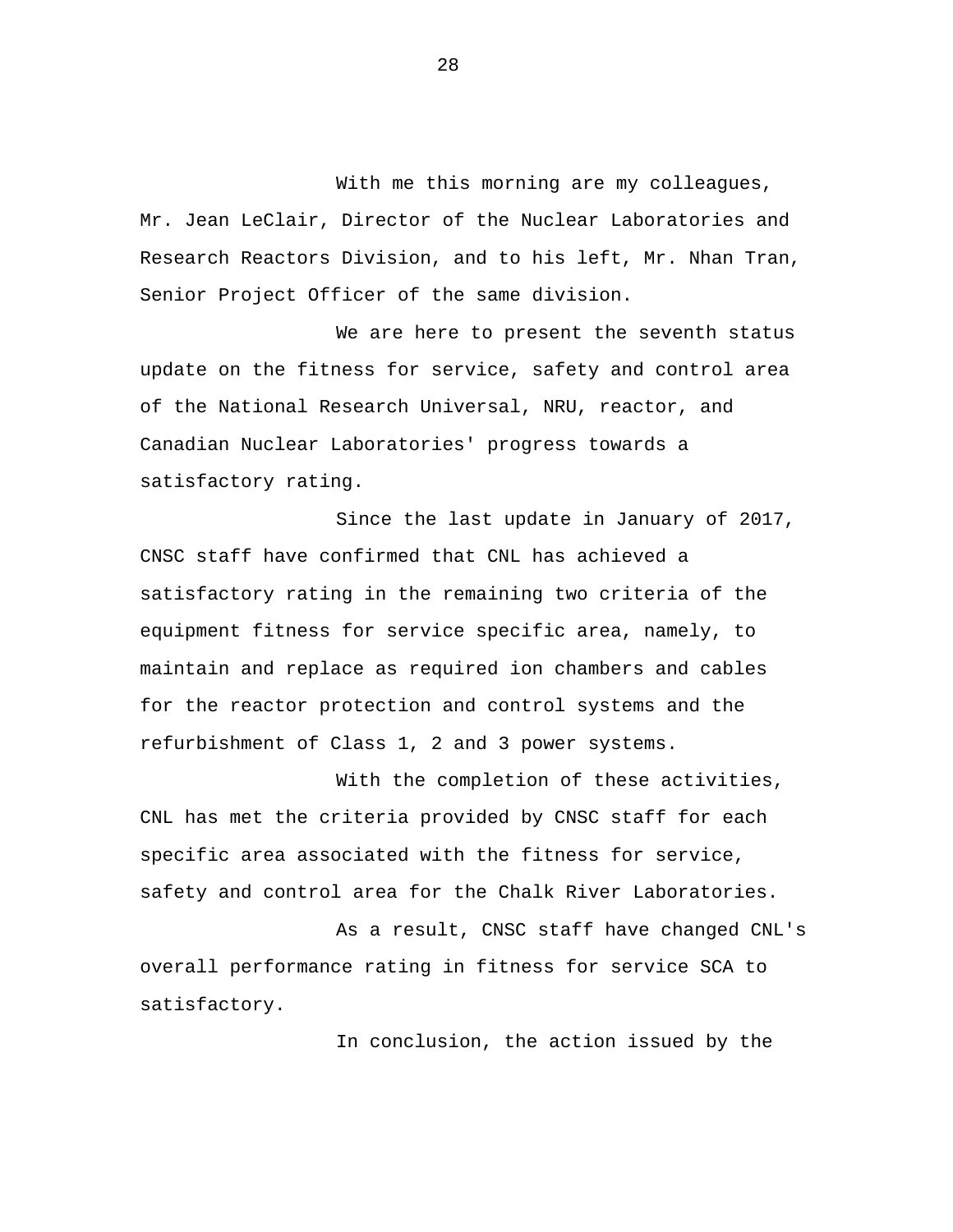Commission to CNSC staff from the April 2016 public hearing has been completed. Therefore, no further status updates on this topic are planned.

CNSC staff will continue to maintain regular compliance oversight at the Chalk River Laboratories, including the NRU reactor.

We are available to take any questions you may have.

### **THE PRESIDENT:** Thank you.

I will turn the floor now to Mr. Mantifel.

**MR. MANTIFEL:** Good morning. For the

record, my name is Neil Mantifel. I'm the General Manager of NRU for CNL, and I believe Dave Cox has some opening comments before the presentation.

**MR. COX**: Good morning, Dr. Binder and Members of the Commission, including our new members today. For the record, my name is David Cox, and I'm vice-president of Operations and the chief nuclear officer for Canadian Nuclear Laboratories.

As the CNSC Staff have pointed out, we're talking about a fitness for service rating for the overall Chalk River site. Chalk River is a diverse laboratory with a range of Class I and Class II nuclear facilities, radioisotope labs, and other facilities along with a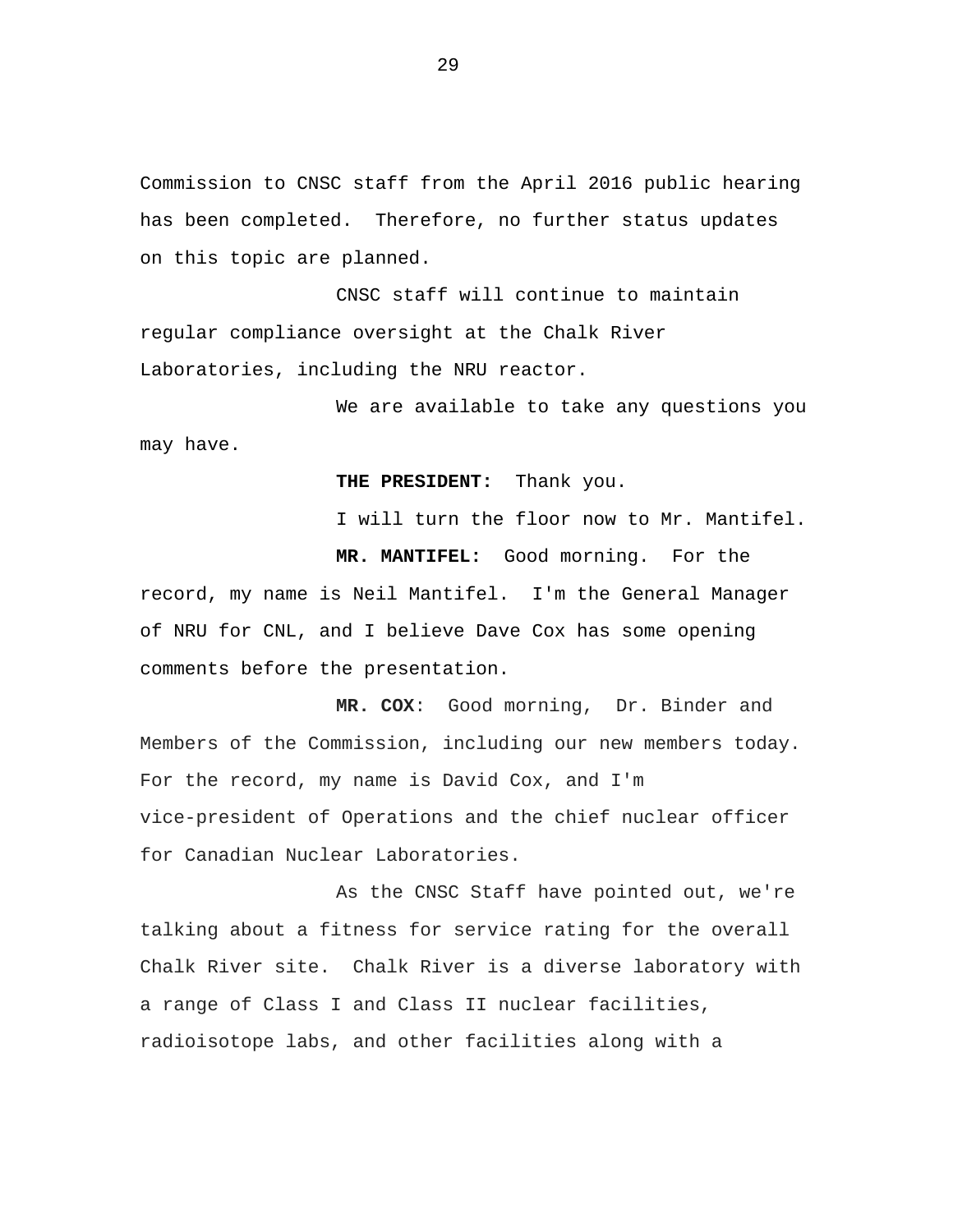wide-ranging conventional non-nuclear infrastructure commensurate with a medium-sized town site.

With the exception of the NRU reactors, CNSC Staff had advanced a satisfactory rating for fitness for service going back to the CRL site licence amendment of last year. At that time, a scope of work was defined and agreed to in order to demonstrate that the NRU reactor would reach a satisfactory rating.

However, I'd like to emphasize that the scope of work to achieve a satisfactory rating for the NRU reactor in fact goes back over five years. At that time, upon completion of an integrated safety review of the reactor, over a hundred actions were identified spanning a 10-year time frame, where the first five years of that were front-end loaded in order to achieve many important equipment upgrades.

So as Ms Tadros has mentioned, she now has been regularly appearing in front of the Commission over the last year --

--- Technical difficulties / Problèmes techniques -- and this is the seventh such update on our progress towards achieving that objective.

So I'm very pleased today to confirm that the actions necessary to support NRU fitness for service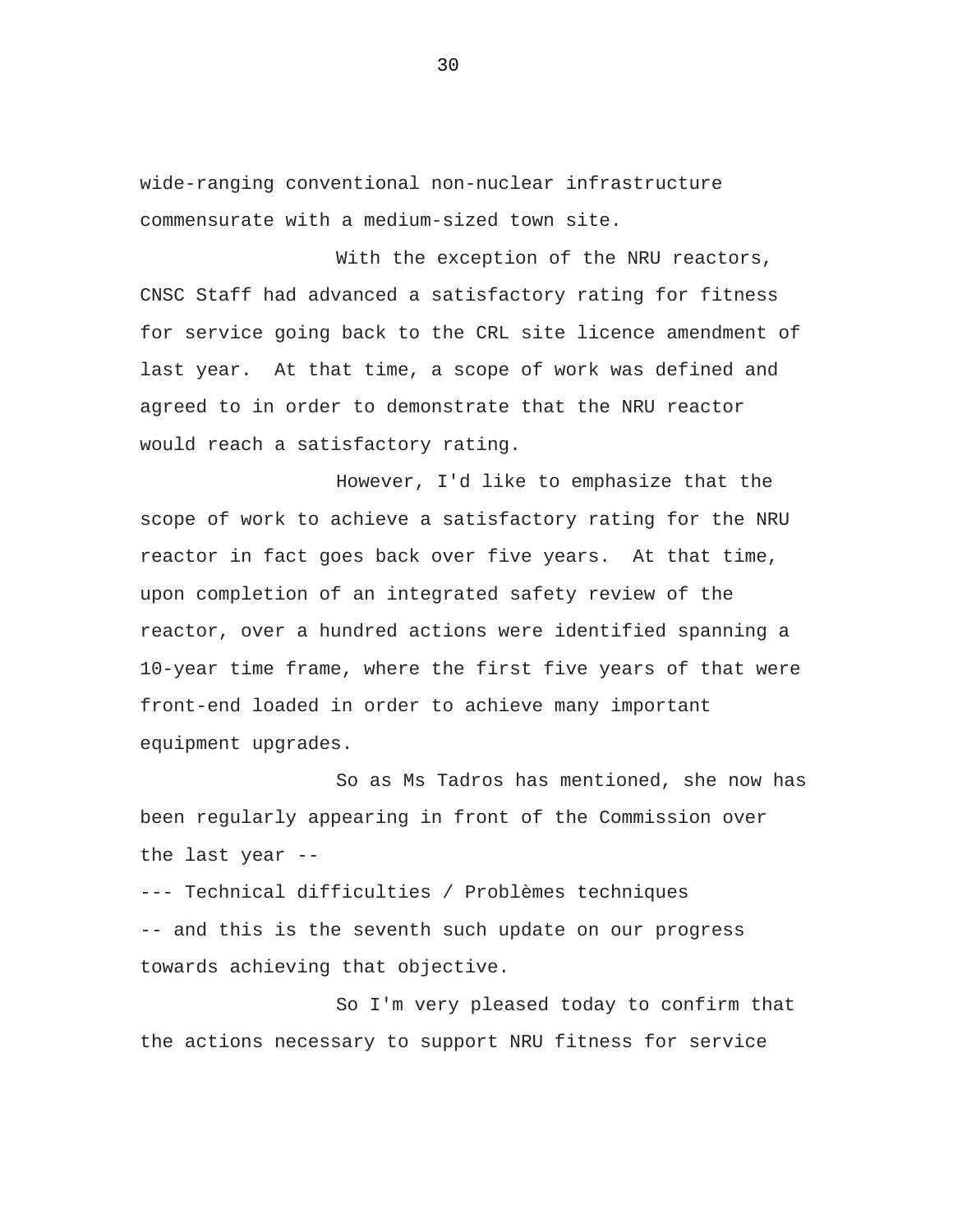are completed and verified complete. And this represents a very substantial effort on the part of CNL Staff and many contractors. And this achievement involved completion of a large number of substantial equipment upgrades as well as improvements in the delivery of our programs, programs like equipment reliability, system health, obsolescence and aging management. So a tremendous amount of work has been done.

And this leads into we'll soon be celebrating the 60th birthday of the NRU reactor in November of this year, prior to when the reactor will be shut down in a little less than a year from now in March 2018. I want to emphasize that in spite of its age, NRU has been substantially upgraded as described a Class I, II, and III power systems reactor --

--- Technical difficulties / Problèmes techniques -- control system amongst many, many other operators.

And this work has resulted progressively in significant gains in the mean time between failures experienced while operating the reactor. In fact, a threefold gain in mean time between failures has been achieved over the last few years.

And so today NRU is running, operating safely to support many NRU users, protecting experimental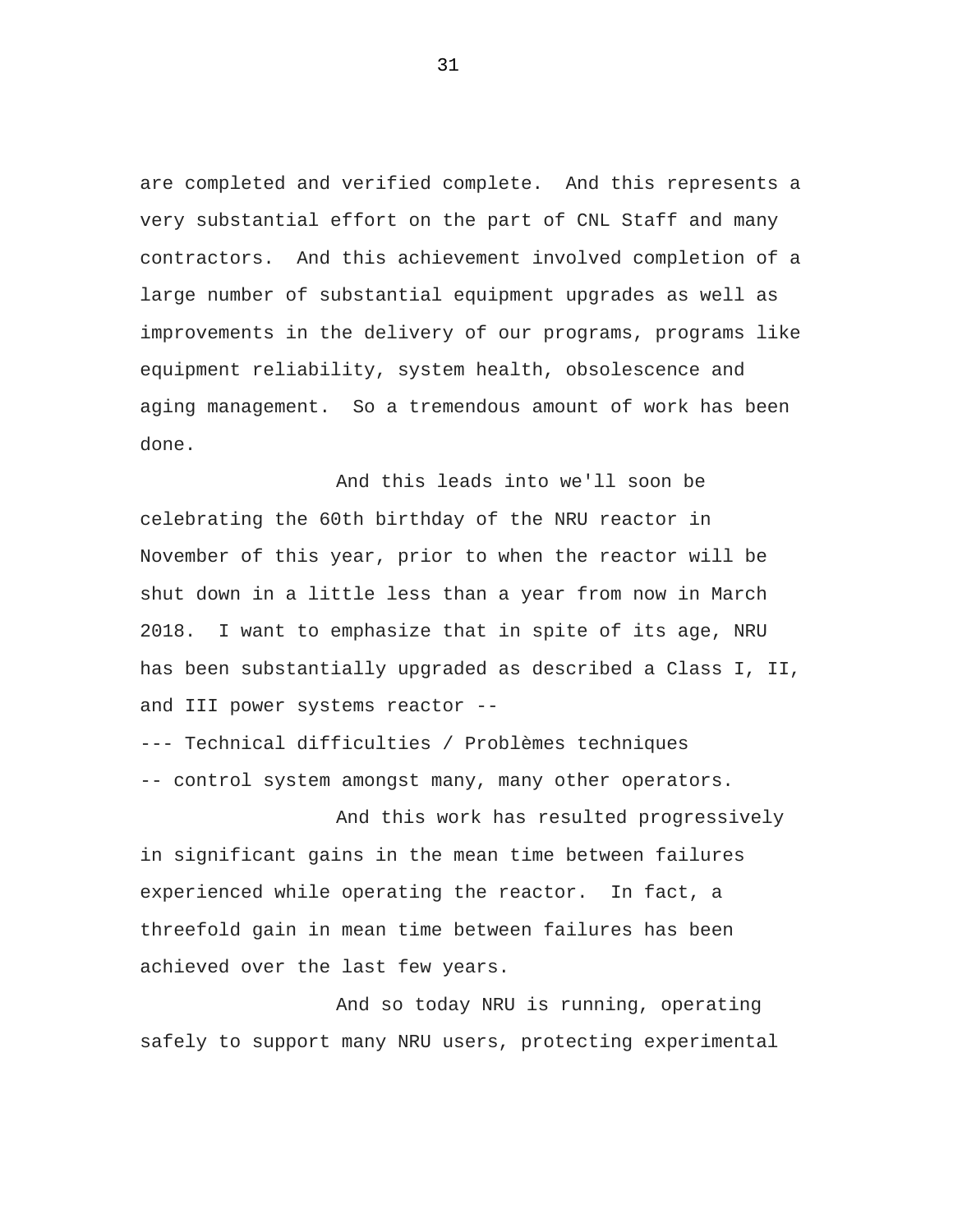nuclear fuel, irradiating advanced materials for Canada's power reactors, and for production of industrial and medical isotopes as well as providing neutron beams for a wide range of applications for important health science and industrial applications.

So the staff working at NRU are very proud of this accomplishment and I share in that sentiment.

And I now turn it over to Mr. Mantifel, general manager of the NRU reactor, to walk us through a short presentation on the last phase of completing this important work.

**MR. MANTIFEL**: Good morning.

Neil Mantifel for the record.

Thank you for the opportunity to give a brief additional information on the equipment fitness for service activities carried out in NRU.

In the opening photographs, these two photos are of the main electrical distribution room in NRU. And the difference between the photos is the new inverter replacing one of the motor generator sets that converts direct current to alternating current to support the safe operation of the facility has been installed.

The equipment fitness for service required significant effort, as Mr. Cox had mentioned. We had a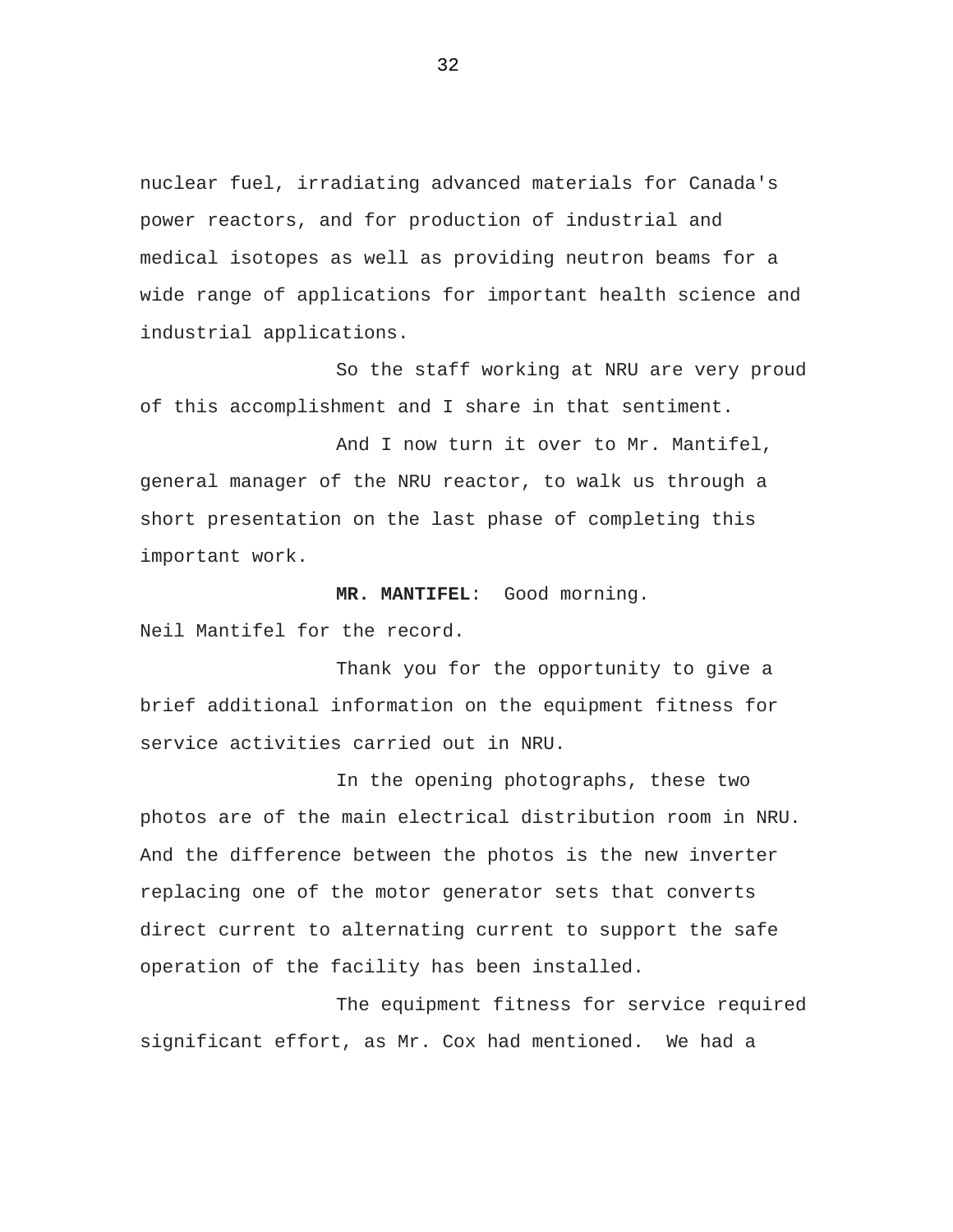dedicated team for the last five years working on the NRU integrated implementation plan. And refurbishment of the power systems was definitely the largest and one of the final elements to receive a satisfactory rating in addition to the ion chambers.

The equipment fitness for service area included four high-priority equipment areas and program groups. And each one of these four areas had multiple items attached to them. The first area is replacement of ion chambers and cables. The second is refurbishment of Class I, II, and III power systems. These are the two items that today we have a satisfactory rating on. And the third item is replacement of the rod monitoring system. This item was declared satisfactory last January. And item four, the establishment of systematic equipment reliability programs, the system health programs, was declared satisfactory last December 2016.

The first element of equipment fitness for service is ion chambers and cables. In the photo we see one of the ion chambers being uncrated with its chamber and shielding plug and cables being prepared. To date all 11 ion chambers that were committed to be replaced have been replaced. We have preventive maintenance procedures in place, allowing us to analyze and report the system health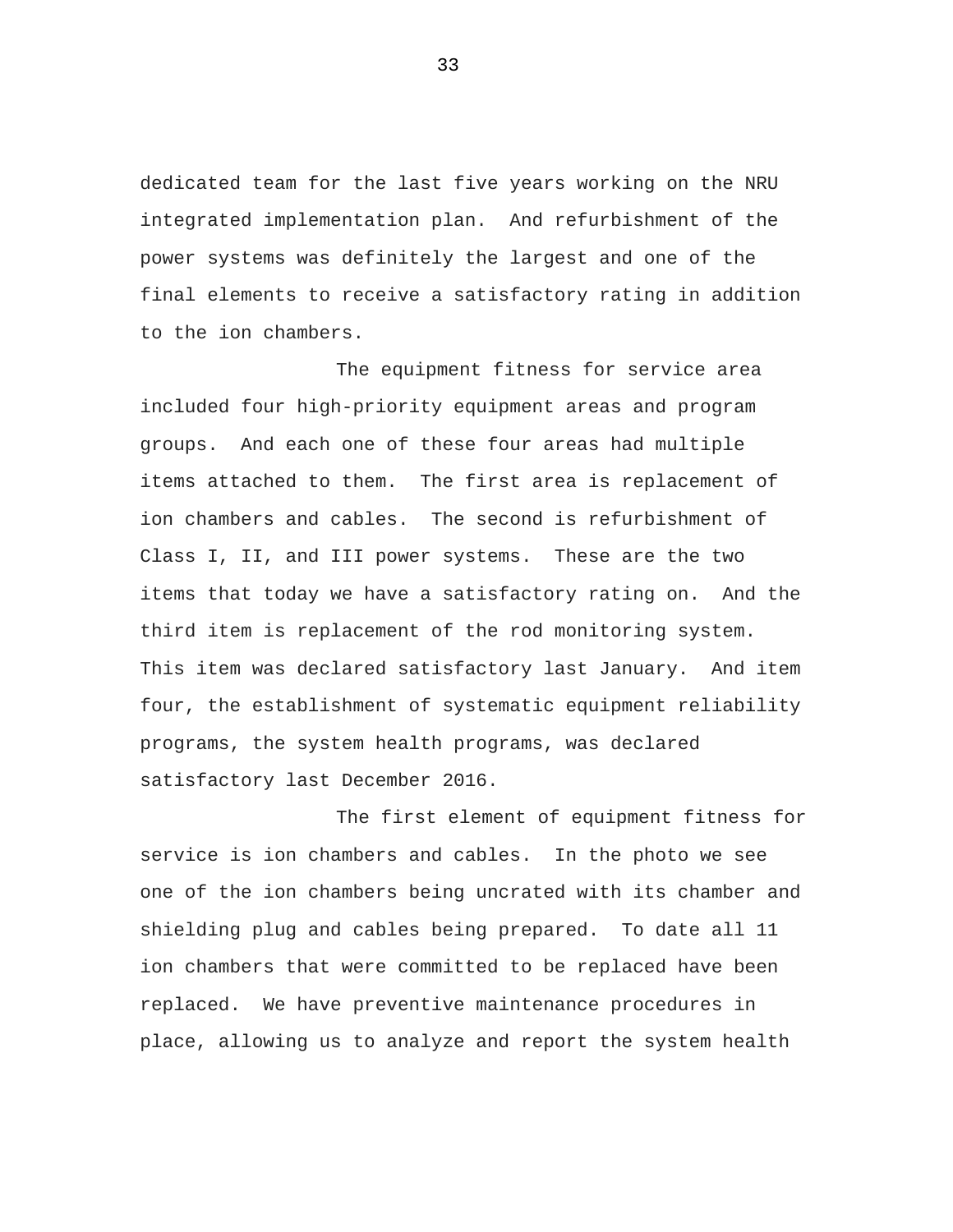of all the ion chambers. And we have testing as completed and calibration of all the spare ion chambers, the 11 spares. So they are ready for installation if required, and they're in our spare parts inventory and maintained there.

The item two, element two is the refurbishment of the Class I, II, and III power systems. In the photos you see a new rectifier unit beside one of the old DC motor generator sets, a new inverter A, and a new diesel generator.

So this activity, some of the sub-elements were replacement of inverters Alpha, Bravo, and Charlie, including the three Class I panels that they connect with.

We replaced the emergency power system, battery bank no. 1, at the beginning of the integration implementation plan.

We also replaced the two Class I rectifiers and we replaced all 23 Class I breakers with retrofit kits in their existing panels.

We replaced the Class II breakers and a new panel. There were seven Class II breakers, and we replaced all 21 Class III breakers, again with retrofit kits in their existing panels.

We also replaced our two rotating pieces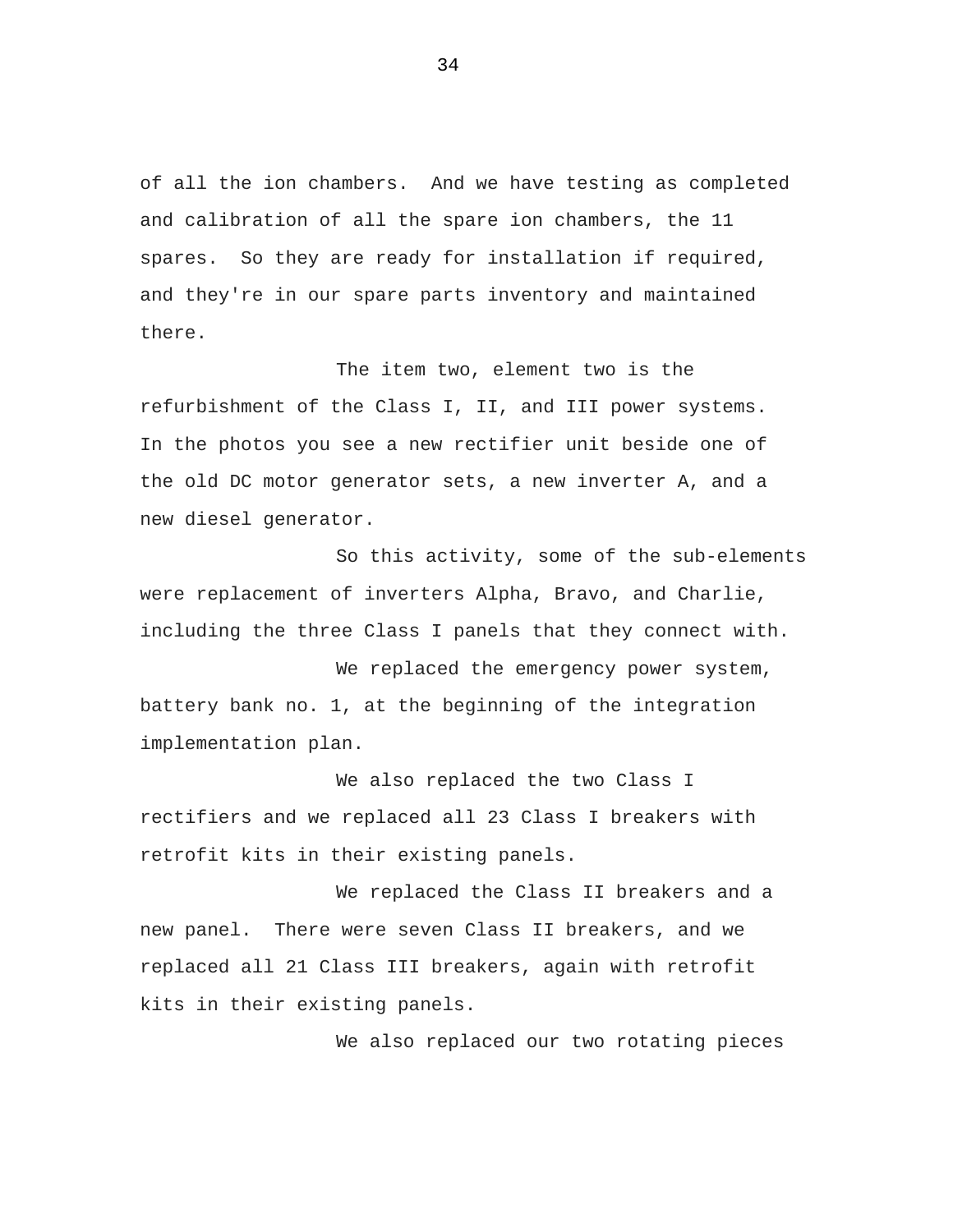of equipment, two motor generator sets. It's a DC motor that runs a generator with inverters Delta and Echo.

And we procured three spare Class III NRU loop diesel generators. We also have installed one of the new diesel generators, and it is in its final commissioning and testing is in progress. We anticipate it to be in service in July.

The refurbishment of the rod monitoring system, element three. The scope of this project was optimized to reverse-engineer the instruments that are contained in the panel. And we produced a fleet of spares for the existing thermovolts and transcope instruments.

You can see in the photos the old transcope used a paper roll and ink pens to record the rod flows on the individual fuel rod positions. The new system is again similarly colour-coded, but is analogue gauges but digitally recorded on our reactor monitoring system.

And the old thermovolts were replaced with a new solid-state device to get rid of the tubes and gears and mechanical mechanisms in the old device.

So we have now 25 thermovolt units delivered to CNL and in inventory, and 10 transcope units also shipped to CNL and in inventory. The reason there's only 10 transcopes is because each one monitors three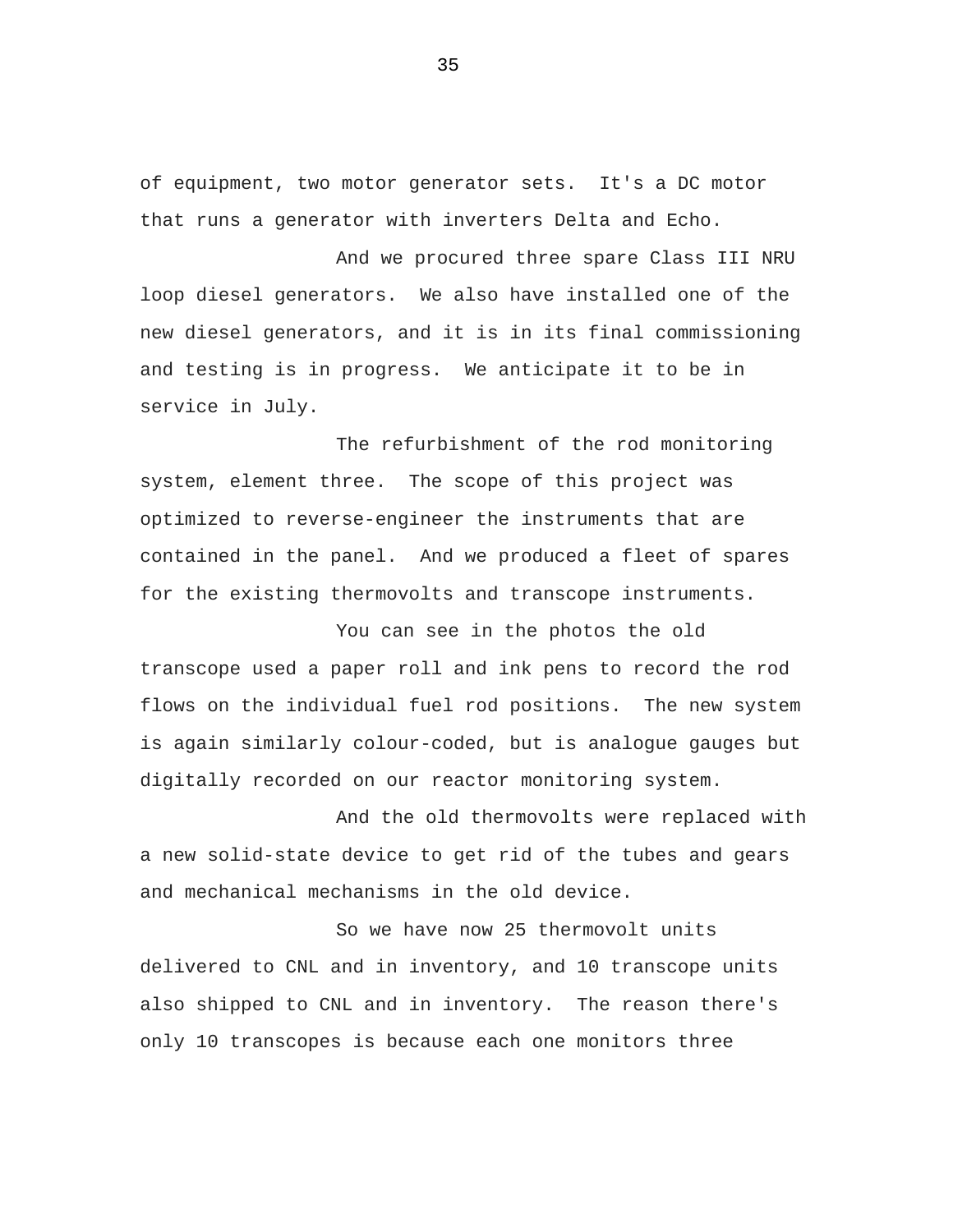thermovolt positions, three fuel rod positions.

And the final, the fourth area of equipment fitness for service was implementing a systematic equipment reliability program. So this was declared satisfactory in December. And we now have routine monitoring of all 46 safety-related systems and the 39 balance of plant systems use a graded approach to monitor the system health on an ongoing basis.

And the plot that you see is -- starts back in 2011 when we started the program. We had a low in 2012 of a mean time between failure of around 174 hours between trips or forced shutdowns. And with the implementation of the integrated implementation plan and these equipment reliability and fitness for service activities, we're now on a continuous trend and about 554 hours between either a trip or a forced shutdown.

And in summary, just again this has been a significant effort for a large number of people over the last five years. We have increased our mean time between failures significantly. We operated 230 planned days last fiscal year, which is high for a research reactor. And the equipment reliability and fitness for service are key enablers to support the safe and reliable operation of our soon-to-be 60-year-old research reactor.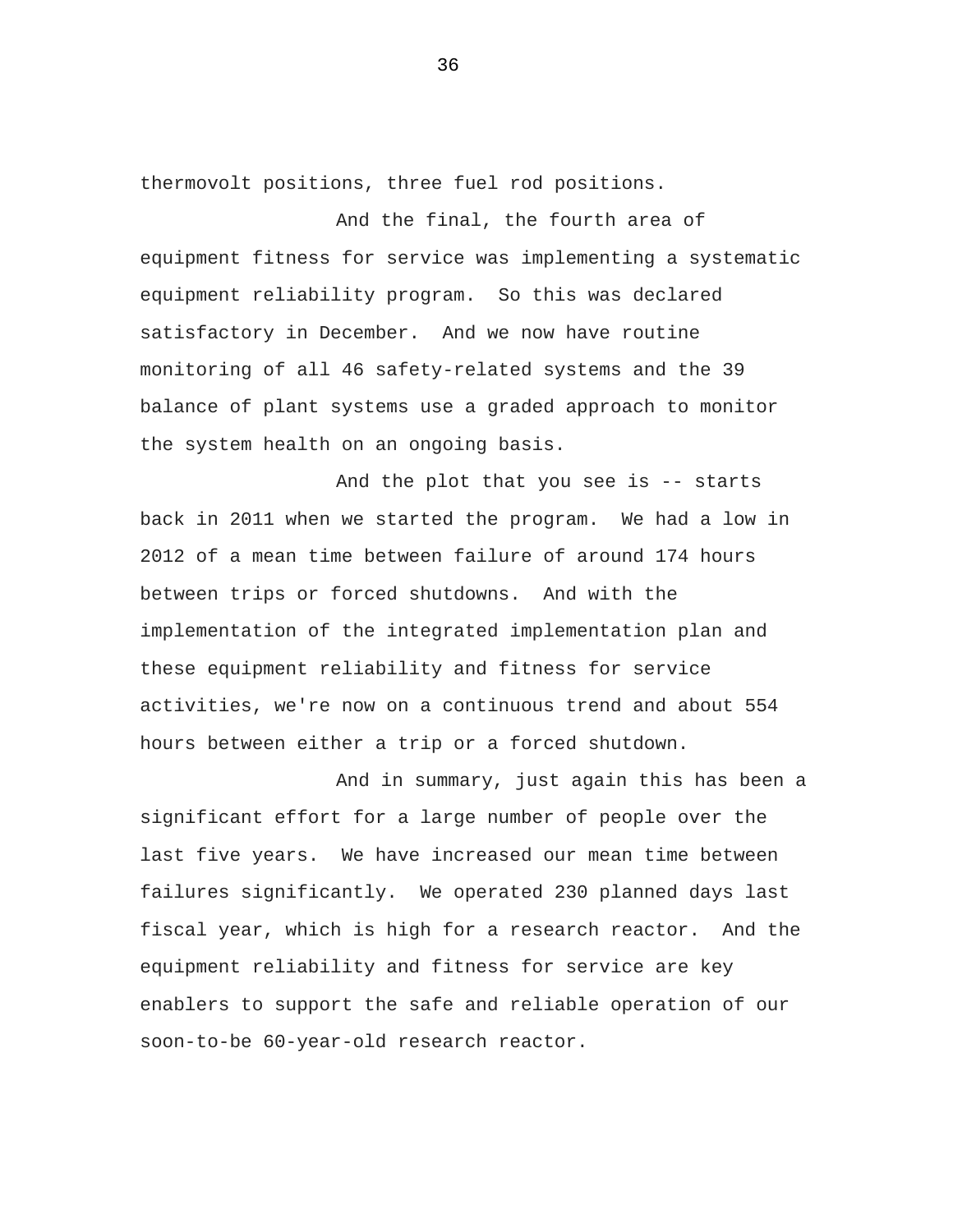So we're proud to have achieved the satisfactory rating and for both NRU and the Chalk River site. And now we'd be willing to take any questions that the Commission may have.

**THE PRESIDENT:** Thank you. So let's jump right into the question session with Dr. McEwan.

**MEMBER McEWAN:** Thank you, Mr. President.

So I guess I would like to congratulate Ms Tadros and Mr. LeClair and your team for shepherding this and for making each of the seven presentations so clear and so structured and easy to follow. So thank you. And I guess just, you know, congratulations on finally achieving it.

The 565-hour mean time period: is that now sustainable for the balance of the life, or are you expecting fluctuations and variations?

**MR. MANTIFEL**: We suspect it's sustainable and I suspect it will also continue to improve. Neil Mantifel, for the record.

The trend is increasing. The majority of the IIP work has been completed and now we're enjoying the benefit of that obsolete equipment being replaced and refurbished with modern more reliable equipment.

 **MEMBER McEWAN:** So the replacement period,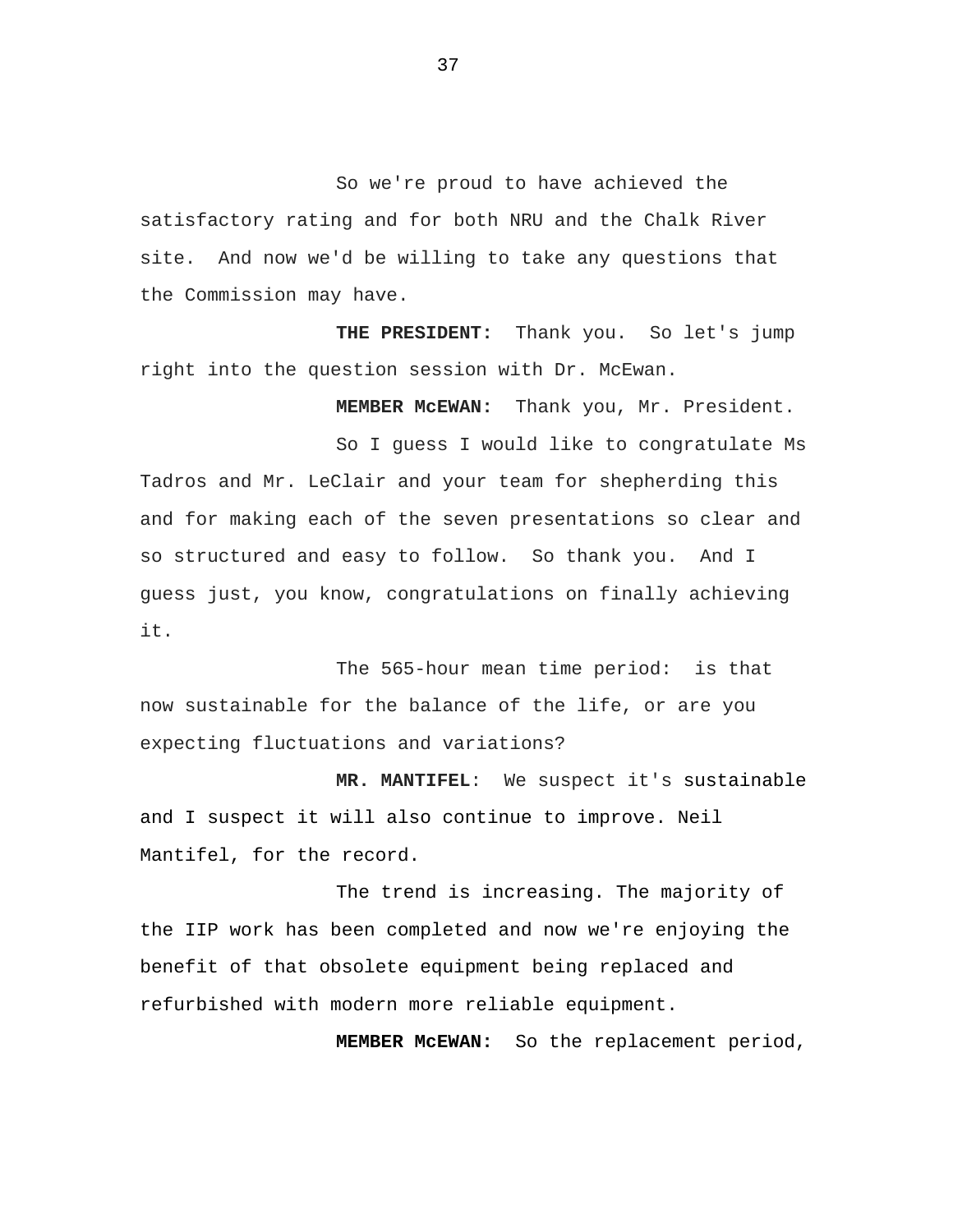would it have been easy to make these replacements say eight years ago or is there a temporal relationship to being able to do it now?

 **MR. MANTIFEL:** Neil Mantifel, for the record.

These replacements were part of the Integrated Safety Review and the integrated implementation plan. It was a prerequisite for our previous licence, a five-year licence. So that required a significant amount of funding, a significant amount of design time, procurement time, installation and commissioning time.

If an Integrated Safety Review had been done earlier, I suspect it could have been done earlier, but it does take time to make these changes in the field while the reactor continues to operate to deliver on its mission. So it could have been done earlier if the desire was there, but...

 **MEMBER McEWAN:** So I guess that leads to, in the absence of the Integrated Safety Review, would these issues have been identified?

 **MR. COX:** David Cox, for the record. NRU has been subject to a number of reviews over the years, and I note that in the late-1990s and in the period leading up to about 2005 there were seven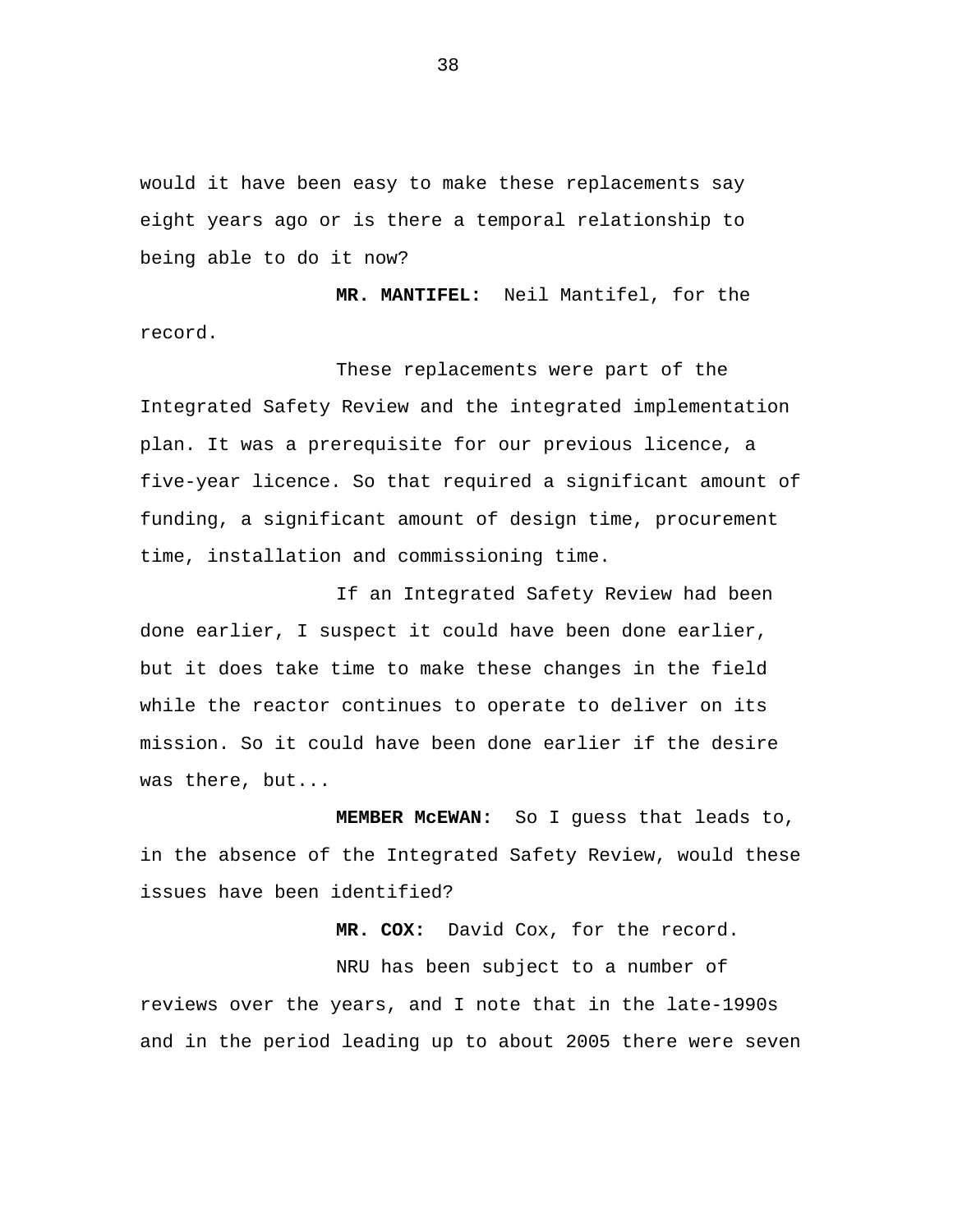substantial safety upgrades that were implemented for the reactor, which improved the overall safety of the plant relative to its original design. So that was the initial series of important and other beneficial safety upgrades.

The Integrated Safety Review that Mr. Mantifel has mentioned was a follow-on to that and was the next level driven by international standards around completion of Integrated Safety Reviews, and so was a logical extension of the earlier upgrades, the seven upgrades in the late-1990s to early-2000s.

 **MR. LeCLAIR:** Jean LeClair, Director, Nuclear Laboratories and Research Reactors Division.

Perhaps to compliment what was just said, is the Compliance Verification Program of course reviews a number of things through desktop reviews and inspections. What led to in fact the Integrated Safety Review was a continuing verification that eventually led from the reduction of the rating from a satisfactory to a below expectation, so these things had progressed.

Through CNSC Staff reviews, evidence that was suggesting that fitness for service was an issue led to the eventual conclusion by Staff that fitness for service went from a satisfactory rating to below expectation. That rating, below expectation, then led to the Integrated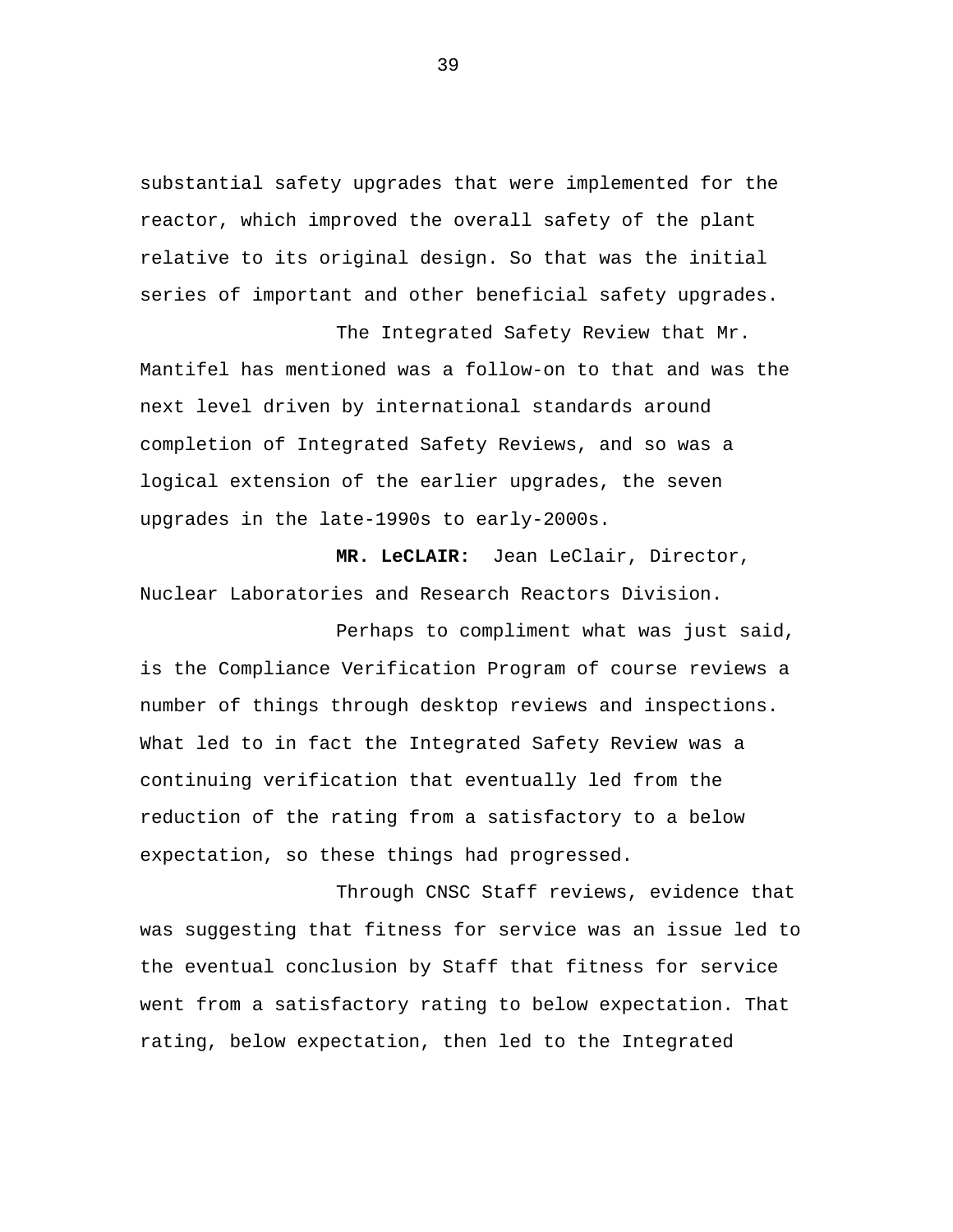Safety Review, which is the appropriate way to deal with a series of non-compliances, is to review the entire program and approach it in an integrated way.

So then once the program is in place, which was the IIP, which included a number of things, not just fitness for service, but several other items; CNSC Staff can then verify and continuously verify for improvement. Then we then see over the last year where we were finally into the final stages, after a series of improvements, to be able to identify the closure criteria that were then presented to the Commission, which we've now systematically verified and progressed towards closure.

So Integrated Safety Review I would say is an outcome of compliance verification that eventually leads to a situation that we determine needs much more bolder, stronger actions to bring the licence back into full compliance.

 **MEMBER McEWAN:** Thank you.  **THE PRESIDENT:** Dr. Soliman?  **MEMBER SOLIMAN:** Thank you, Mr. President. What is the rod monitoring system and what are you monitoring exactly here? Is there any relation between that system and the curve given on the second page?  **MR. MANTIFEL:** Neil Mantifel, for the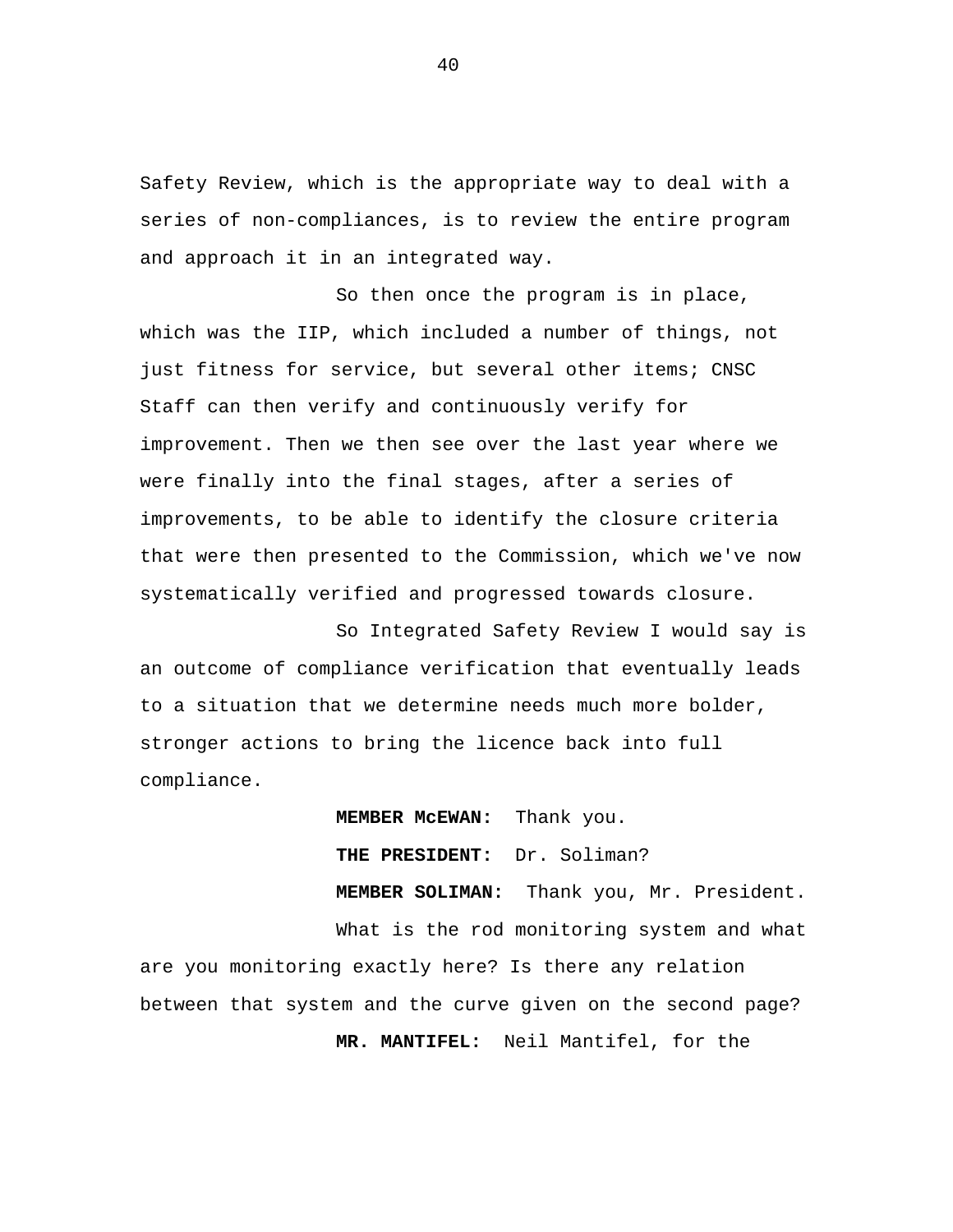record.

The rod monitoring system, the design of NRU, each individual fuel position has individual monitoring on flow, pressure and temperature. So the rod monitoring system is a system that collects the data on each individual fuel rod: its coolant flow; its pressure; and, its temperature.

So that is all data logged for each rod now, rather than chart recorded as previously. It has also trip on low flow of any single rod position. It has a trip capability.

As far as a connection between the plot on mean time between failure and the rod monitoring system, the rod monitoring system was more of a maintenance issue, it did not contribute significantly to our forced shutdowns or reactor trips. It was a maintenance intensive equipment, and we were basically in an obsolescence state where new parts could no longer be procured to maintain the old equipment. So monitoring equipment was reverse engineered that has good spare parts capability.

 **MEMBER SOLIMAN:** Thank you.  **THE PRESIDENT:** Dr. Demeter?  **MEMBER DEMETER:** Just to help me understand the histogram from the Staff report on the last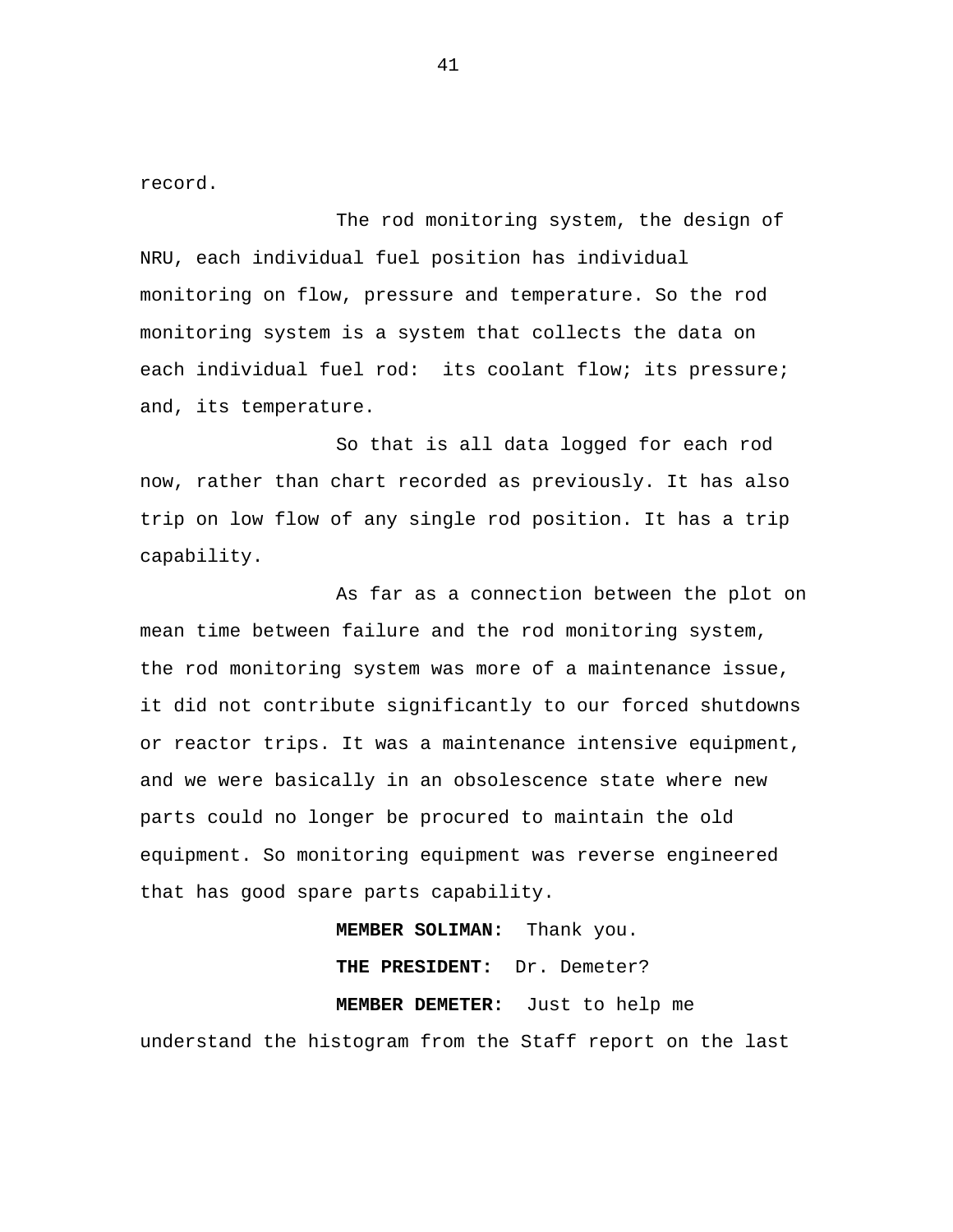page. I take it the green bar at the very top, which indicates the number of overdue jobs, being at 75, is sort of your marker, and that there's now remaining about 20 overdue jobs of March 2017.

I suspect that some jobs have -- not all jobs are equal. Is there a mechanism that, even though there's only 20 remaining, that you look at the priority of these jobs such that even though there's only 20 left some, you know, might have a higher priority even though it's below your green bar?

So just confirm for me what the green bar is and a prioritization system for remaining jobs.

 **MR. LeCLAIR:** Jean LeClair, for the record.

First, I'll begin by saying 75 was a number that was selected by the licensee that we had reviewed. I'll bring you back, because as a new Commission Member, actually this was a question that was previously asked, but I'll share that with you and it'll be a reminder for perhaps Dr. McEwan and Dr. Binder.

But with regards to the program, in fact when we came to come forward with the Commission to inform them that we had now determined that this area was addressed, which went back now I guess about four months,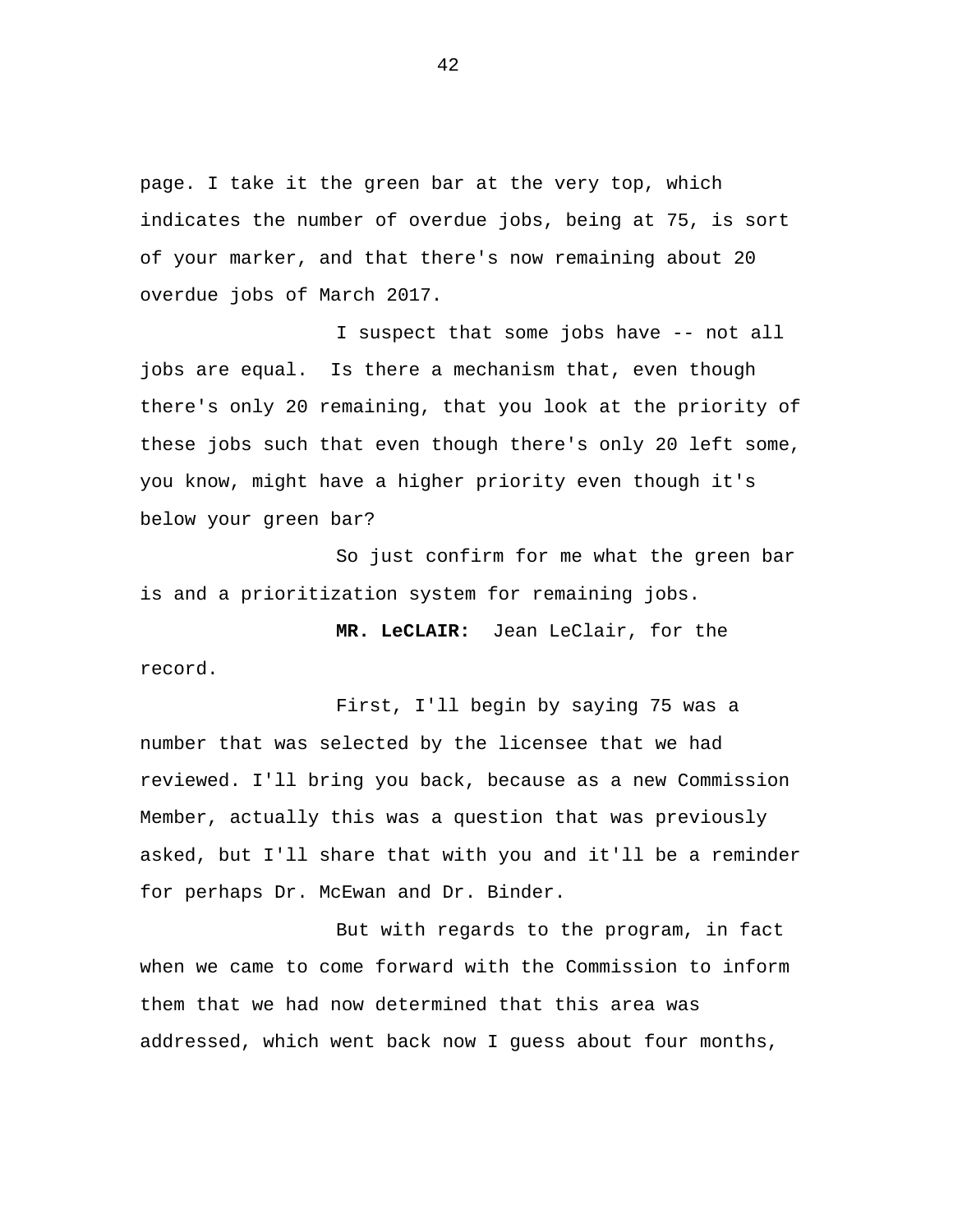four or five months, we actually went through and looked at the overdue items to in fact verify and assure ourselves that those overdue items, because it's quite clear that there's several items that need to be done. We're not surprised that not everything gets done immediately, and so it's not unusual there are going to be overdue items.

That being said, we want to make sure though that the ones that are overdue are not safety significant items. So back when we had made a determination this could be rated satisfactory: 1) we made sure that the numbers were reasonable; but, 2) that the ones that are actually remaining are not safety-significant items, so there are no overdue items that are presenting an unacceptable risk.

## **MEMBER DEMETER:** Thank you.

 **THE PRESIDENT:** Just so you know, this is one of my very favourite SPIs for everything; a backlog of maintenance should be a good indication that something - there's got to be kind of an acceptable level of overdue. But when it gets into 80-90 on a facility, it should be a real indicator for us that something needs to be looked at. Not only NRU, I'm talking about all facilities.

Any other questions? So, first of all, let me congratulate the NRU on its 60 years. It's very ironic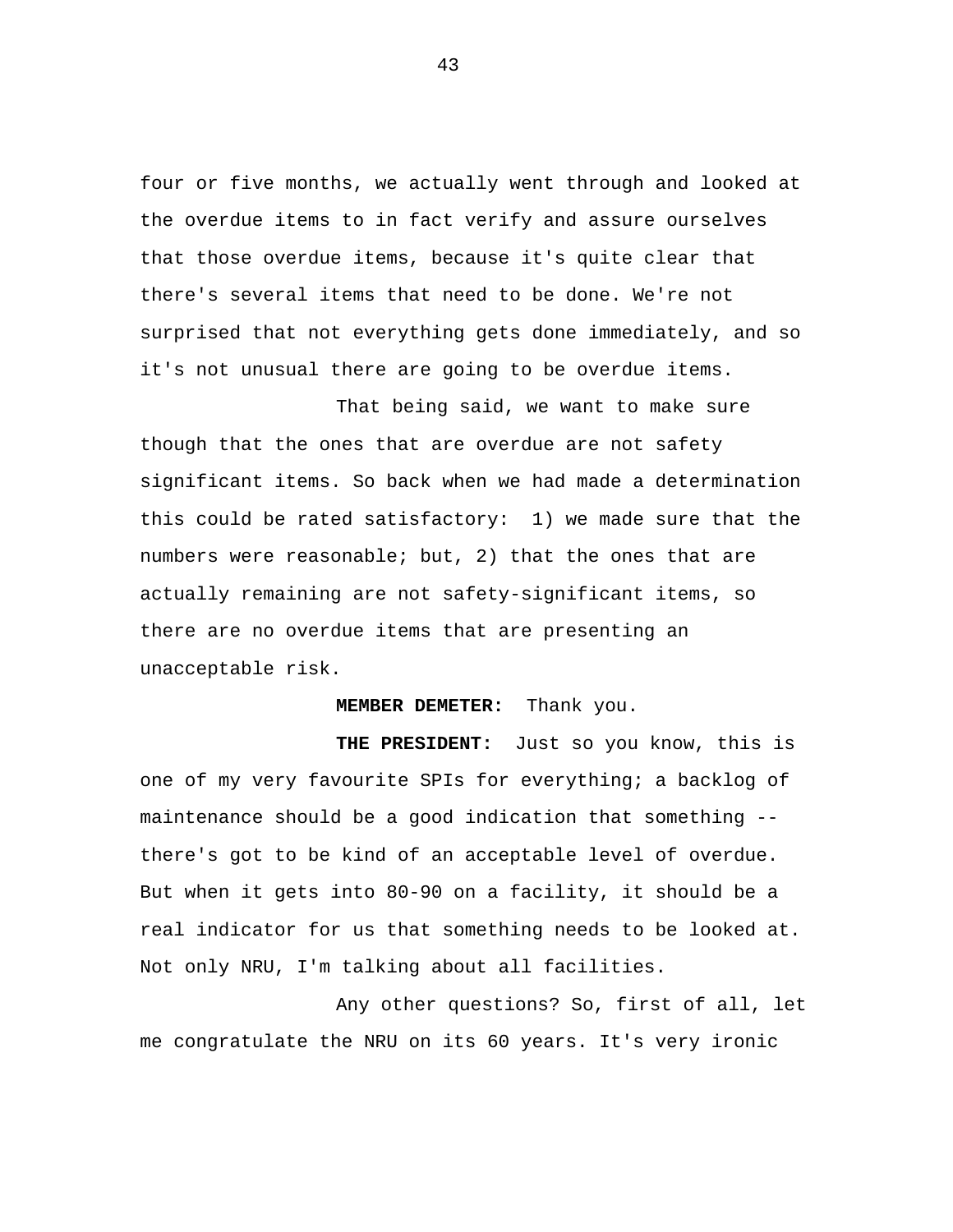that it's going to be in the best shape of its life in the last few months of its life. You know, you invested to bring it up to satisfactory from a regulatory perspective, just to terminate it in March 2018.

There's a lesson here I think on both the regulator and the operator about why would you refurbish at the last minute rather than do it years before, which we already got an answer to.

But I've got a specific question. With all the equipment, the new equipment that you're going to put -- that you just put in, are you going to salvage anything post-2018?

 **MR. COX:** David Cox, for the record.

We will look at salvageability and reuse of equipment from NRU in the post-shutdown period, and we have plans for that; manage through the post-operating period and transfer the facility into a safe shutdown, and then eventually storage with surveillance state.

To comment on the upgrades and the timing of the upgrades, we view it as, you know, it's always important to continually improve our reliability and of course our ability to meet all safety requirements. The upgrades that have been accomplished, although many of them have been recently put in place, a large number of them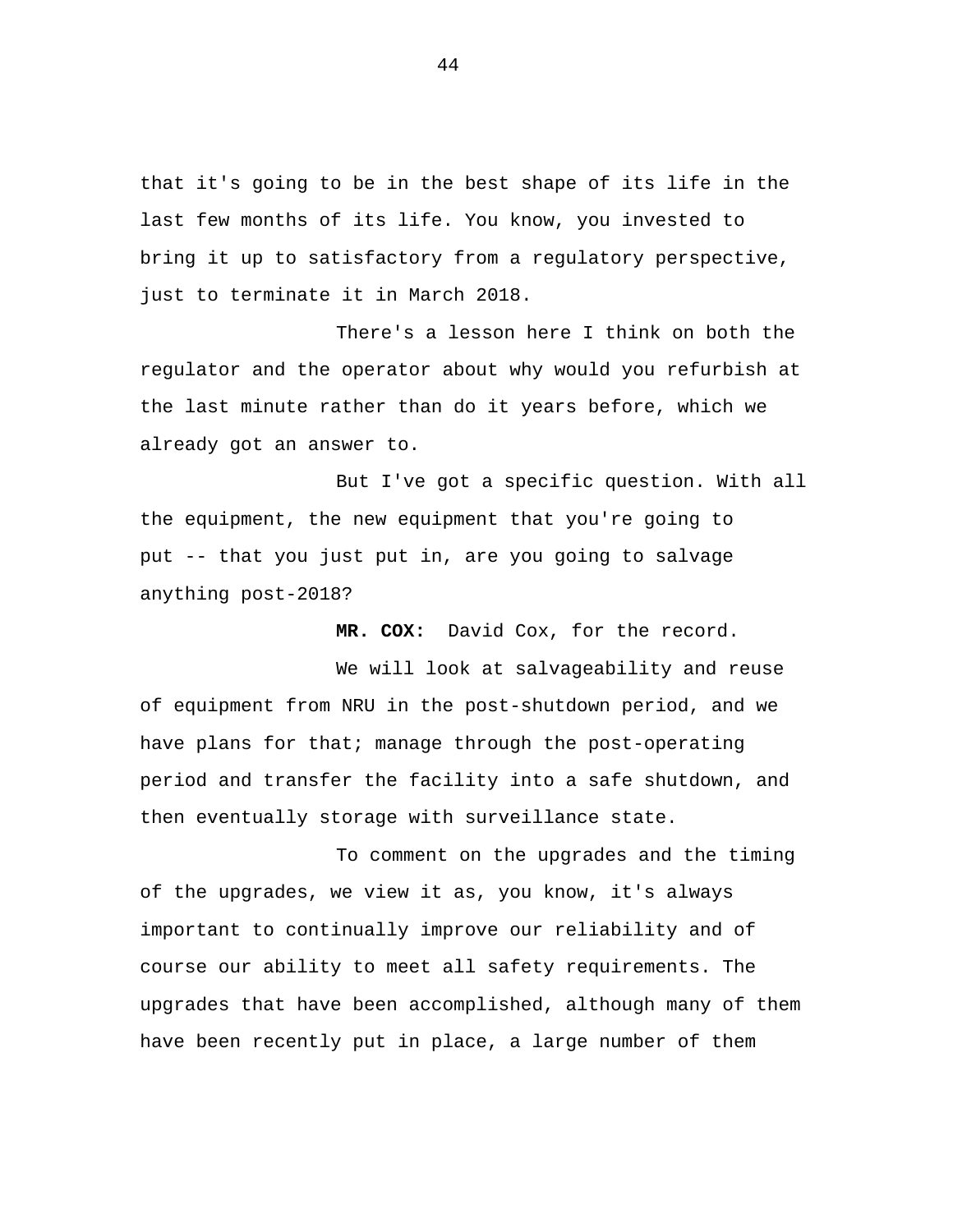have come into fruition over the last five-year period and they all contribute to our ability to better meet the R&D mission.

With the precious remaining life of NRU we're trying to extract and squeeze out and maximize all of the R&D benefits for the CANDU industry from the important facility. So all the safety improvements prove our ability to achieve that objective.

 **THE PRESIDENT:** Okay. Thank you. Anything else on this?

Thank you very much. I'd like to move on to the next item on the agenda, which is initial report on exceedance of regulatory dose limits by a nuclear energy worker during a therapeutic nuclear medicine procedure at the Vancouver General Hospital in Vancouver, British Columbia, as outlined in CMD 17-M22.

I understand that we have representatives from the Vancouver Coastal Health Authority joining us by teleconference from different locations in Vancouver, to be available for questions. So let me just test technology.

Anybody on line? I understand that Ms Gonzalez is representing the hospital. Can you hear us?

**MS GONZALEZ:** Yes, we can.

**THE PRESIDENT:** Anybody else that want to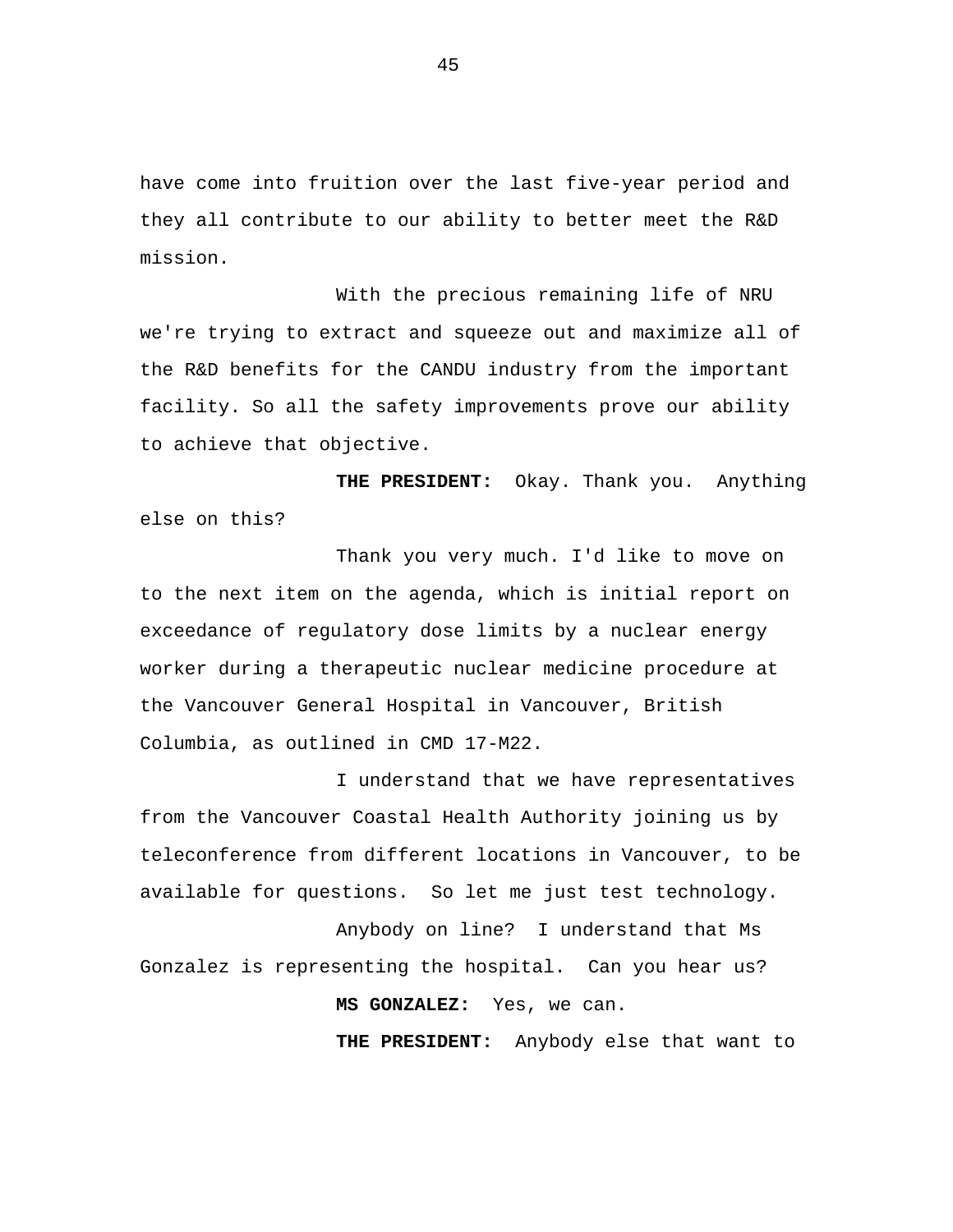pipe in?

**MS HOLLERBAUM:** Hi. It's Rhonda

Hollerbaum.

**THE PRESIDENT:** Okay, thank you. So first --

**MR. ENNS:** We currently have five representatives on the line for Vancouver Coastal Health. **THE PRESIDENT:** Okay, thank you very much. So I'll turn to Mr. Moses for the staff presentation.

**CMD 17-M22** 

**Oral presentation by CNSC staff** 

**MR. MOSES:** Thank you**,** and good morning, Mr. President, Members of the Commission and welcome to the new Commission Members.

My name is Colin Moses and I am the Director General of Nuclear Substance Regulation.

With me here today are Mr. Peter Fundarek, Director of the Nuclear Substances and Radiation Devices Licensing Division as well as Caroline Purvis, Director of the Radiation Protection Division and Ms Adelene Gaw, Dosimetry Specialist in the Radiation and Health Sciences Division.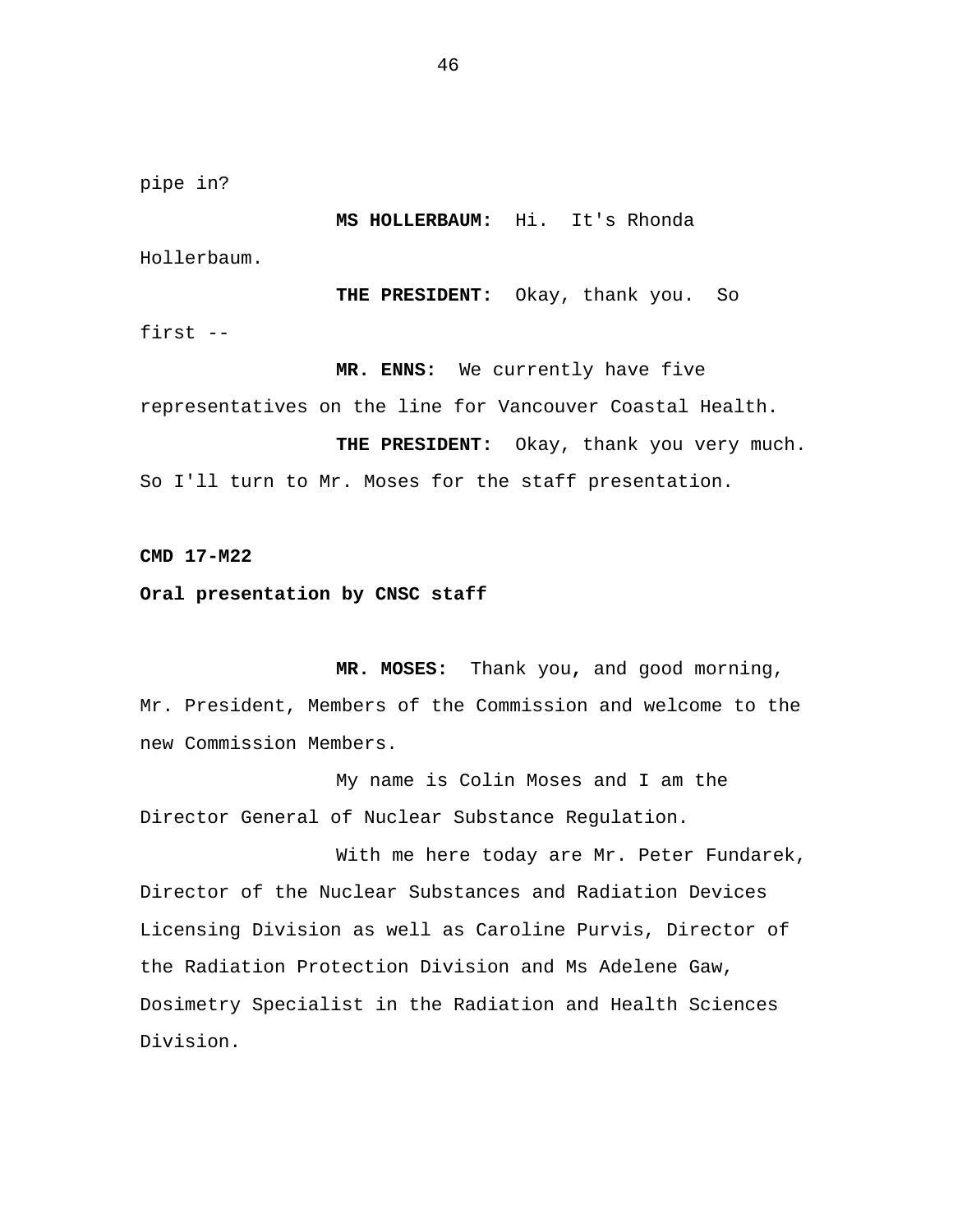Mr. Fundarek will provide an overview of this event initial report.

**MR. FUNDAREK:** Thank you. Peter Fundarek for the record.

The event initial report being presented today concerns an extremity exposure to a worker at the Vancouver Coastal Health Authority. Commission Members may recall that an EIR was presented in December 2016 for this same licensee, in that case as a result of the handling of Yttrium-90. In the event before the Commission today the exceedance of the regulatory limits was attributed to a different nuclear medicine technologist at a different hospital, the Vancouver General Hospital.

On March 3, 2017 CNSC staff was notified of the potential overexposure of a nuclear energy worker at the Vancouver General Hospital as a result of the use of Iodine-131 and its contamination. Iodine-131 is used in therapeutic nuclear medicine to treat disease of the thyroid gland. Because iodine is preferentially absorbed by the thyroid gland, it is orally administered to a patient in liquid or capsule form to oblate any remaining thyroid tissue.

The licensee's full report to the CNSC on this event was submitted on March 24th and describes the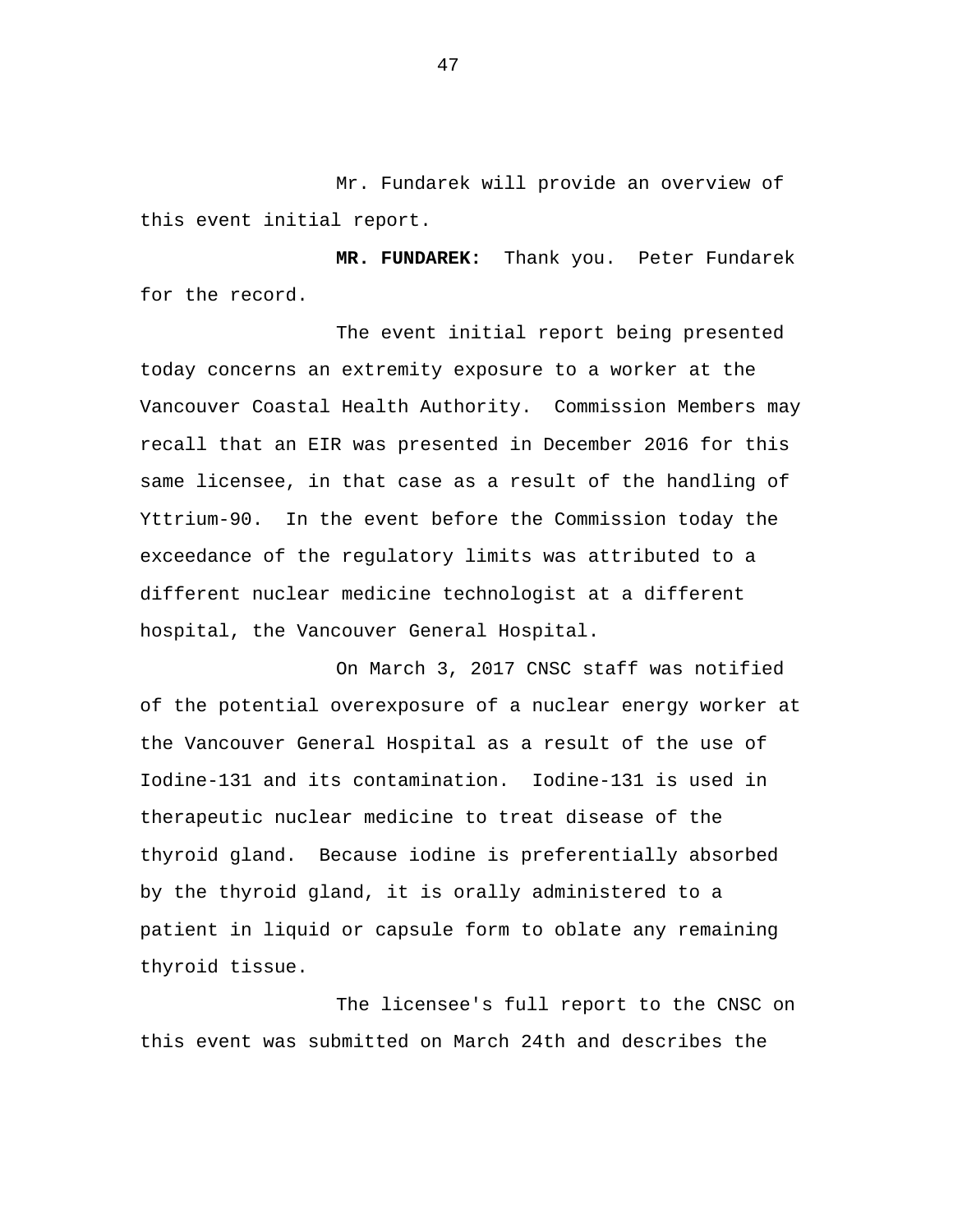circumstances leading to the contamination as well as the licensee's proposed corrective actions.

According to the licensee's report, on the afternoon of March 1st, 2017, a nuclear medicine technologist who is designated as a nuclear energy worker, was administering therapeutic doses of Iodine-131 to two patients. The patients used a straw to orally consume the iodine solution and the two patients were each separately given instructions on how to ingest the liquid, including not removing the straw from the container after the liquid was consumed.

The first patient, however, removed the straw from the container after consuming the liquid. It is suspected that some small imperceptible droplets were made airborne and deposited on the transfer cart, including the handle, which was identified as the potential source of the contamination.

Although the medicine technologist wore gloves during the administration of the Iodine-131, the technologist removed her gloves when transferring the cart back to the nuclear medicine preparation area where the technologist then donned gloves to dispose of the therapy items and washed her hands at the conclusion of this work, approximately 15 to 20 minutes following the completion of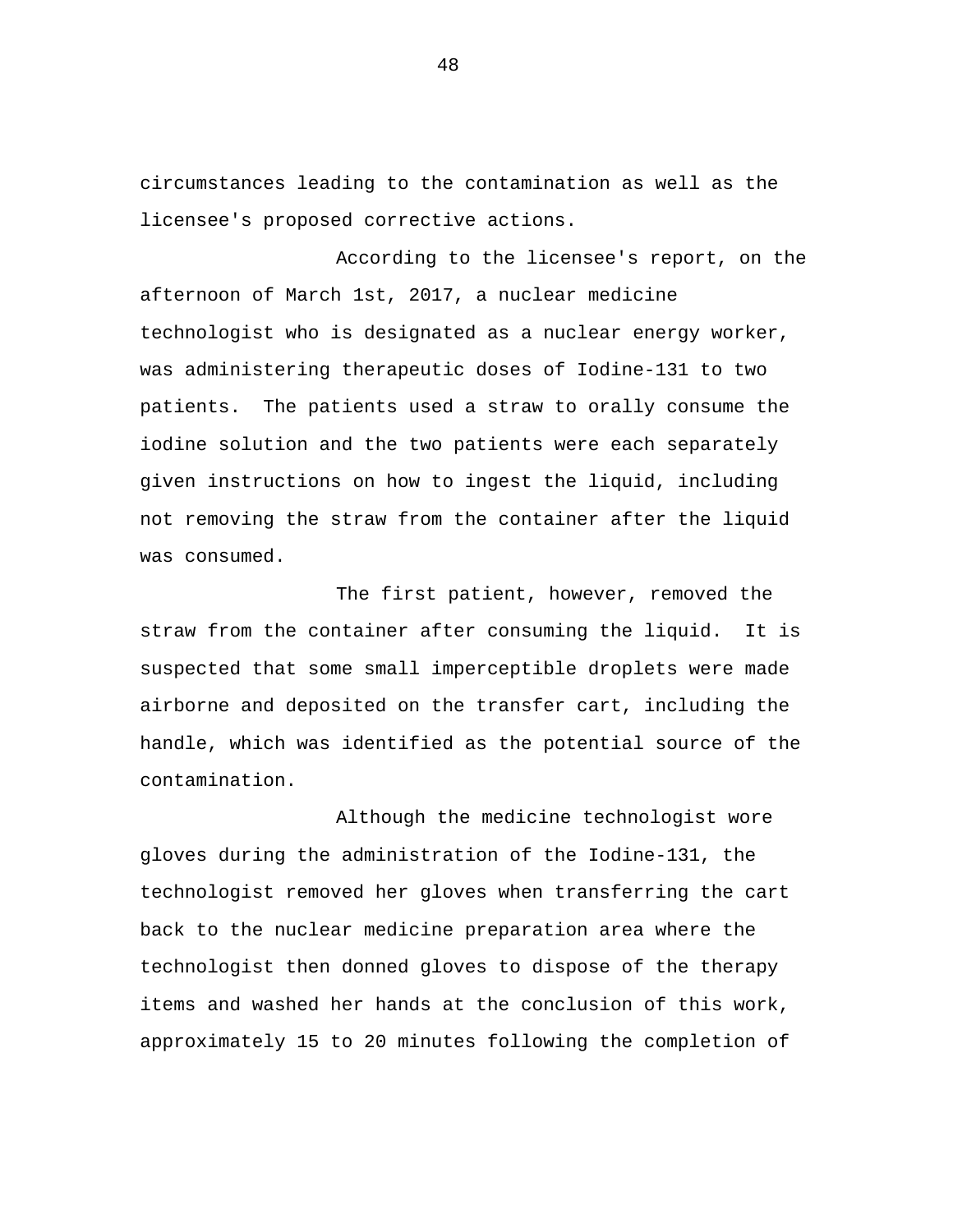the Iodine-131 administration. The technologist did not monitor her hands once complete, nor did she monitor at the end of her work shift as required by licensee procedures.

The following day, March 2nd, the same technologist was involved in diagnostic nuclear medicine procedures with Technetium-99m and again failed to monitor her hands following this work.

On March 3rd the technologist prepared Yttrium-90 doses for therapeutic procedures. Following completion of this work the technologist monitored her hands and discovered the Iodine-131 contamination. The technologist began repeated washing of her hands and cleaning with other substances. The technologist was removed from any further work involving the direct handling of radioactive materials. The right hand was found to have the highest levels of contamination while the left hand had lesser amounts of contamination.

Following the cleaning when subsequent washings were not further reducing the levels, the technologist was advised to continue to wear gloves with the expectation that the remaining iodine would be removed by sweat production and natural decay.

Since there was a potential for inadvertent contamination of objects or locations within or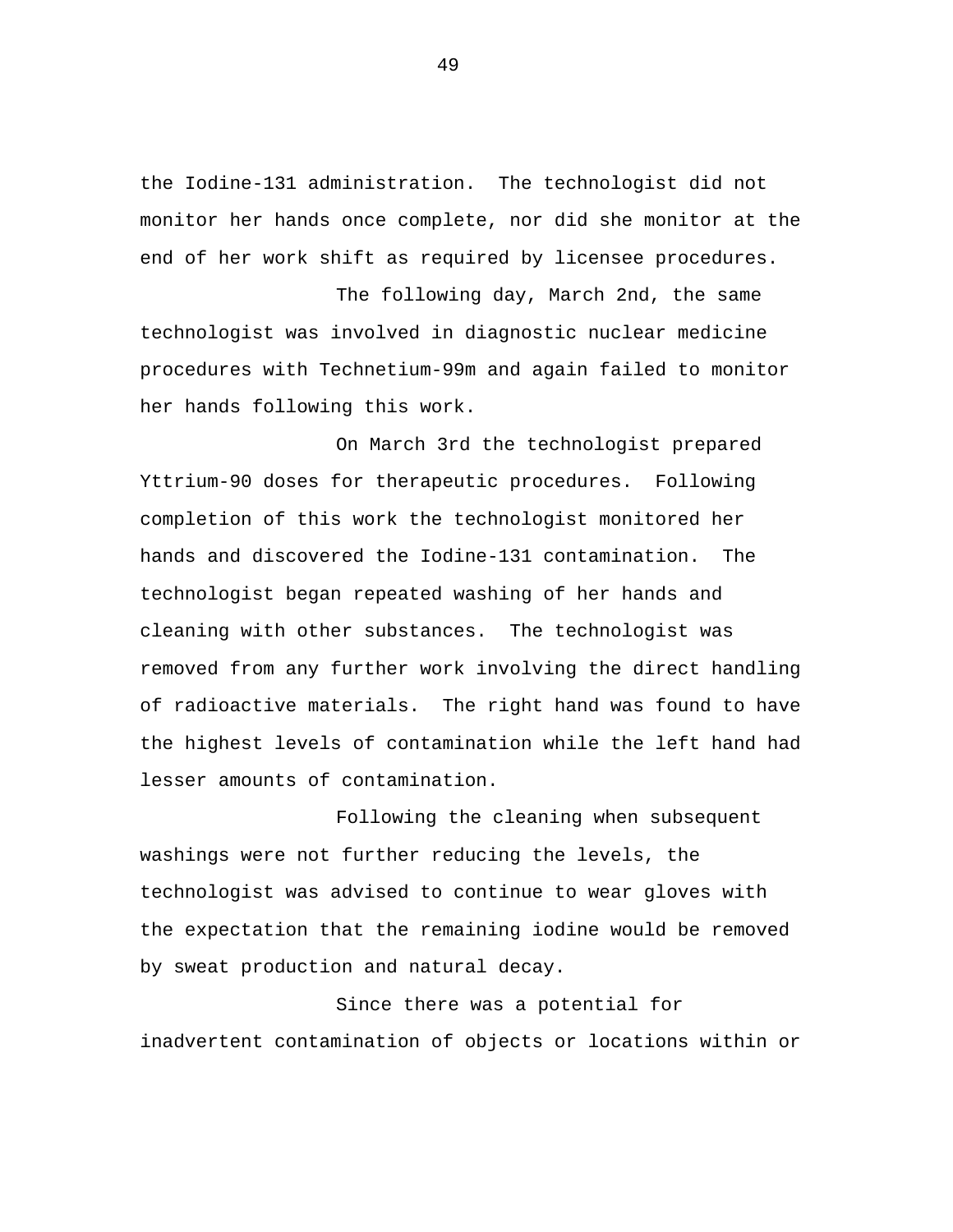external to the hospital, the licensee conducted contamination monitoring of objects in areas likely to be affected. Contamination was found on the transfer cart, particularly on the handle. Contamination was not found on any other hospital object in the nuclear medicine area or on any other staff members.

The technologist's car and home were checked and contamination was found on a cellphone case and the gear shift lever of her personal vehicle. The case was removed from service and the gear shift has been covered while the isotope decays. There is no evidence that any other member of the public received an exposure as a result of this event.

The licensee calculated a maximum exposure of 114 mSv to the ventral surface of the left hand and 2327 mSv to the ventral skin of the right hand, significantly higher than the regulatory limit of 500 mSv per year. CNSC staff reviewed the dose assessment and is in agreement with the estimate.

The technologist has not experienced any effects as a result of the exposure and has been assessed by a nuclear medicine physician. Monitoring of the technologist by the licensee will continue until at least September 2017, six months following the incident.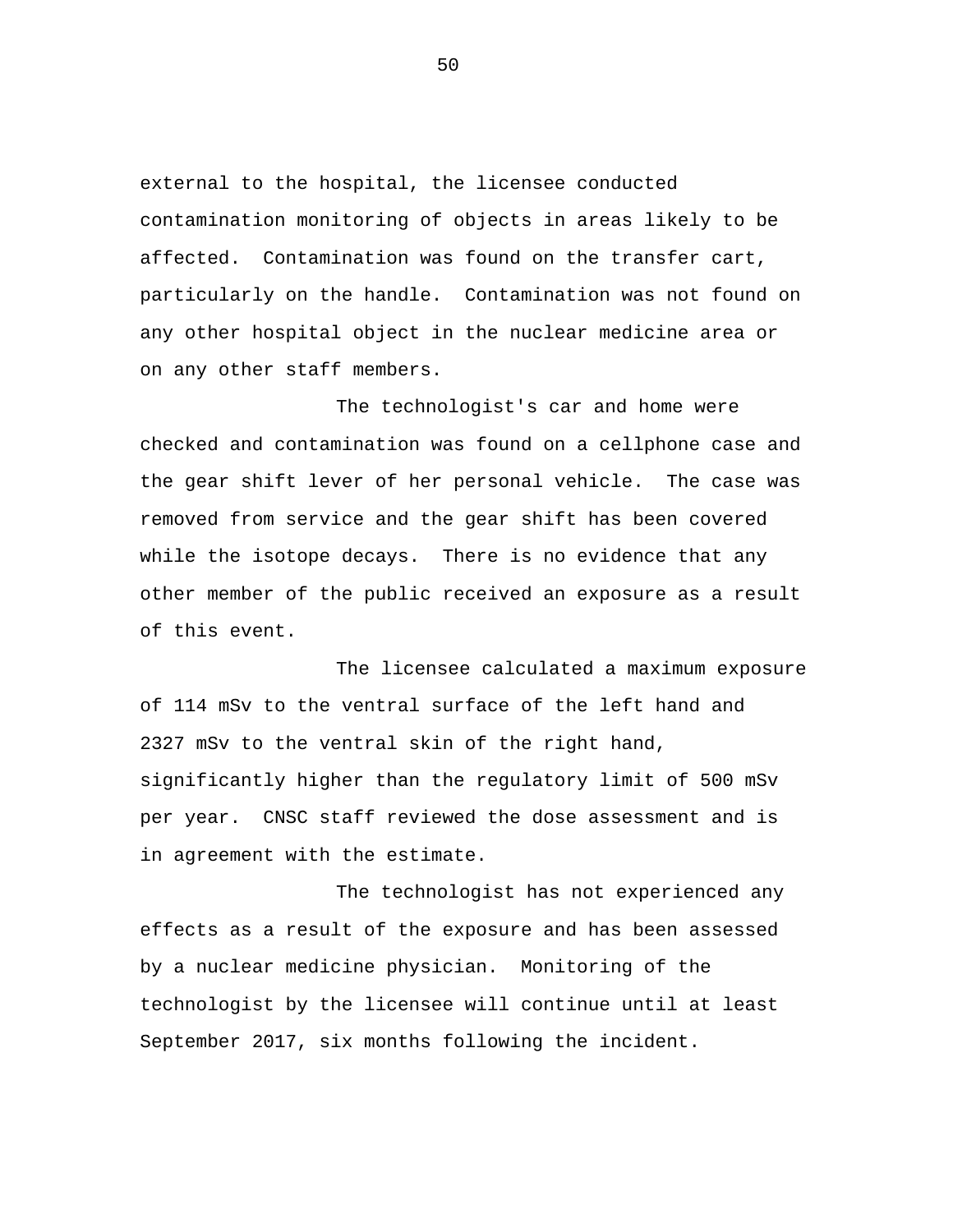As noted, the technologist has been removed from any work with radioactive materials and has received retraining on contamination control procedures. A plan for the technologist to return to work with radioactive materials was submitted by the licensee to the CNSC and approved by the CNSC staff on March 17th.

The licensee had already been involved in strengthening their internal procedures for contamination control as a result of the previous Yttrium-90 contamination event and has developed stronger standard operating practices for the handling of nuclear substances which include:

- A memo was sent on March 3rd to all staff of the Vancouver General Hospital regarding the importance of adhering to monitoring practices for therapy administrations and posted in all other hospitals for this licensee by April 1st;

- A revision to the Iodine-131 therapy records to include the documentation of staff and equipment monitoring post-therapy;

- Mandatory documentation of daily hand monitoring for all nuclear medicine staff at all hospitals including prior to breaks and to leaving for the day; - Mandatory double-gloving for all a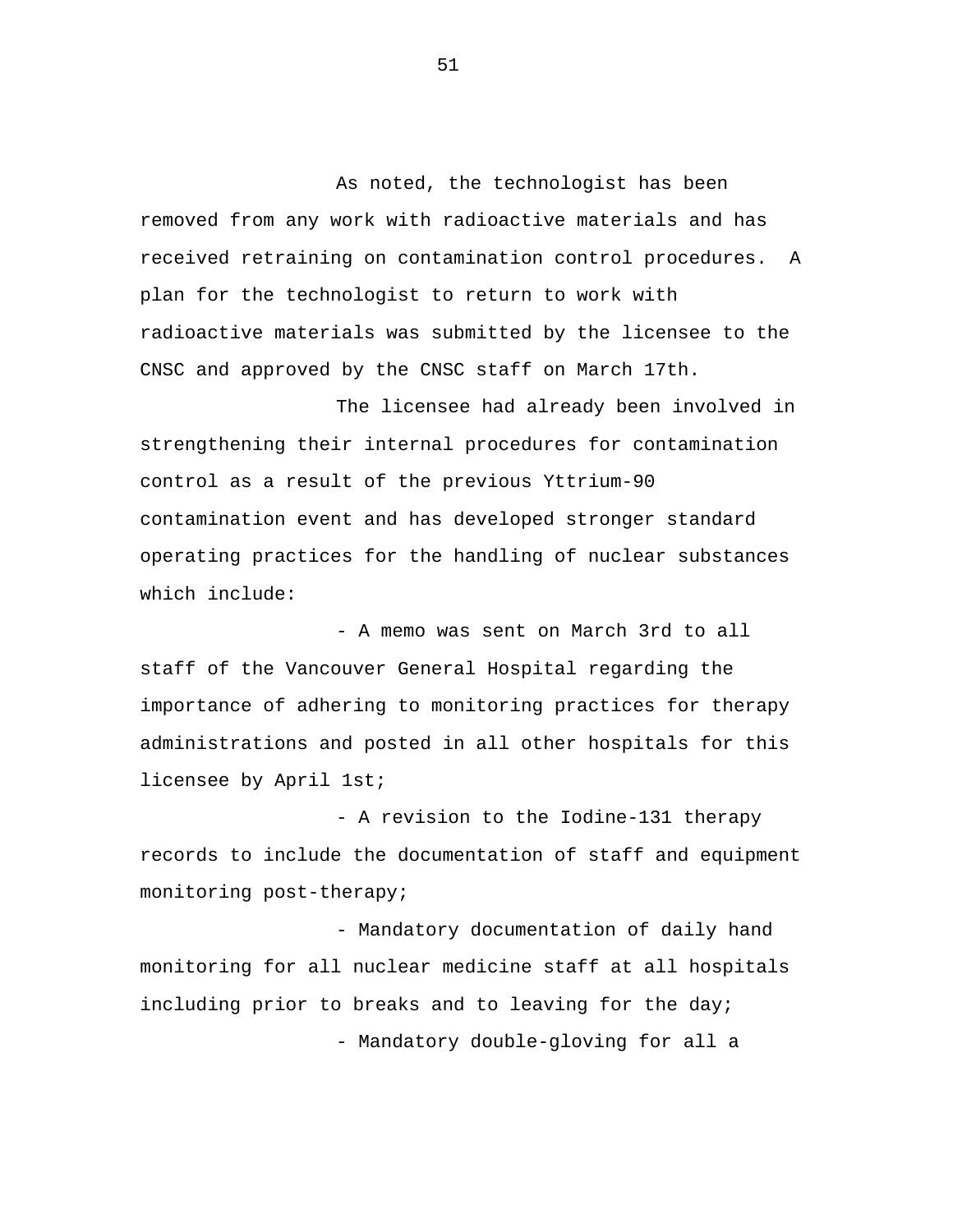therapies involving Iodine-131, Yttrium-90 and Radium-223; - There was a teleconference with all site

radiation safety officers using Iodine-131 or Yttrium-90 in liquid form to discuss safe handling practices and the implementation of these new mandatory practices;

- They had development of a two-day radiation safety officer refresher training course that is going to be delivered this month. This had already been planned prior to the Yttrium-90 event;

- And they will incorporate retraining for all staff involved in Iodine-131 therapies by May 24th.

The licensee expects that all site RSOs have implemented the new procedures as of April 1st. The initial monthly results of the mandatory contamination monitoring will be discussed by the licensee at the radiation safety committee meeting on May 25th.

CNSC staff has reviewed and accepted the investigation report submitted by the licensee but remains concerned that two similar events happened under the same licensee in such close proximity.

CNSC staff will continue to monitor the licensee's response to ensure that the proposed licensee actions are properly implemented and will be effective in preventing future occurrences.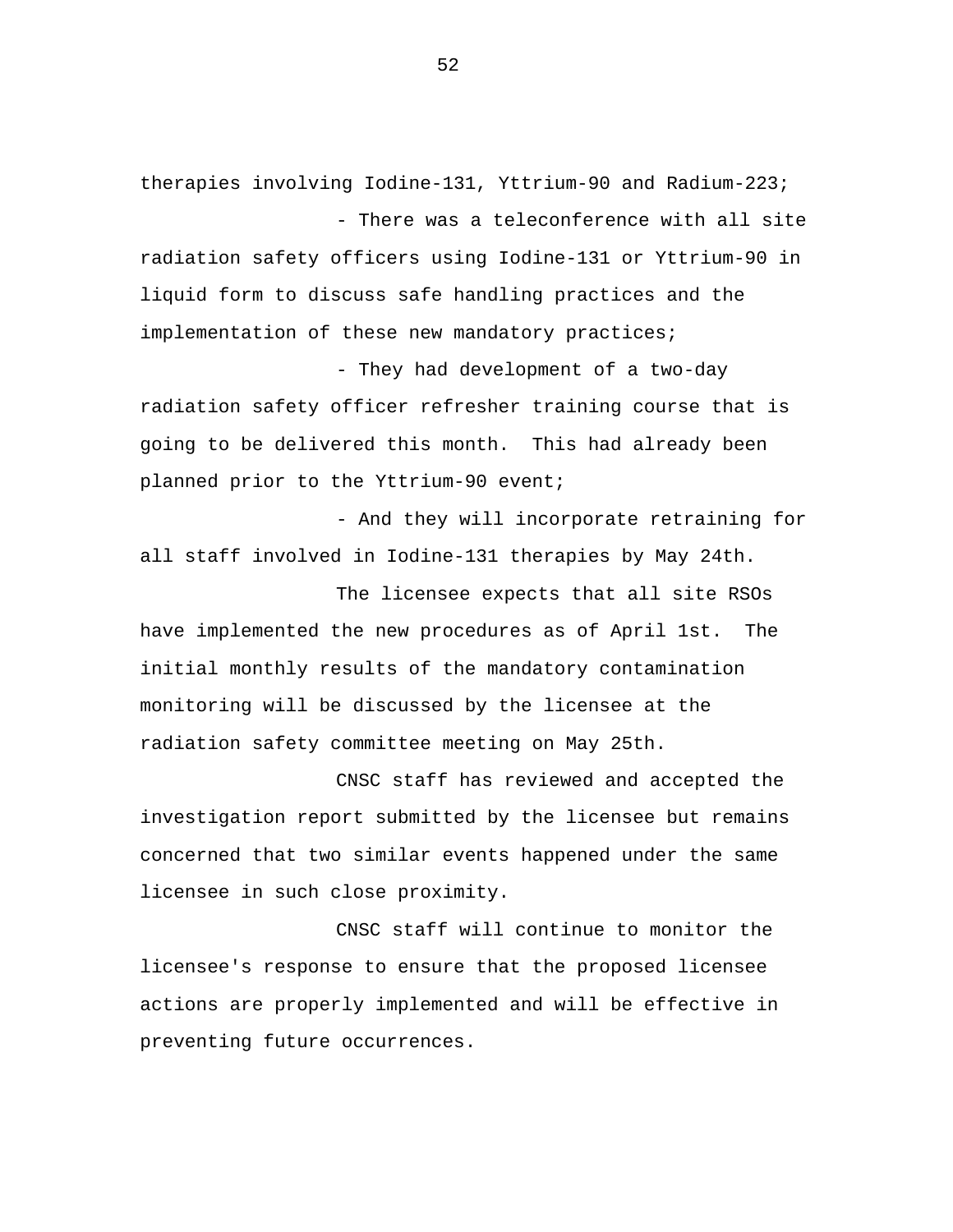CNSC staff has planned a Type 1 audit of this licensee to be carried out this fiscal year.

In addition CNSC staff has prepared an article on the importance of contamination monitoring that will be included in the next edition of the DNSR newsletter that is sent to all licensees.

CNSC staff remains available for any questions that the Members may have. Thank you.

**THE PRESIDENT:** Thank you.

Before getting to the question period I would like to ask whether anybody from Vancouver Coastal Health Authority like to make comments. I understand Ms Gonzalez is going to be the spokesperson.

**MS GONZALEZ:** That's right. That's correct. Thank you, so Marjorie Gonzalez, for the record.

Thank you to Mr. Fundarek for the summary of the incident.

We would like to state that increased safety practices such as double-gloving and more frequent monitoring for Y-90 therapies were fully implemented for those therapies after the first contamination incident. However, implementation of increased monitoring and contamination control practices for other therapies at all of our hospitals was a work in progress at the time of this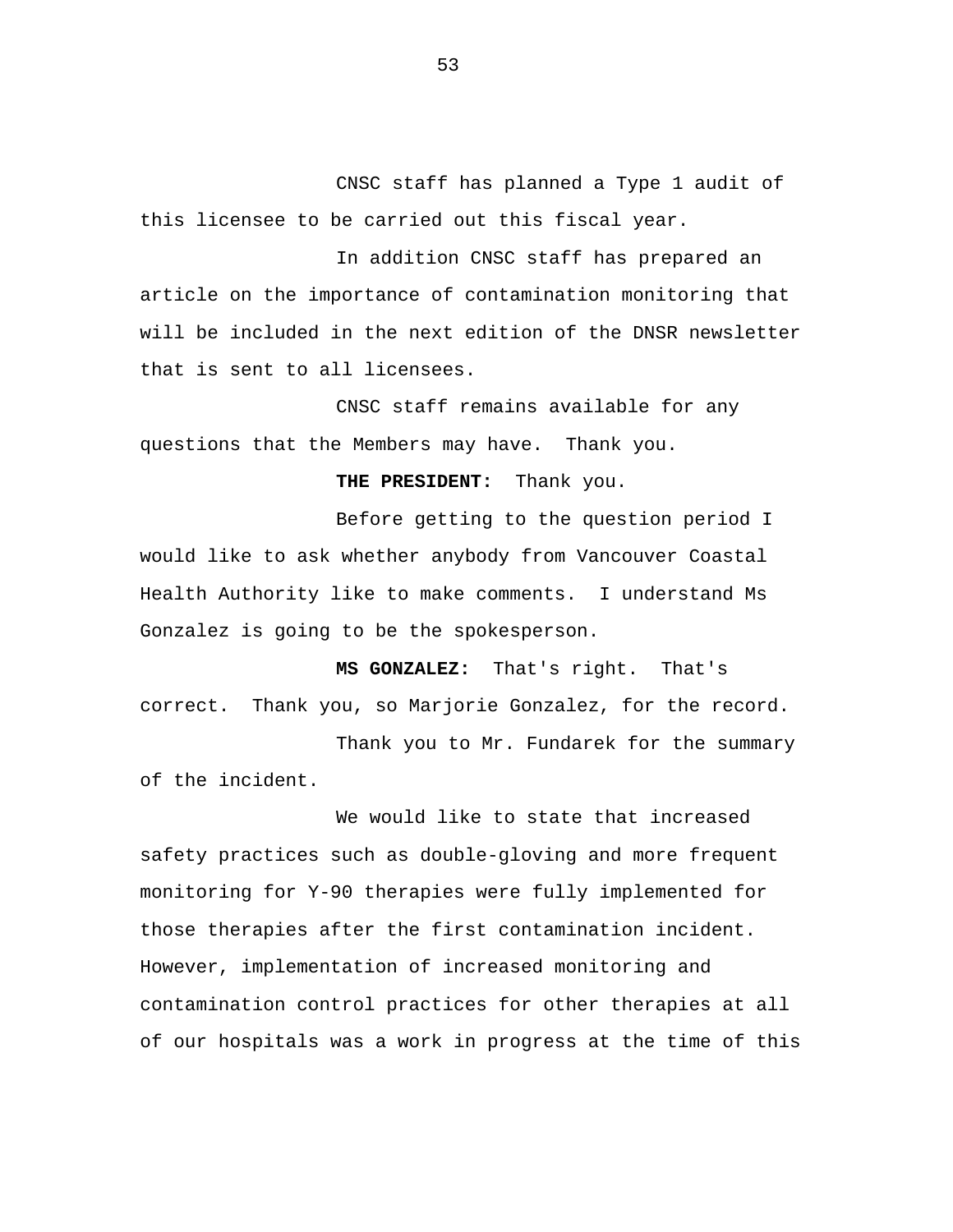new contamination incident.

In light of this incident the implementation of these practices was fast tracked and started at the beginning of the month.

In addition, monitoring of equipment associated with therapies was not something we had implemented but we learned from this incident that is necessary and has been enforced for all therapies.

Finally, we would like to stress that daily hand monitoring is an integral part of our radiation safety program and is included in our protocols. We expect that all of our technologists to comply with this practice. During the first incident involving Y-90 the technologist did not monitor between patients but she did monitor at the end of the day as expected, which was not the case for this new incident. We are now enforcing daily monitoring for all technologists and documented that it has been performed.

So we are available for further questions you may have about these incidents. Thank you.

**THE PRESIDENT:** Thank you. So let me start with Dr. McEwan.

> **MEMBER McEWAN:** Thank you, Mr. President. There are so many things wrong with this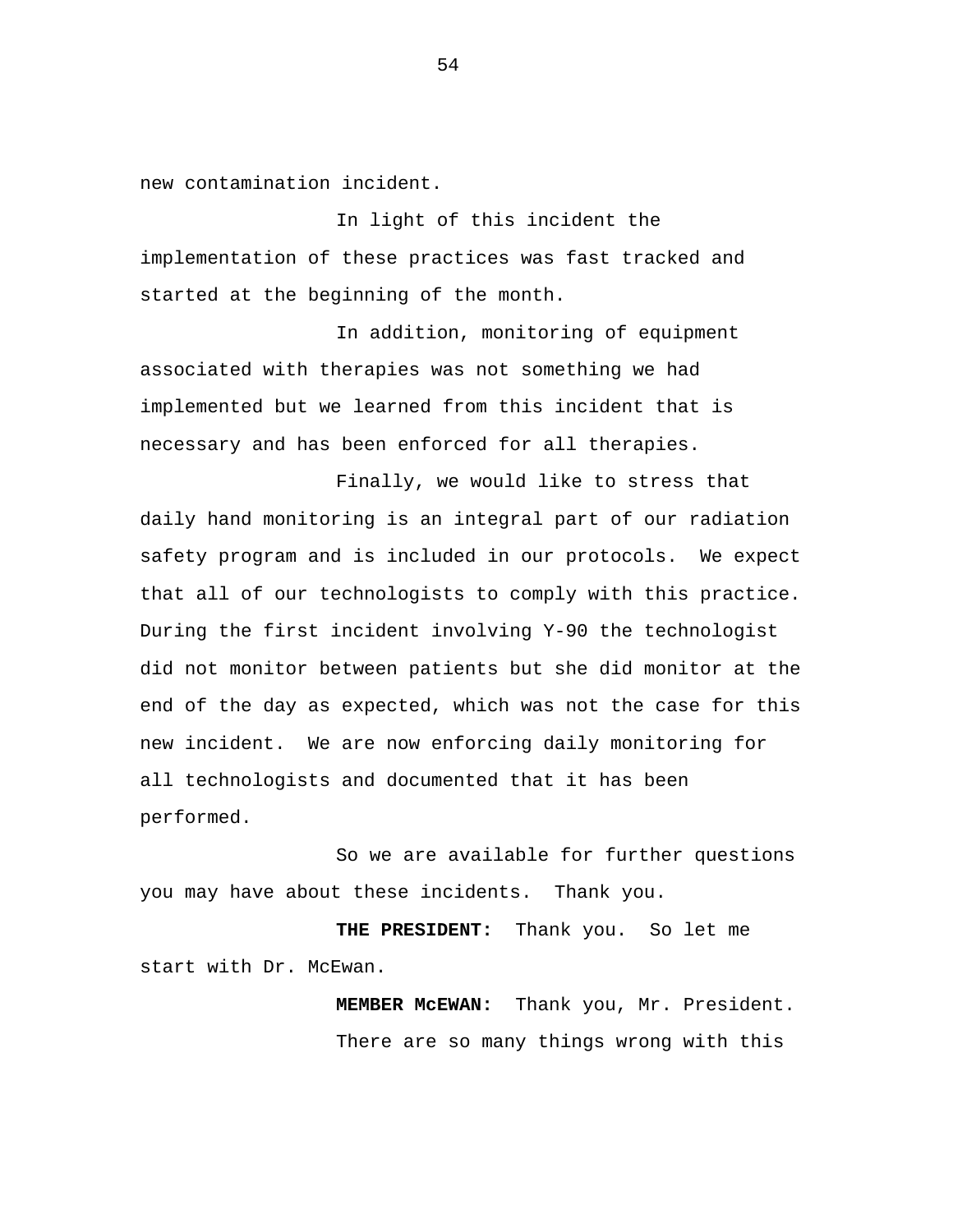story that it really does make me question how effective the radiation safety organization within this health system is. And I am also surprised there is no nuclear medicine physician on this call. I'm disappointed in that.

So I think, to start with, I would like to understand how your radiation structure -- radiation safety structure in the Vancouver Coastal Health Authority is structured, how it works and what your broad operating parameters and SOPs are, please.

 **MS GONZALEZ:** Thank you. Yes, we have the medical imaging, Medical Imaging Department; we have myself as the Regional Radiation Safety Officer and as a Medical Physicist as well; we have a Regional Practice Lead for Nuclear Medicine who supports radiation safety initiatives; then we have Site Radiation Safety Officers at each of our departments. And this is all overseen by various management and director level members. And we also have contributions from Workplace Health Departments here in the Coastal Health Authority.

**MR. ENNS:** And as part of the ongoing maintenance of this program, all of these committee members, that would be the Regional RSOs, the Regional Practice Lead and all of the site RSOs as well as Workplace Health convene every two months for a full day of radiation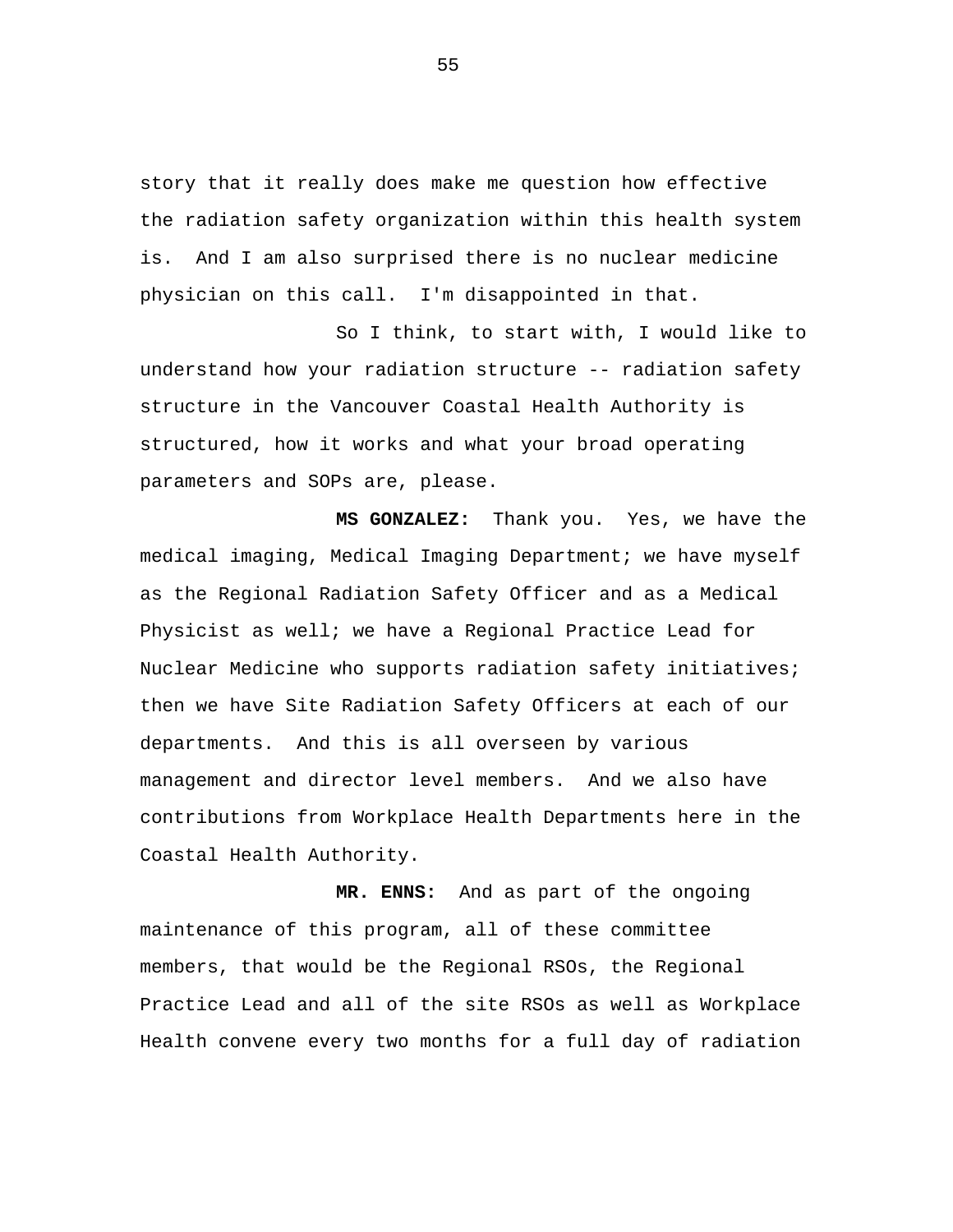safety and professional practice meetings.

**MR. LEBLANC:** So just for the record, that was Mr. Kevin Enns I believe.

**MR. ENNS:** Yes.

**MR. LEBLANC:** And please identify yourself for the record. Thank you.

**MR. ENNS:** Pardon me. Yes, Kevin Enns and I am the Regional Manager for Quality and Process Improvement within Medical Imaging and Nuclear Medicine here.

**MEMBER McEWAN:** So who -- can you give me the membership of your Regional Radiation Safety Committee, the exact membership, please?

**MS GONZALEZ:** The members are 12 -- 10 Site Radiation Safety Officers, myself as the Regional RSO and Medical Physicist. There is one Regional Practice Lead, there are four representatives from Workplace Health, there is one management representative and one director management representative.

**MEMBER McEWAN:** So you have no physicians on it?

**MS GONZALEZ:** Oh, yes, sorry. And one physician, yes.

**MEMBER McEWAN:** And you are CCPM?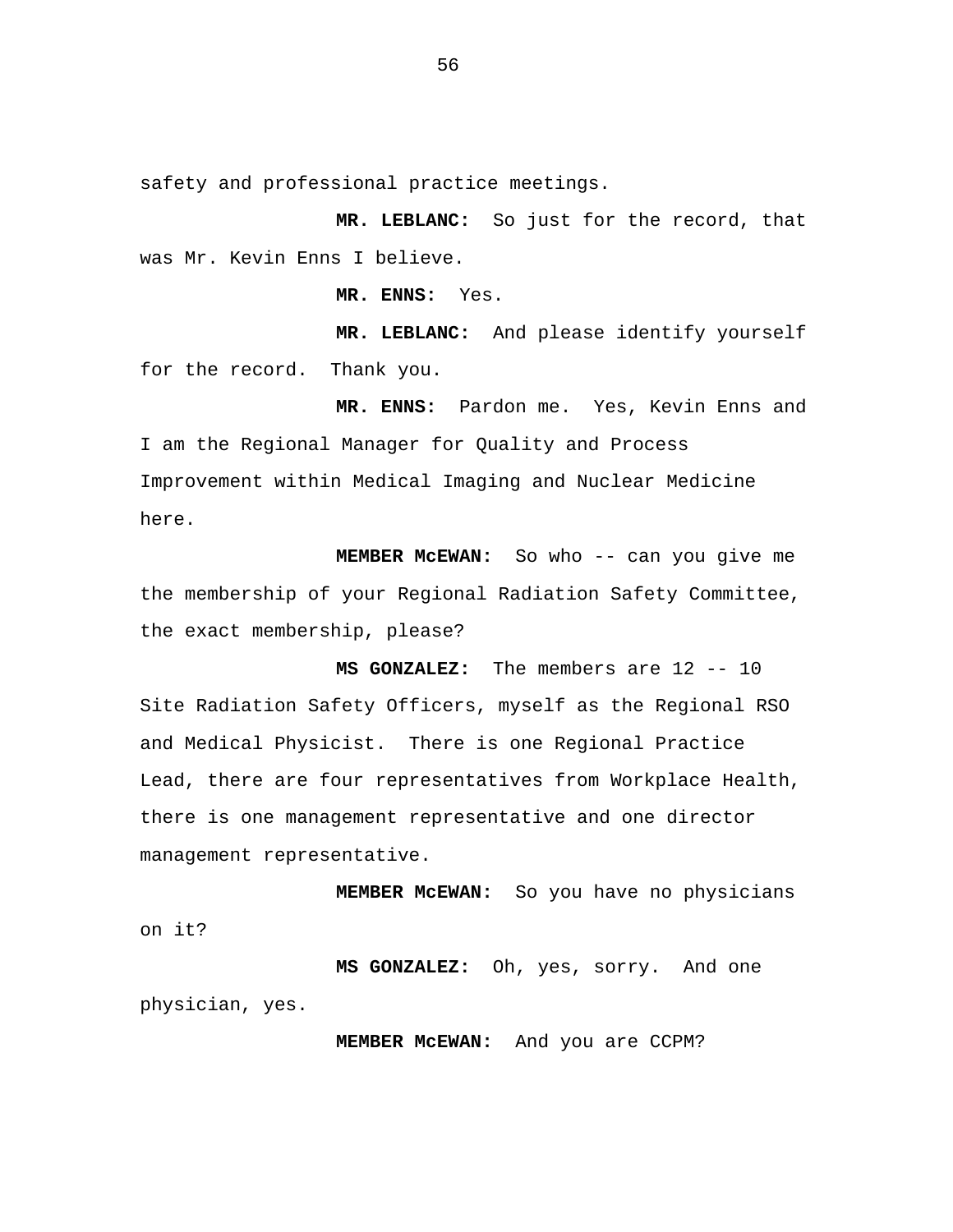**MS GONZALEZ:** Yes, I am. Yes.

**MEMBER McEWAN:** So this is a very large committee that is managing how many different hospitals and facilities?

**MS GONZALEZ:** We have 12 hospitals in total and about over 100 nuclear medicine technologists.

**MEMBER McEWAN:** Okay. So you are only dealing with nuclear medicine, you are not dealing with radiation oncology?

**MS GONZALEZ:** No. No. We are just nuclear medicine.

**MEMBER McEWAN:** Okay. So this brings me back to a concern that I have expressed, in fact the Commission has expressed several times, and that is that these large regionalized hospital authorities have really not a great deal of guidance in terms of what we as a Commission would expect in terms of structure, people reporting and operating parameters. The membership that I'm looking at this just seems wrong for managing 12 different hospitals and clearly the fact that you have had two -- that there have been two failures of radiation safety processes indicates that the system is not working.

So I guess a question for Mr. Moses. You committed to us that you would come back to us with a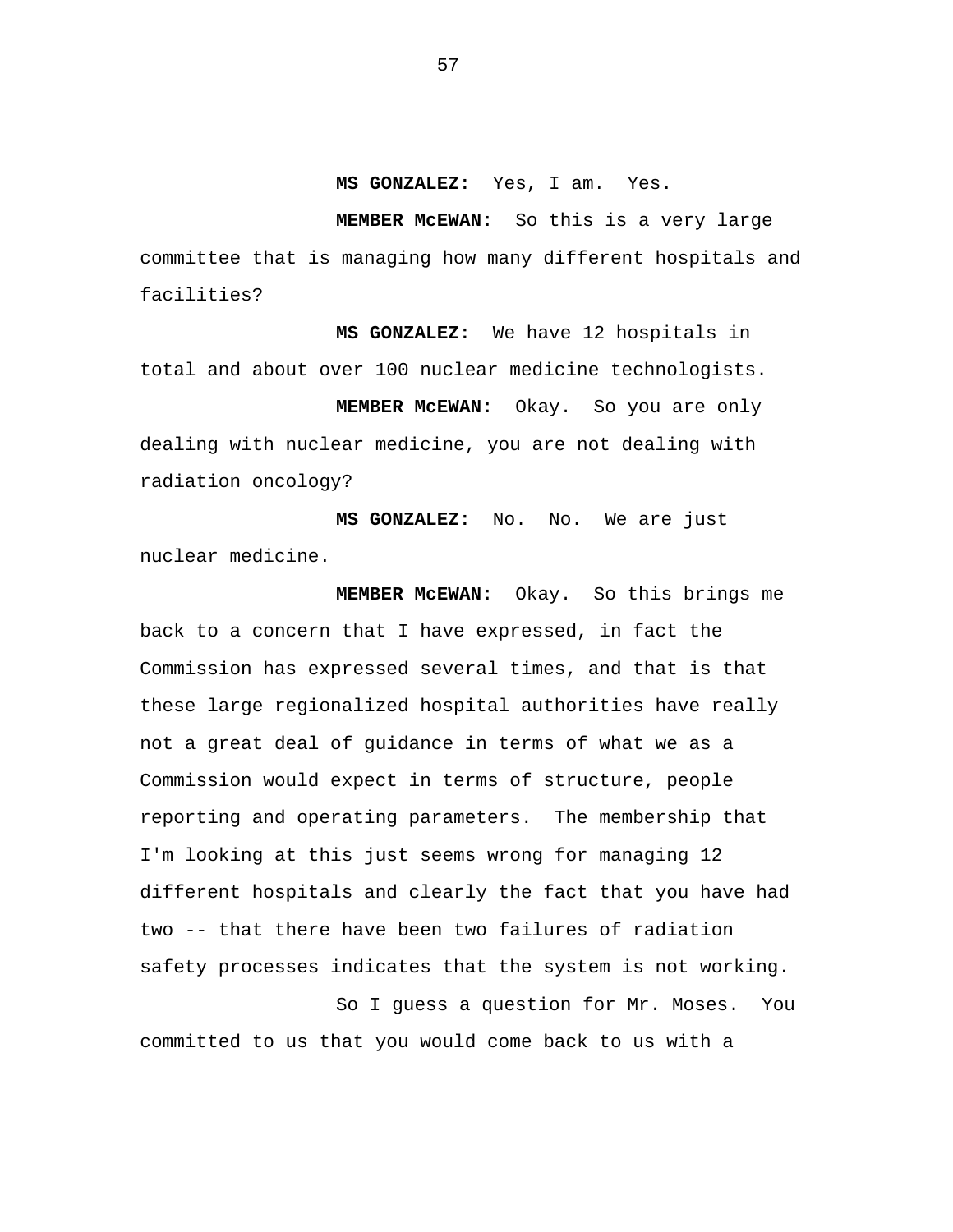review and give us an opportunity to have a broad discussion of what is required in terms of radiation safety. Could you tell us where that is, please?

**MR. MOSES:** Colin Moses for the record. Yes. There are really two prongs to our oversight.

The first is increased use of Type 1 inspections which will take a more programmatic and holistic review of the programs. And as mentioned in the Event Initial Report we do have one planned for early 2018 of this particular licensee. The Type 1 inspections are particularly useful because they do look at the effectiveness of the program and the implementation of the program rather than looking at the compliance with the procedures and regulatory requirements that we do as regular Type 2 inspections.

The second prong, we would like to look at the overall effectiveness of the RSO function and the structures that are needed to support the RSO function and so we are launching an evaluation which will include a survey of all RSOs and their functions, with a particular focus on the medical community in order to gauge the structures that they have and the effectiveness of those structures to support them in their functions. So that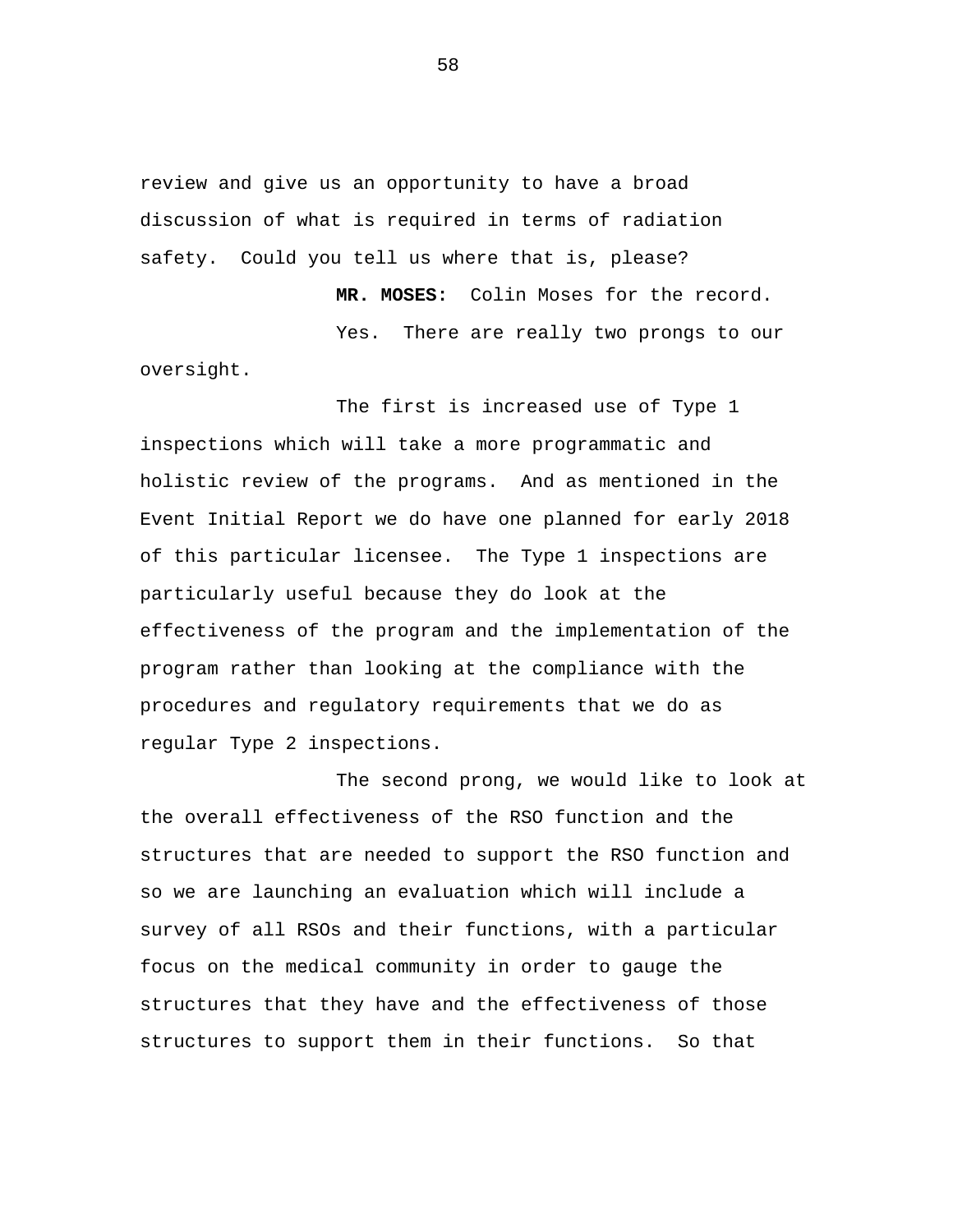evaluation will be conducted over this fiscal year and will inform future updates to our regulatory expectations, in particular looking at whether there's a need to be more explicit in our regulatory requirements as to the specific criteria needed to demonstrate their competencies.

**MEMBER McEWAN:** Okay. Would you mind if I expressed deep unhappiness with that answer. We asked for some response back to the Commission this year. There is clearly an issue in the governance of these large organizations. We are now seeing the effects of those issues of governance and what you have described suggests that we may get something from you in 2018. That's too late and I would like a commitment from you that we get something much, much earlier than that.

Thank you for that. And yes, you are correct, we have committed to return to the Commission in the context of a regulatory oversight report in September with the very specifics on that. I will turn it to Mr. Fundarek, who is leading the review.

**MEMBER McEWAN:** I'm going to interrupt you. My memory is that you committed to come before the ROR.

**MR. MOSES:** Colin Moses for the record.

**MR. MOSES:** Colin Moses for the record.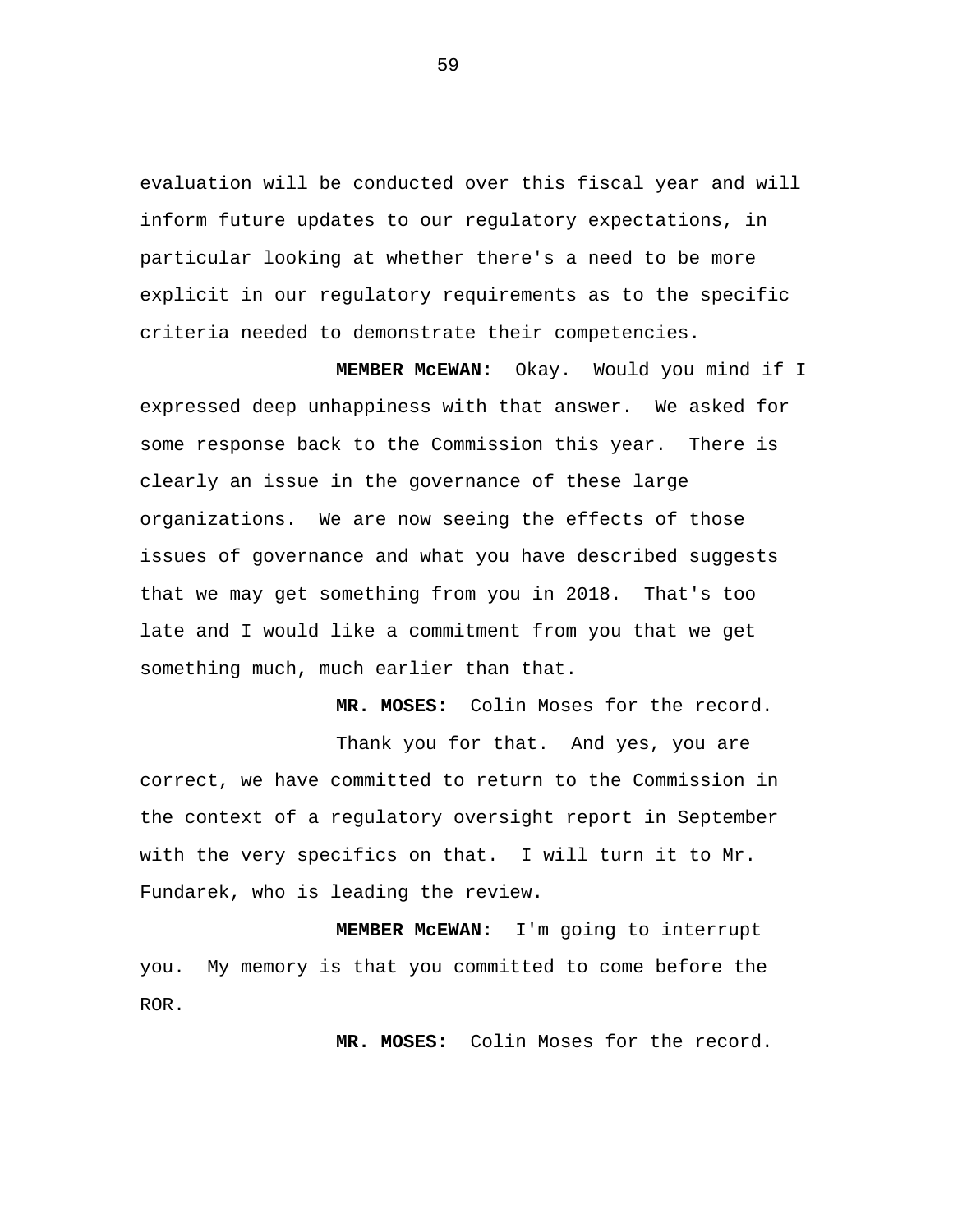I can appreciate that and we can review the transcripts and the minutes to look and ensure we meet that expectation. But I will turn it over to Mr. Fundarek who can give some specifics on where we are in our review.

**MR. FUNDAREK:** Peter Fundarek for the record.

CNSC staff started immediately after the previous ROR report to look at issues and how to manage the RSO functions at large organizations, particularly the medical. We have picked the medical institutions to start with. They are a motivated group and they are generally well trained, so that was a good place to start.

We have engaged our Internal Audit and Evaluation Group to help us determine the best approach for evaluating the ways that RSOs work. We are looking to see what are the factors that contribute to the success of an RSO to make sure that they can do their job and we are going to see if there is a commonality there that we can then leverage and implement for all RSO programs to make sure that they are effective, recognizing of course the specific situations that exist with these large regional hospitals. We are seeing a shift by the provincial authorities to move to larger regional authorities of this type. The CNSC has no jurisdiction to dictate otherwise,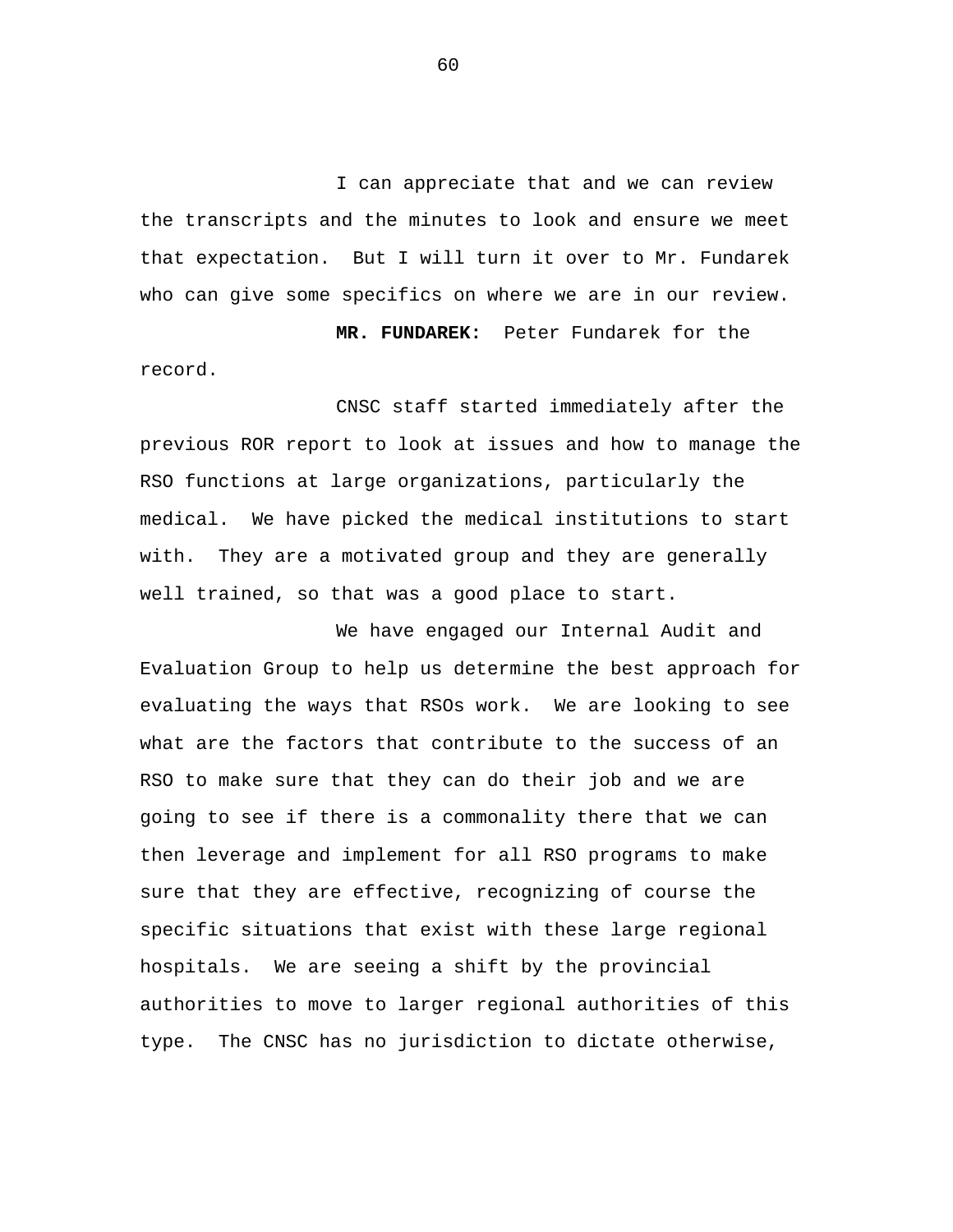but we are monitoring the situation and when situations like this arise we obviously understand that there is a significant issue that has to be addressed immediately.

But the Radiation Safety Officer Survey will be carried out to evaluate what are those factors that contribute to an RSO's success so that we can identify them and use them as the model for anything going forward. We want to conduct any kind of a survey or any actions following the survey based on an evidenced-based approach so that we have some real data to demonstrate where the problems exist, if any, and what measures can be taken to effectively address those issues.

**MEMBER McEWAN:** So has G-121 been incorporated in the current REGDOC or is still that the guidance that is available for Radiation Safety Committees?

**MR. FUNDAREK:** Peter Fundarek for the record.

My understanding is that G-121 on the functioning of radiation safety committees is being incorporated into another regulatory document as part of a larger overall evaluation of the radiation protection documents, including things like G-129 on keeping doses ALARA and GD-52 on design of nuclear medicine and laboratories involving nuclear substances. So there are a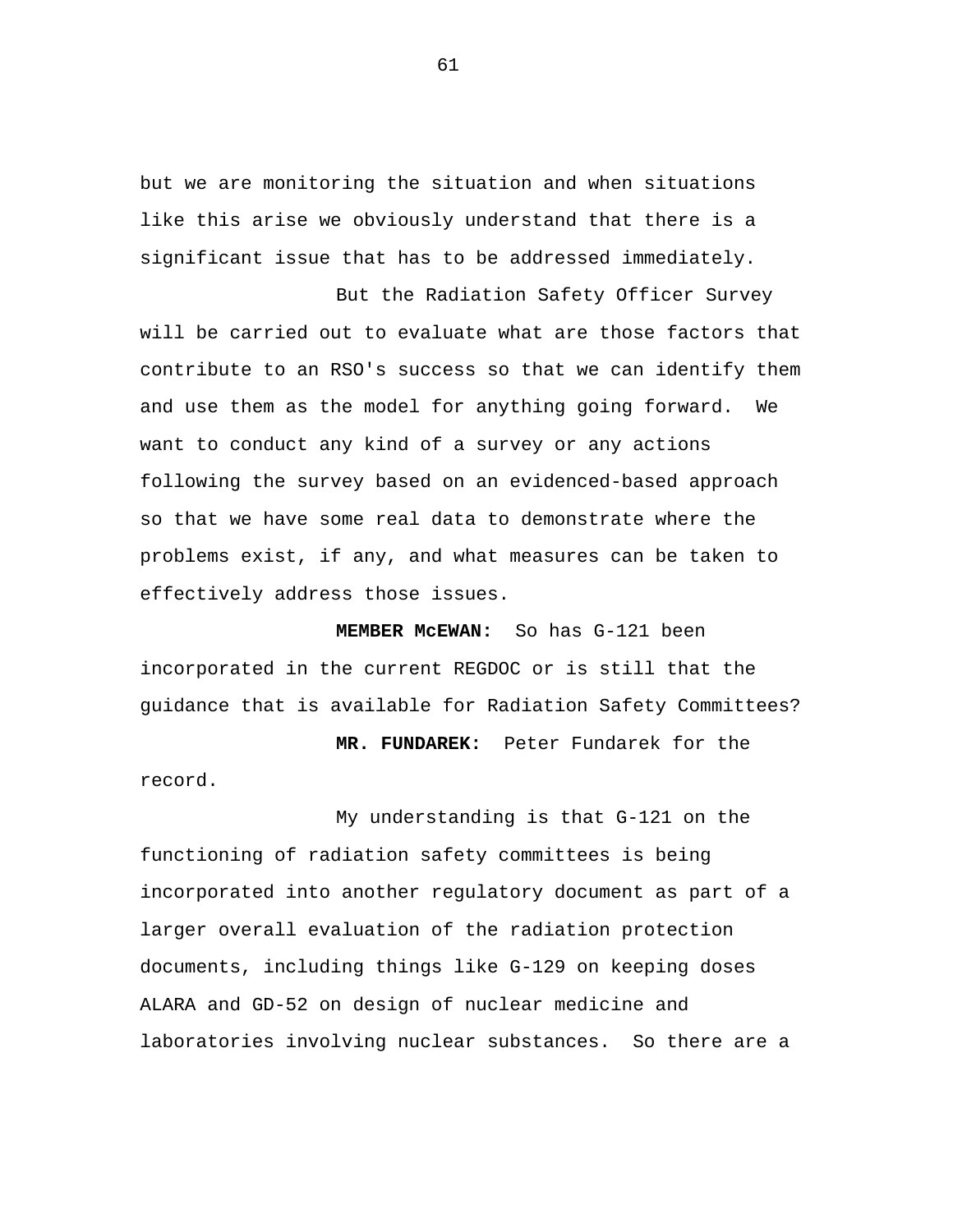number of radiation protection documents that are currently outside of the REGDOC program that will be incorporated into REGDOCs following revision.

**MEMBER McEWAN:** So 121 will be the current guidance?

**MR. FUNDAREK:** Peter Fundarek for the record.

At this time, yes, 121 remains as the current guidance.

**MEMBER McEWAN:** So is the makeup of this Radiation Safety Committee compliant with G-121?

**MR. FUNDAREK:** Peter Fundarek for the record.

G-121 is a guidance document and so therefore it doesn't have any mandatory requirements in it. We look for the functioning of the committee as a whole in terms of our evaluation of the licensing program, but we can't mandate specific members of the committee through G-121 as it is only a guidance document.

**THE PRESIDENT:** Okay. You mentioned a couple of times mandate, et cetera. Please, as I keep saying to everybody, we have lawyers, they will tell you what you can and cannot do, don't jump to tell us what you can. We license a licensee. We have lots of -- let me put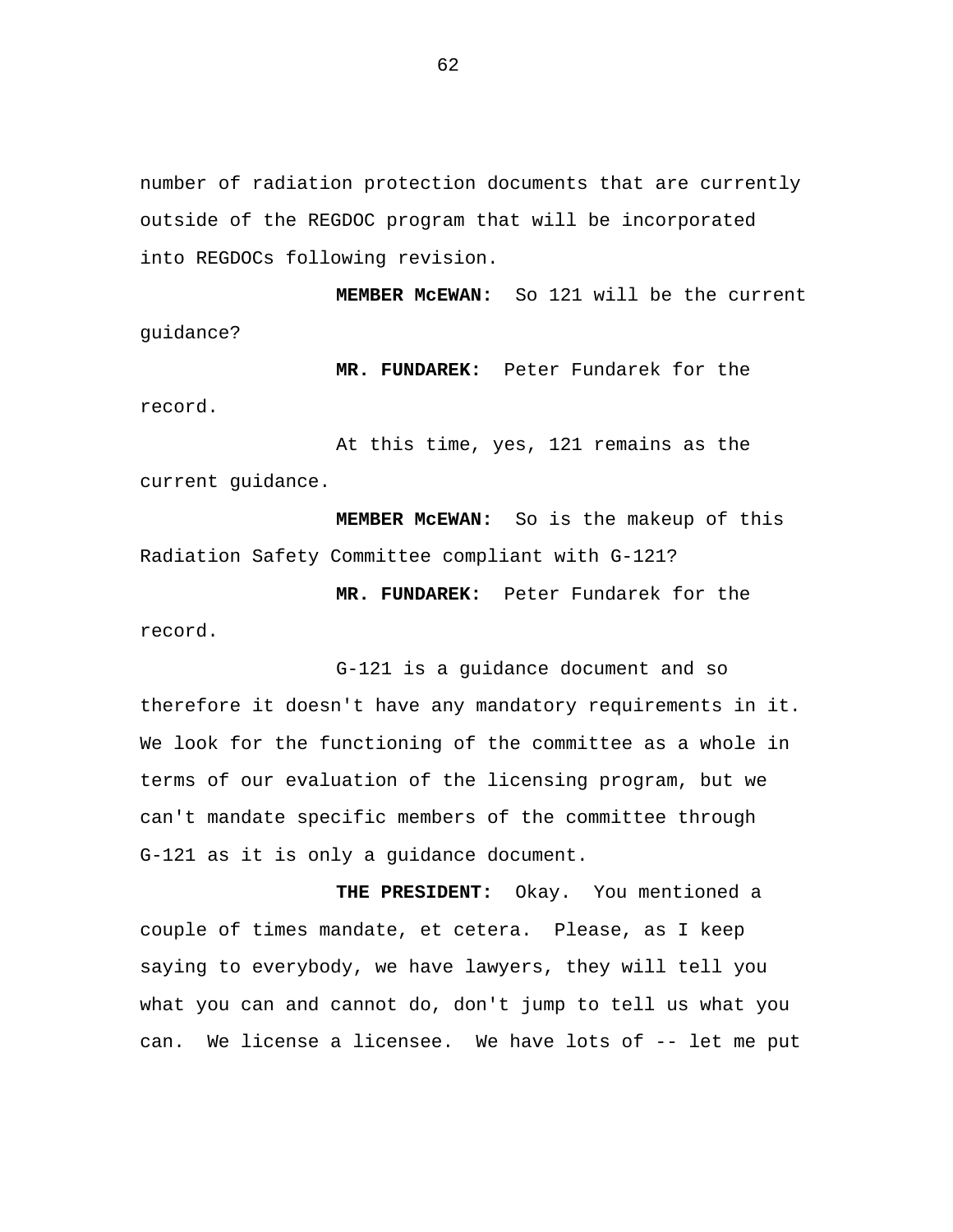it this way -- influence about structure and performance, so I'm not buying the idea that we cannot be very strong. And if we don't like the original model, we should start coming out publicly ASAP that we don't like that model, we don't believe it's effective, and let the provinces and let all the hospitals react to that. I'm just not buying that we have to spend another two years to determine what is the governance model that will be acceptable to us. So I'm just trying to bring this to a bottom line. So we would like to see an early stance from staff about what is acceptable.

**MR. MOSES:** Colin Moses for the record. Duly noted and we will certainly look at doing that.

**MS GONZALEZ:** Marjorie Gonzalez for the record. Can I make a comment as well?

**THE PRESIDENT:** Please go ahead.

**MS GONZALEZ:** When you are evaluating the functions of RSOs and trying to determine what would make a successful RSO, it would also be very helpful for us to have some sort of guideline on the number of RSOs that, you know, we should be aiming to have depending on the size of the organization, the number of patients. We see the number of therapies that are treated. Having guidelines on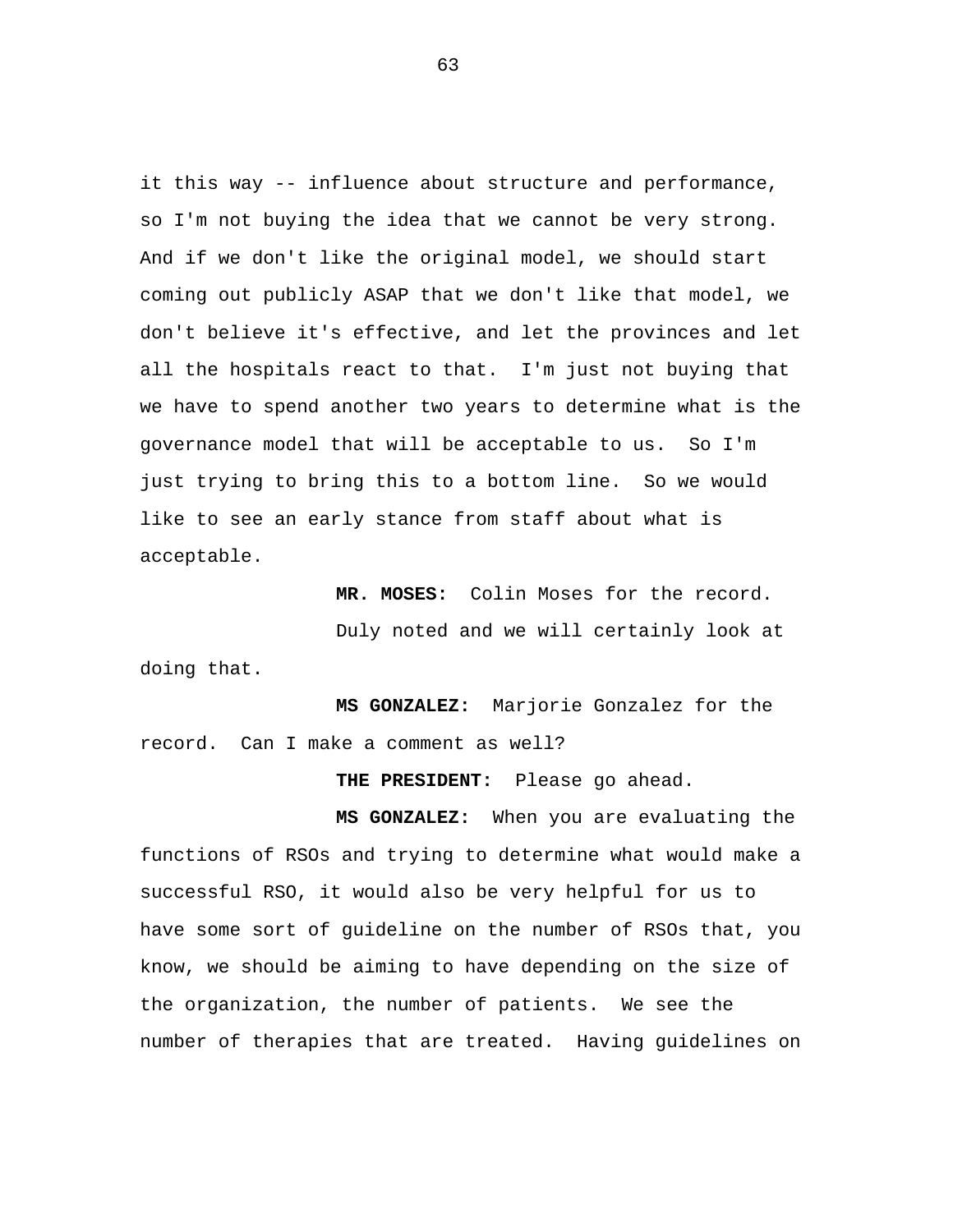those kinds of numbers would be very helpful as well.

**THE PRESIDENT:** I consider it to be part of the governance model because some of those hospitals are huge and they may require a different structure to make sure that they are effective.

Dr. Soliman...? No.

Dr. Demeter...?

**MEMBER DEMETER:** Thank you.

I'm going to -- we talked a lot about systemic issues, I'm going to get more into the weeds here. So I think when I read this CMD, and I also read the former one, the 16-M72 on the yttrium issue, it raises two concerns: one that this is literally I think within six months two fixed contamination to the skin and this one in particular exceeded thresholds for possible tissue reaction that we normally quote at 2 mSv for skin damage. So it's a significant and a serious fixed contamination.

So what I want to know is do we have a sense on historic extremity dose trends for this institution or this licensee? And for this particular individual I didn't hear if there was any issues with the thyroid monitoring and since they contaminated personal objects is there anyone else in their household that we need to do thyroid monitoring on relative to potential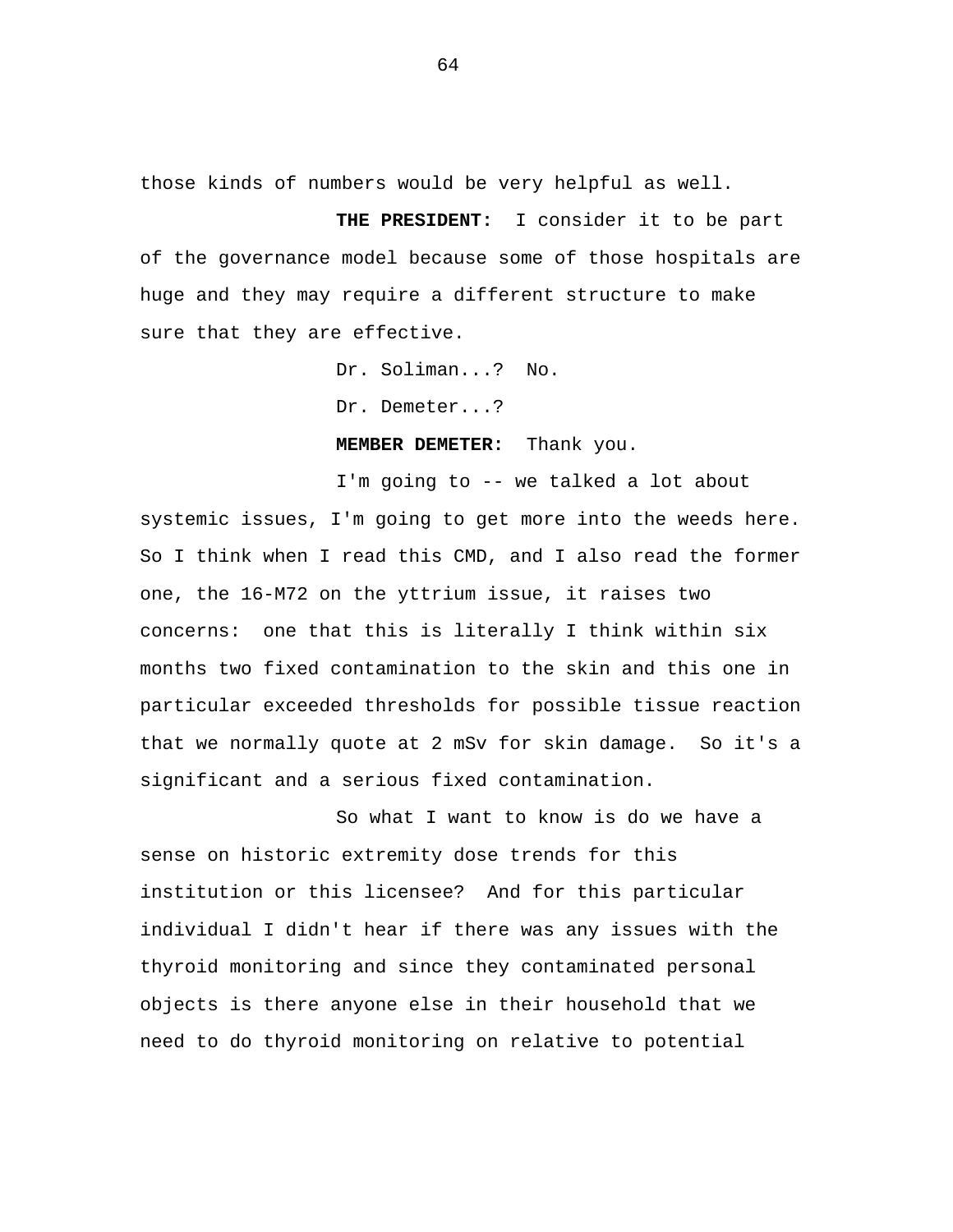contamination? So we will start with sort of the historic extremity dose and if this individual has an issue and what the thyroid monitoring results were given the amount of fixed contamination and that they did transfer it?

**MS GONZALEZ:** Marjorie Gonzalez for the record. I can go and take that.

The historic extremity records for all of our workers in general have been very low. The annual doses from ring dosimeters are about 70 to 80 mSv per year. In general those would be the maximum doses. Most of our doses are below that. Thyroid monitoring for this individual was conducted and it was below the 1 kBq threshold. The highest value that was obtained for her was .73. And we did monitor every -- for contamination we did monitor all other workers in the Nuclear Medicine Department and no one else was found to be contaminated. Family members, we did monitor her house as well and there was no fixed contamination anywhere in her house other than in her personal vehicle.

**MEMBER DEMETER:** Okay, thank you. That sort of gives me some of the details. I would strongly suggest that given that this was the second incident within a short period of time and reaching a critical dose that waiting until September 2017 for a more systematic review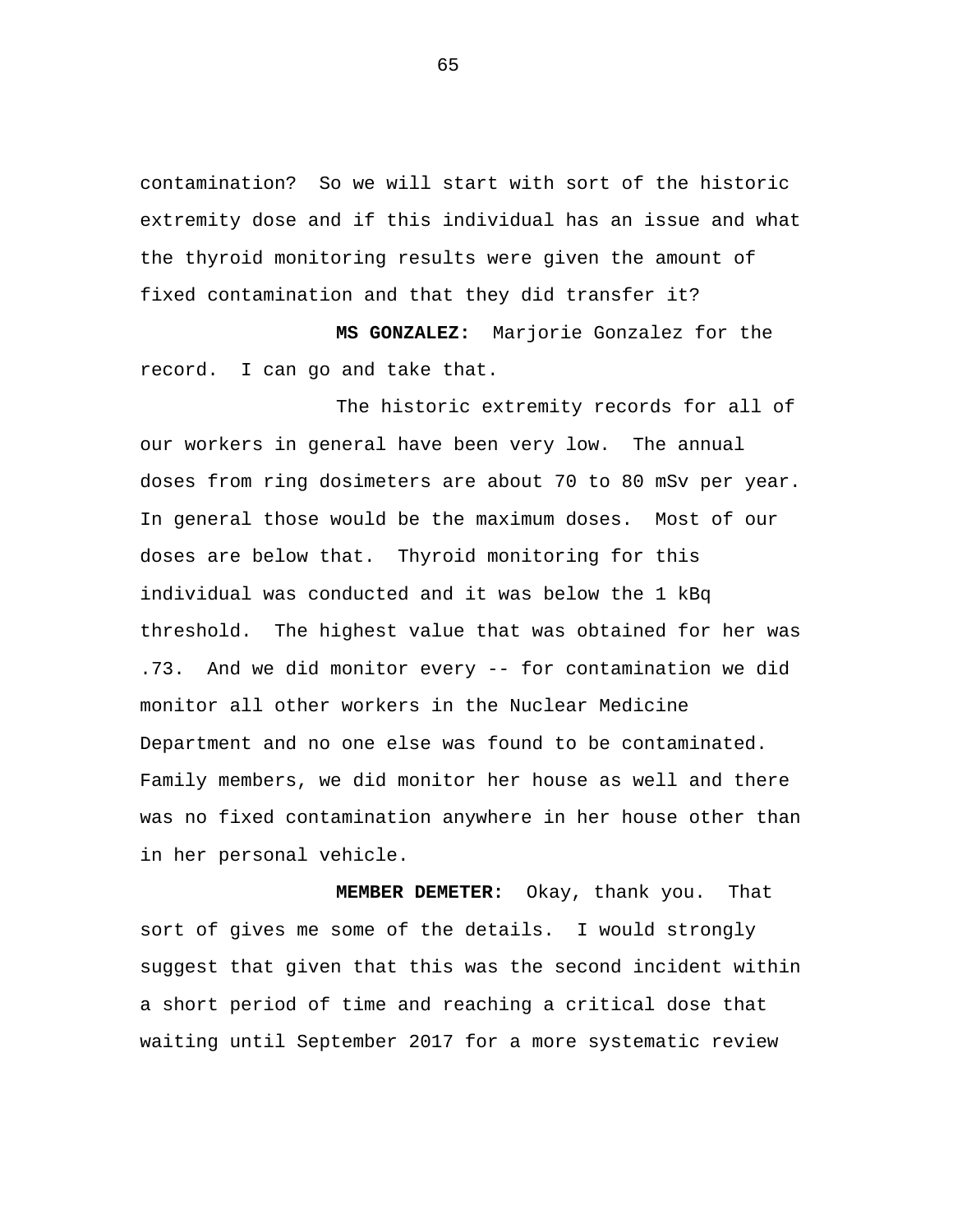may be pushing the limits for timelines for reaction. The number of times I hear about threshold doses in nuclear medicine workers, I don't think I have had that kind of experience in my tenure as a nuclear medicine physician. When you hit over 2 mSv as an extremity dose, that's serious and I think it should cause a bigger concern given the systematic issues that have been raised and the second incident and a threshold dose. So I think early 2018 for the sort of broader inspection is probably too late.

**MR. MOSES:** Colin Moses for the record. Thank you for that feedback. I certainly don't disagree. It was extremely concerning to us as a regulator to see a second incident in such close proximity which does cause us to question the implementation of the Radiation Safety Program as well as the safety culture of the licensee.

With respect to the timing delays of the inspection, it was a previously planned inspection. We did look at potentially advancing that. From our perspective there is a lot of attention being focused on that, there are a number of corrective actions which we will be closely monitoring, and so the idea behind the timing of that inspection is to assess whether those improvements have truly taken root in the program and in the practices of the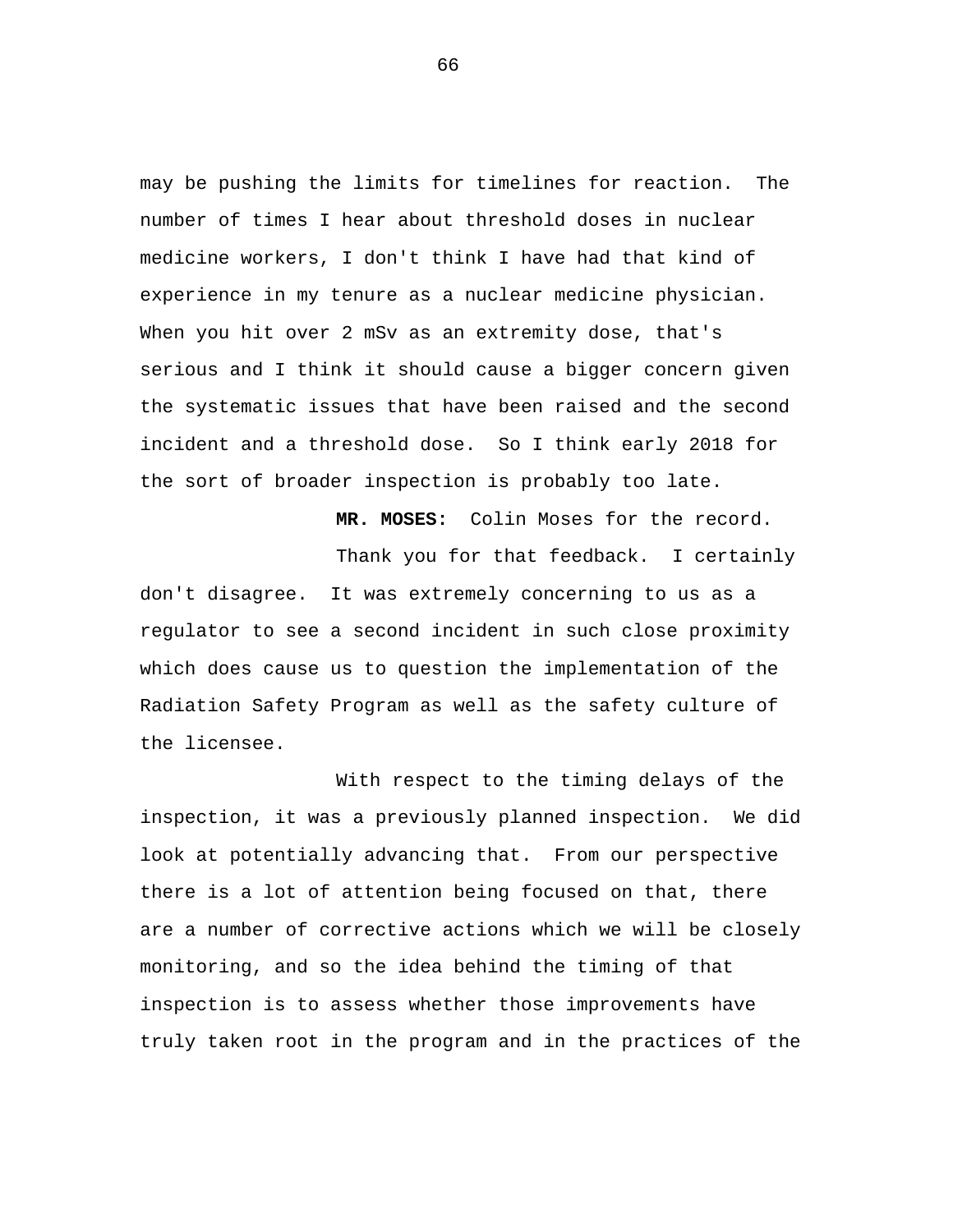workers and therefore we wanted to allow some time to elapse before we did do that more comprehensive assessment of the program.

But I do take your feedback and certainly we will be monitoring the implementation of this licensee and look at potentially advancing that.

**MS GONZALEZ:** Marjorie Gonzalez for the record as well.

We have changed our protocols to include more strong monitoring practices for all these therapies and for regular work as well, including diagnostic procedures as well. Those are all part of our therapies and we will be auditing those new processes as well.

**MEMBER DEMETER:** My concern is that you might not know what the actual problem is until you do that sophisticated more comprehensive audit, so a lot of these fixes in the interim may fix little bits along the way, but there has to be a big picture look at what the problem is because you won't know that until you actually maybe do that that Type 1 audit.

**THE PRESIDENT:** But I still think, if I understand correctly, there are two different things. One is an audit of this particular licensee to see what they have done as a result of these events. The other thing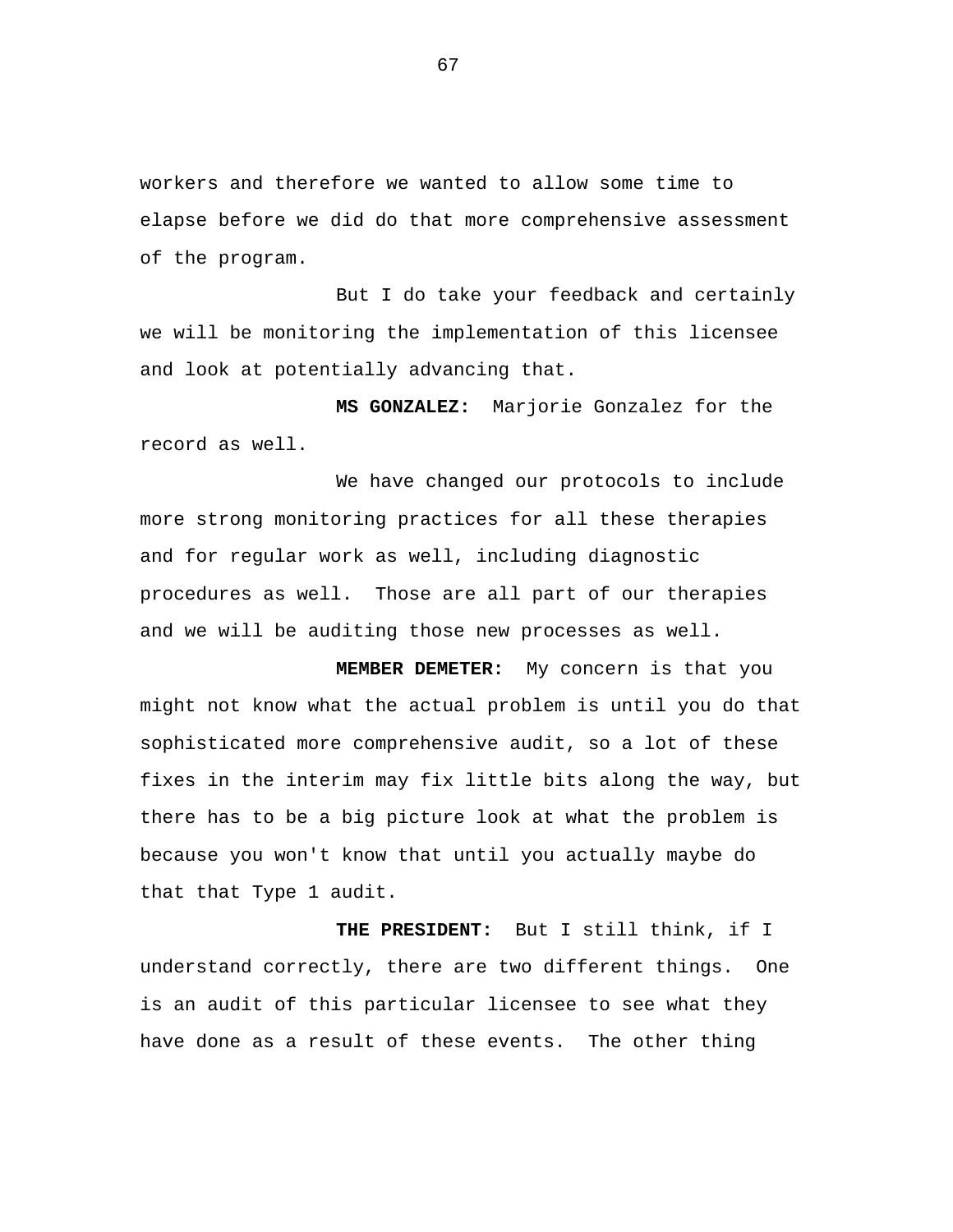that we kind of very aggressively want to see is more of a governance model, not only for that facility but all facilities, that they have those complexities built in. Provinces structure how many hours, so where are they, they should be on site supervising, they cannot -- I don't believe they can be super -- I'm showing my bias, I don't believe they can be supervised from a central headquarters without having RSOs on site. The question is how many, what level of expertise, et cetera, et cetera. All those things are independent of this particular incident. It's kind of more of a policy review of what it is that we would like to see as the effective model. Did I get it? Are we on the same page on what needs to be done?

**MR. MOSES:** Colin Moses for the record.

Absolutely. And certainly, to reiterate your point, it's insufficient to have a single RSO sitting at a remote location overseeing a program across multiple licensees -- locations, and that is why we do expect that each location has a site RSO onsite and available to oversee the implementation of the program in those particular facilities. But as you noted, the reason we did launch this review of the RSOs is to review the elements that are necessary to ensure that they can effectively perform those duties regardless of the governance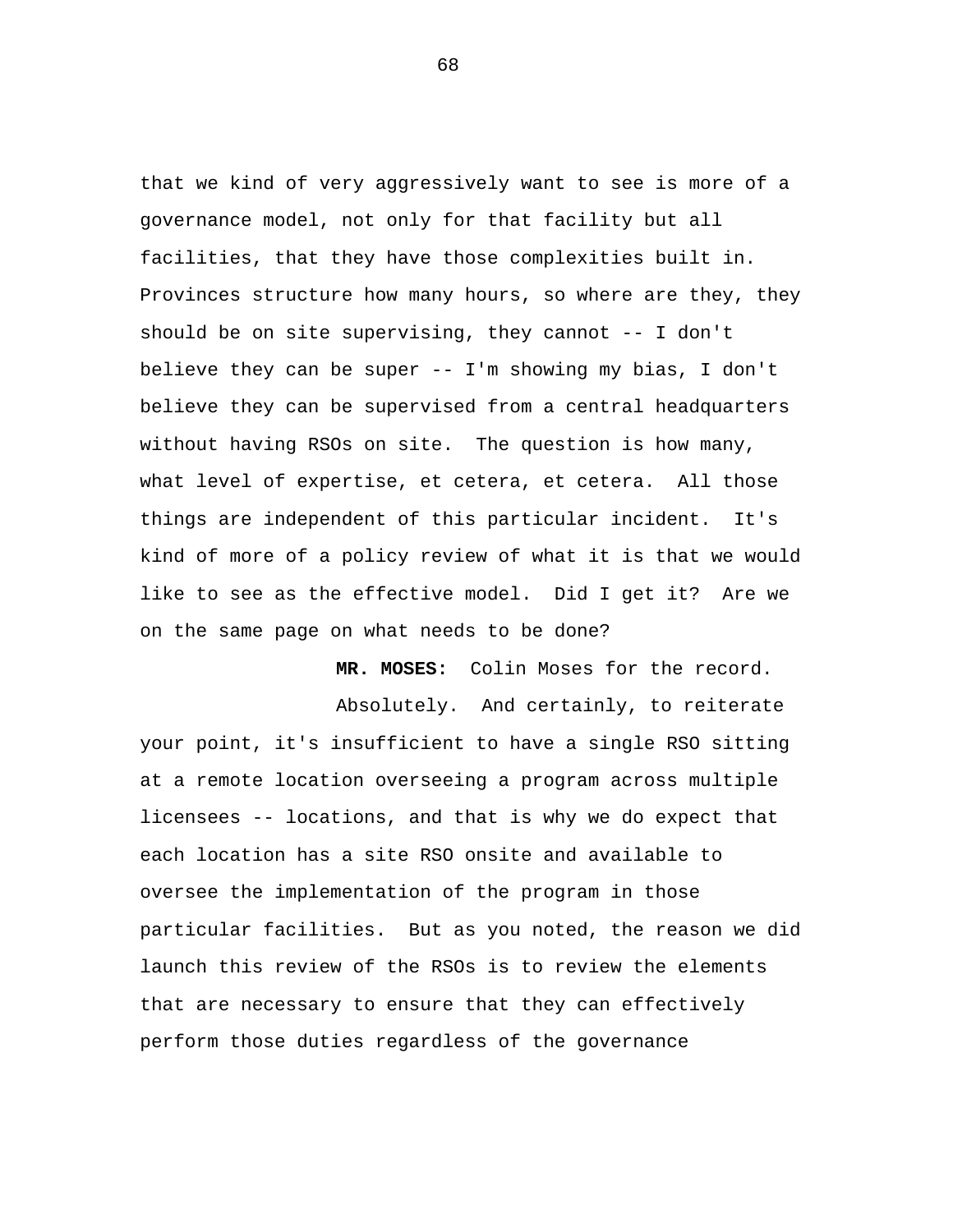structure, regardless of the program structure behind them.

## **THE PRESIDENT:** Okay.

Dr. McEwan...?

**MEMBER McEWAN:** So a couple of questions

on that.

I think one of the issues is the definition of an RSO onsite and I think we are very unclear on that in our expectations. Training, more importantly span of responsibilities and span of authority, and I think we need to be much, much more prescriptive in how we define that in these large organizations.

Secondly, Dr. Demeter asked a question about thyroid activity and thyroid dose. Was that able to be calculated in this individual?

Thirdly, for Vancouver Health, who chairs your Radiation Safety Committee?

And finally, Mr. Moses, I was wrong, Mr. Leblanc has told me that we did agree to the ROR in September, so I apologize.

**MS GONZALEZ:** Marjorie Gonzalez for the record.

For the thyroid monitoring for this worker, the uptake was below the 1 kBq threshold, so there was no high uptake for her in this case.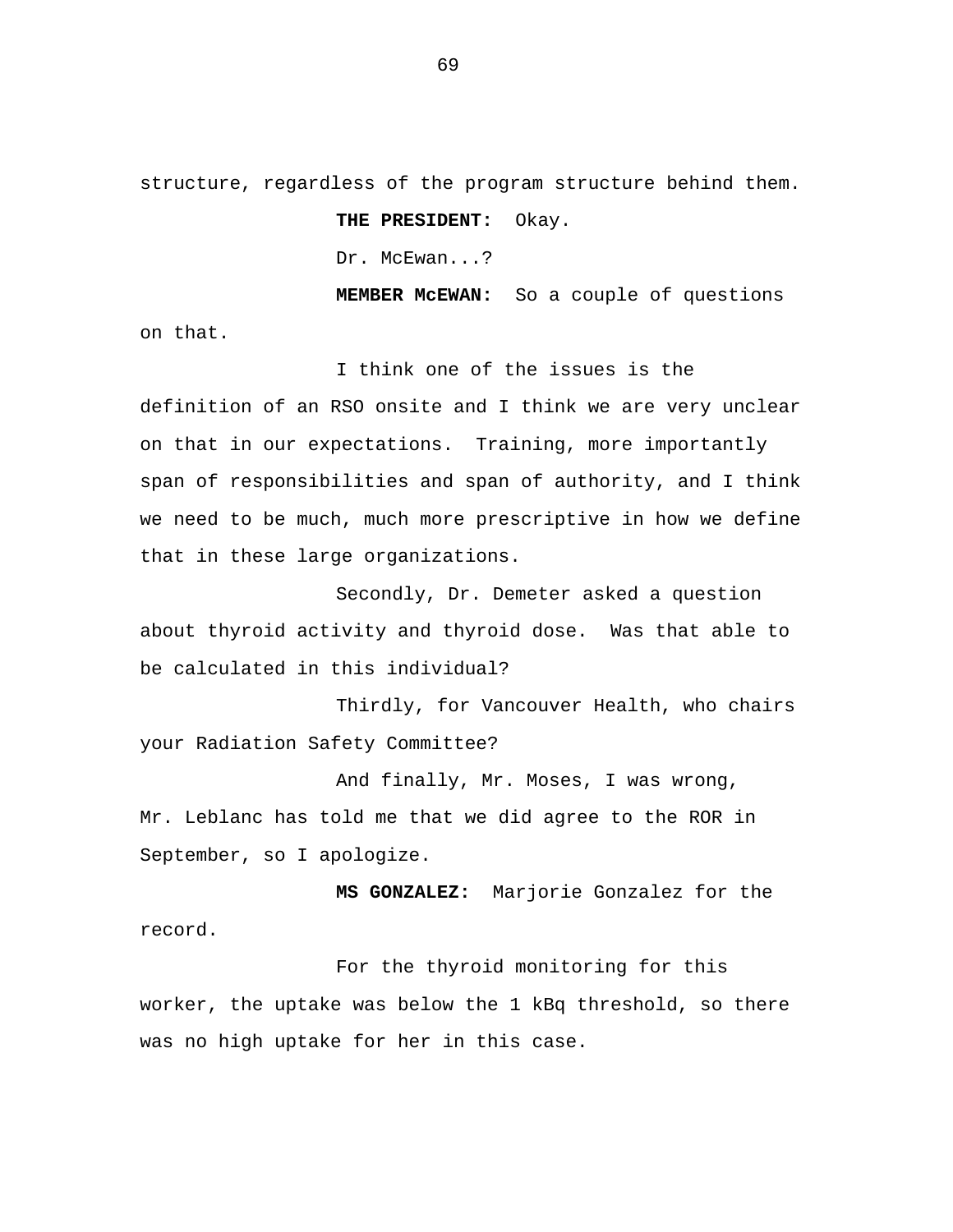And I'm sorry, can you repeat the other

**MEMBER McEWAN:** Who chairs your Radiation Safety Committee?

question?

**MS GONZALEZ:** That is shared between myself and our Regional Practice Lead for Nuclear Medicine.

**MEMBER McEWAN:** That would be unusual to have an RSO chair a committee. Isn't the RSO normally the servant of the committee?

**MR. ENNS:** Kevin Enns for the record.

We have had those discussions with

Workplace Health as far as who should be chairing the committee. At this time it is a joint venture in participation, but right now we have our RSO and Regional Practice Lead as the chair, with Workplace Health as active participants and resources.

**MEMBER McEWAN:** So I guess again, what is Workplace Health's knowledge of radiation safety and radiation safety practices?

**MS GONZALEZ:** Marjorie Gonzalez for the record.

We do have requirements for Workplace Health to provide us with a Radiation Safety Advisor, someone who is knowledgeable in radiation safety matters